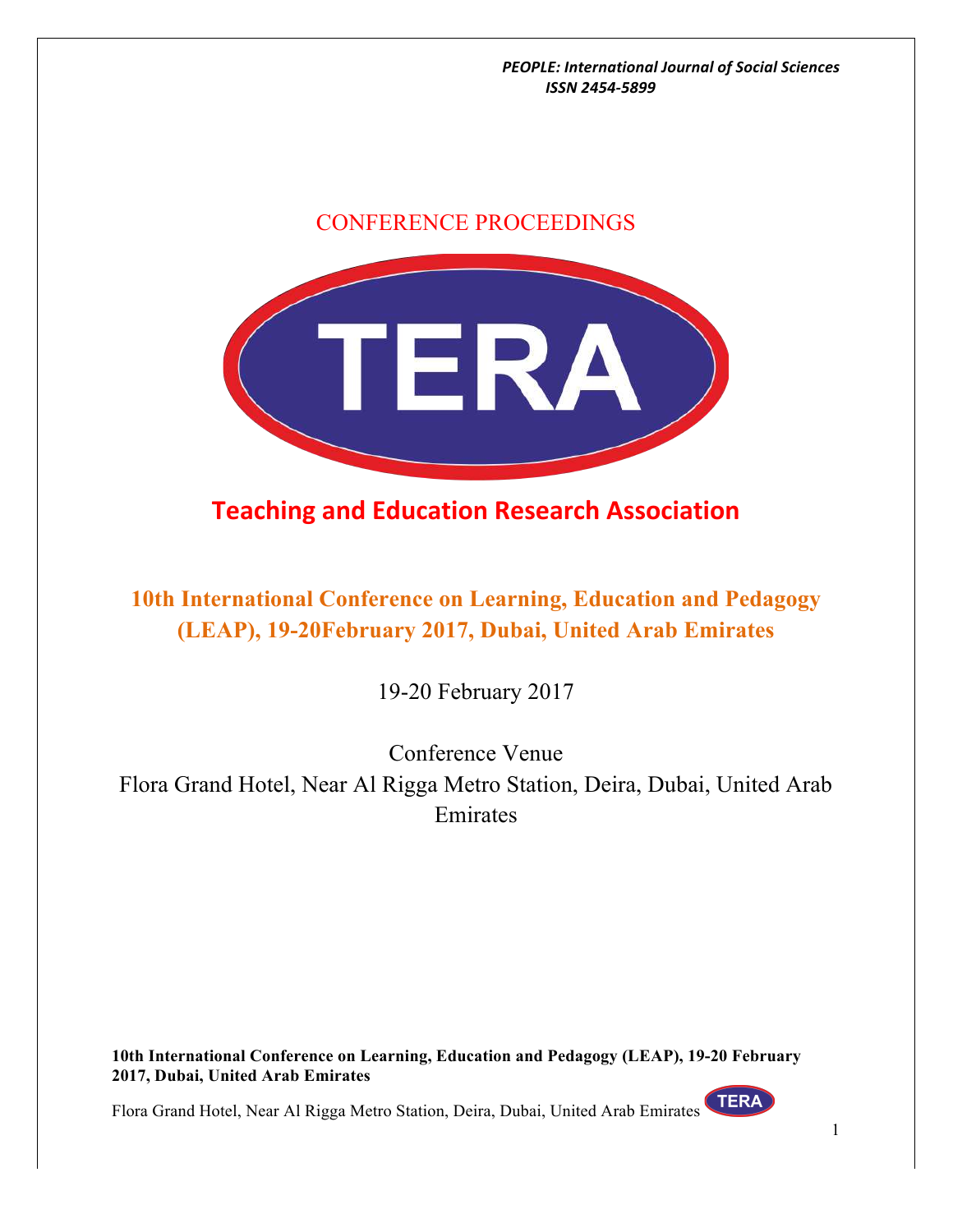# **KEYNOTE SPEAKER**



## **Dr. K. Ravichandran**

**Associate Professor and Director of Experiential Learning, School of Management, New York Institute Of Technology, Abu Dhabi, UAE**

**10th International Conference on Learning, Education and Pedagogy (LEAP), 19-20 February 2017, Dubai, United Arab Emirates**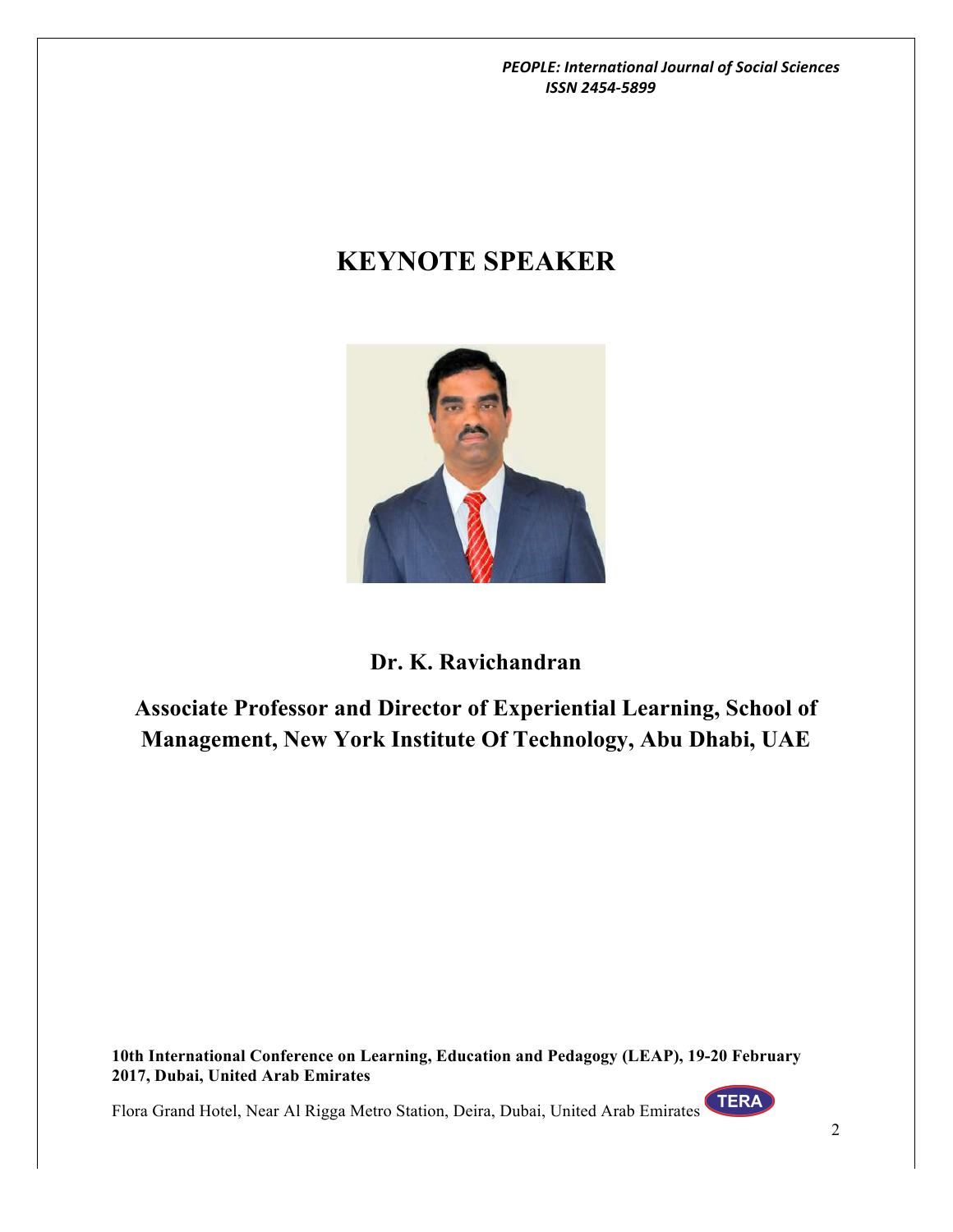# **KEYNOTE SPEAKER**



## **Dr.Ghulam Ali Mallah**

## **Shah Abdul Latif University, Khairpur, Pakistan**

**10th International Conference on Learning, Education and Pedagogy (LEAP), 19-20 February 2017, Dubai, United Arab Emirates**

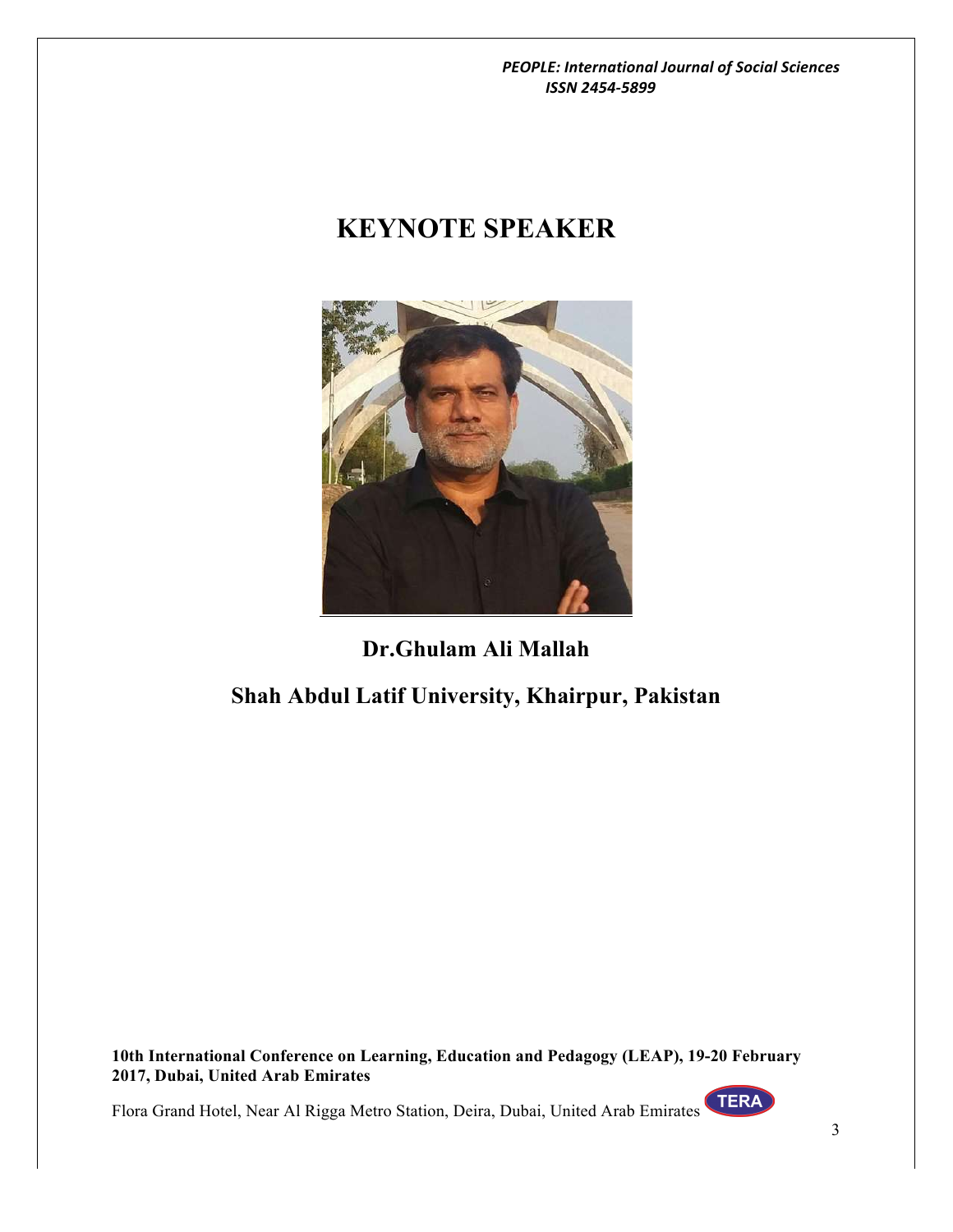|                       | Behaviour Of Motivation In Quality Teaching For Sustainable Development At           |
|-----------------------|--------------------------------------------------------------------------------------|
|                       | Primary School Level In Katsina Metropolis, Nigeria                                  |
|                       |                                                                                      |
|                       | <b>Murtala Sale</b>                                                                  |
|                       |                                                                                      |
|                       | Department of Education, College of Science and Technology, Hassan                   |
|                       | UsmanKatsina Polytechnic, Katsina State, Nigeria                                     |
|                       |                                                                                      |
| <b>Murtala Sale</b>   | <b>ABSTRACT</b>                                                                      |
| <b>GICLEAP1701051</b> | The use of motivation in teaching is an indispensable tool that enhances             |
|                       |                                                                                      |
|                       | qualitative teaching and learning especially at the primary level. When behavior     |
|                       | of motivation in teaching and learning used, would facilitate comprehension of       |
|                       | ideas in the learners as well as ensure long term retention of ideas and topics      |
|                       | taught to pupils. This study examined the relevance of using motivation during       |
|                       | teaching and learning in primary schools in Katsina metropolitan, Nigeria. It        |
|                       | employed survey design using cluster sampling technique. The questionnaire was       |
|                       |                                                                                      |
|                       | used to gather data for analysis, and statistical and frequency tables were used to  |
|                       | analyze the data gathered. The results show that teachers and students alike have    |
|                       | realized the effectiveness of using motivation in learning process and also give the |
|                       | opportunity for the attainment of set objectives in the basic primary education      |
|                       | policy. It also discovered that reluctance in the use of motivation during teaching  |
|                       | and learning will hamper the achievement of qualitative primary education. The       |
|                       | study therefore suggests that there should be the provision of adequate and up-to-   |
|                       |                                                                                      |
|                       | date motivational facilities to all primary schools in Katsina metropolis for        |
|                       | effective teaching and learning process.                                             |
|                       | Key words: Motivation, Quality Teaching, Sustainable Development                     |
|                       | Locus of Control, Environmental Attitude and Environmental Action amongst            |
|                       | <b>School Students</b>                                                               |
|                       |                                                                                      |
|                       |                                                                                      |
|                       | Dr. Pintu Kumar Maji                                                                 |
|                       | Department of Education, Sarsuna College (Affiliated to University of Calcutta)      |
|                       | Kolkata, India                                                                       |
|                       |                                                                                      |
| Dr. Pintu Kumar Maji  | <b>ABSTRACT</b>                                                                      |
| <b>GICLEAP1701052</b> | This study explores the relationship amongst school student's locus of control,      |
|                       | environmental attitude and environmental action. Locus of control refers to the      |
|                       |                                                                                      |
|                       | extent to which people attribute control over events in life either to themselves or |
|                       | to external sources. The researchers select sample units from the population         |
|                       | following the principle of random selection. The present sample comprises 720        |
|                       | students both girls and boys. The average age of the students was 14-17 years        |
|                       | (under West Bengal board of secondary education). The Bengali adaptation of          |
|                       | locus of control scale (Julian Rotter, 1966), environmental attitude and             |
|                       | environment action scale (constructed and standardized by the researchers) were      |
|                       |                                                                                      |
|                       | used to collect relevant information. Students with a high degree of environmental   |
|                       | attitude behave in a positive way if they have an internal locus of control          |

## **10th International Conference on Learning, Education and Pedagogy (LEAP), 19-20 February 2017, Dubai, United Arab Emirates**

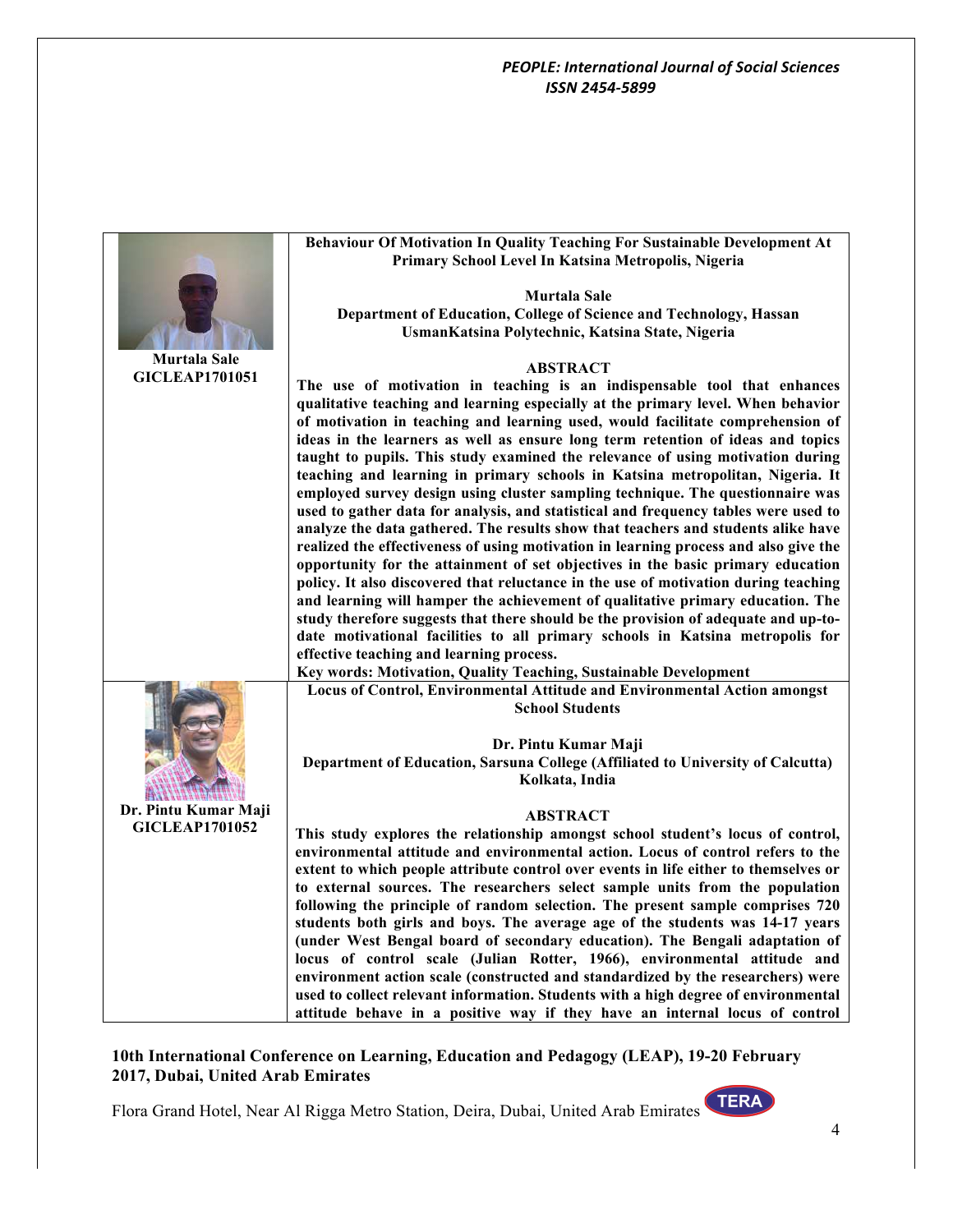|                       | orientation. This study revealed that significantly positive relationship exists     |
|-----------------------|--------------------------------------------------------------------------------------|
|                       | among locus of control, environmental attitude and action. It was also found that    |
|                       | all the independent variables were able to predict successfully the environmental    |
|                       | action of the students.                                                              |
|                       | Keywords: Locus of control, environmental attitude, environmental action,            |
|                       | predictive model and school students                                                 |
| IcarbordTshabangu     | Examining global conceptions on childhood and the effects these may have on          |
| <b>GICLEAP1701053</b> | democratic citizenship                                                               |
|                       |                                                                                      |
|                       | IcarbordTshabangu                                                                    |
|                       | <b>Leeds Trinity University, UK</b>                                                  |
|                       | <b>ABSTRACT</b>                                                                      |
|                       | In the 21st century, the world has generally moved to embrace democracy as a         |
|                       | moral yardstick and a measure of ethical governance in most regions of the globe     |
|                       | (Crick, 2002). Amid such progress, the rights of the child as per the United         |
|                       | Nations Convention on the rights of the child (UNCRC ) have remained                 |
|                       | unacknowledged especially in highly paternalistic traditions and societies. Critical |
|                       | in the study is how conceptions of childhood have tended to shape broader            |
|                       | understanding on democratic citizenship, social justice and children's rights in     |
|                       | particular.                                                                          |
|                       | By examining global conceptions on childhood in various parts of the world, the      |
|                       | study sought to establish whether there was a link between countries with poor       |
|                       | conceptions on childhood and children's rights and the levels of democracy in the    |
|                       | same countries. Relevant data indices, primarily from the World Bank and UN          |
|                       | agencies, have been used to inform the study.                                        |
|                       | Findings indicate that the larger global context still share profound paternalistic  |
|                       | ideologies concerning childhood. Reconstructions of childhood by adults often        |
|                       | portray a passive and subordinate lot who should be seen but not heard, a view       |
|                       | that marginalizes children and masks their location and influential role in          |
|                       | societies. The implications of such reconstructions manifest in the lack of          |
|                       | children's rights and participation in decisions that affect them and thus presents  |
|                       | a poor model for democratic citizenship. It was noted that while countries with      |
|                       | higher levels of democracy tended to fair better on children's rights, the           |
|                       | challenges still remained, though less severe than in less democratic societies.     |
|                       | <b>Key words</b>                                                                     |
|                       | Childhood, citizenship, democracy, children's rights,                                |
|                       | <b>Inclusive Education in India- An Overview</b>                                     |
|                       |                                                                                      |
|                       | Dr.RajaniJairam<br>Faculty of Languages, Jain University, Bengaluru, India           |
|                       |                                                                                      |
|                       | <b>ABSTRACT</b>                                                                      |
|                       | The most effective means of combating discriminatory attitudes, creating             |
| Dr.RajaniJairam       | welcoming communities building, developing and achieving education for all are       |
| <b>GICLEAP1701054</b> | our 'Regular Schools". These schools are capable of providing effective education    |
|                       | to the majority of children to improve their effectiveness and efficiency and also   |
|                       | they become the indirect agents of establishing cost-effectiveness of the entire     |
|                       | education system of the country.                                                     |

**10th International Conference on Learning, Education and Pedagogy (LEAP), 19-20 February 2017, Dubai, United Arab Emirates**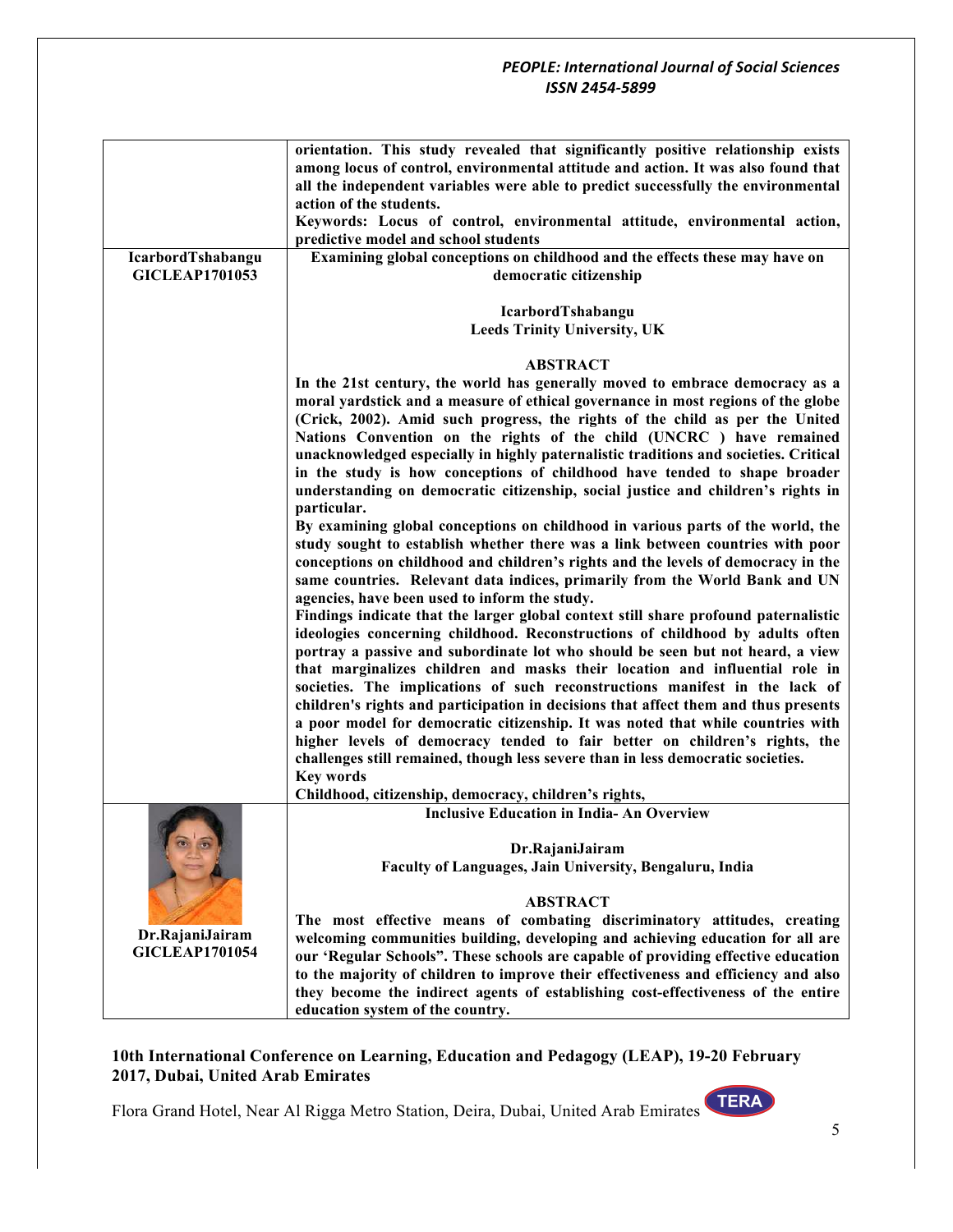|                       | However somewhere in India the three different terms segregation, integration<br>and inclusion have often been used as synonyms. The reasons for this could be<br>manifold. The most logical explanation could be lack of education w.r.t<br>these |
|-----------------------|----------------------------------------------------------------------------------------------------------------------------------------------------------------------------------------------------------------------------------------------------|
|                       | terms.                                                                                                                                                                                                                                             |
|                       | The United Nations has made a very sincere effort to embody the goals and                                                                                                                                                                          |
|                       | objectives and drawn a common format for many countries to follow. Accordingly                                                                                                                                                                     |
|                       | India follows the policy documented by the UN. The guidelines point out the                                                                                                                                                                        |
|                       | Importance of including courses of mainstream and bringing the so called                                                                                                                                                                           |
|                       | marginalized to the mainstream. On the basis of above cited reasons. It is                                                                                                                                                                         |
|                       | heartening to know that special education in India has an ideological framework.                                                                                                                                                                   |
|                       | This paper examines the role of various stakeholders in making Inclusive                                                                                                                                                                           |
|                       | Education a mainstream activity. Sources and references are drawn from various                                                                                                                                                                     |
|                       | books on inclusive education, journal articles, published and unpublished works                                                                                                                                                                    |
|                       | and expert opinions.                                                                                                                                                                                                                               |
|                       | Key Words: Inclusive education, government policies, mainstream education,                                                                                                                                                                         |
|                       | segregation, integration discriminatory attitudes.                                                                                                                                                                                                 |
| <b>Tina Moore</b>     | 'Please don't tell me, Please Show me ! : Using OSCE's in Nursing Education'                                                                                                                                                                       |
| <b>GICLEAP1701056</b> |                                                                                                                                                                                                                                                    |
|                       | <b>Tina Moore</b>                                                                                                                                                                                                                                  |
|                       | Department of Nursing, Middlesex University, UK                                                                                                                                                                                                    |
|                       |                                                                                                                                                                                                                                                    |
|                       | <b>ABSTRACT</b>                                                                                                                                                                                                                                    |
|                       | The nursing curriculum at Middlesex University has undergone a comprehensive                                                                                                                                                                       |
|                       | change in curriculum design and delivery driven by policy measures. Nursing                                                                                                                                                                        |
|                       | students are now educated to graduate level and as such are required to be                                                                                                                                                                         |
|                       | competent in nursing assessment and clinical decision making; two areas integral                                                                                                                                                                   |
|                       | to the delivery of quality nursing care.                                                                                                                                                                                                           |
|                       | For some time now Higher Education Institutions (HEIs) have recognised the                                                                                                                                                                         |
|                       | need to move away from surface learning (lower order skills, such as retention of                                                                                                                                                                  |
|                       | knowledge and understanding of content) and to develop higher order skills such                                                                                                                                                                    |
|                       |                                                                                                                                                                                                                                                    |
|                       | as analysis, synthesis and evaluation. Changes to our methods of assessment                                                                                                                                                                        |
|                       | provide a better opportunity to test these skills. The Objective Structured Clinical                                                                                                                                                               |
|                       | Examination (OSCE) assessment tool also permits the testing of the student's                                                                                                                                                                       |
|                       | application of knowledge into the 'real world' of nursing practice; level of                                                                                                                                                                       |
|                       | understanding; attitudes; decision making; communication and critical thinking                                                                                                                                                                     |
|                       | skills. All are core characteristics of a professional nurse.                                                                                                                                                                                      |
|                       | Student learning is often driven by their assessments and they may learn little                                                                                                                                                                    |
|                       | beyond the context of these assessments. The OSCE aims to assess primary and                                                                                                                                                                       |
|                       | related aspects of nursing - to facilitate the students to understand the broader                                                                                                                                                                  |
|                       | contexts of nursing.                                                                                                                                                                                                                               |
|                       | The changes have included the introduction of the OSCE as the primary                                                                                                                                                                              |
|                       | assessment method for a number of nursing modules across the pre and post                                                                                                                                                                          |
|                       | registration curriculum. Distinct changes have been introduced in the OSCE                                                                                                                                                                         |
|                       | format order to take into account the specific skills being considered, as well as                                                                                                                                                                 |
|                       | the extensive planning involved.                                                                                                                                                                                                                   |
|                       | This concept of the OSCE links well with the theme of creative assessments in that                                                                                                                                                                 |
|                       | it enables the assessment of more than one specific domain in an innovative way,                                                                                                                                                                   |
|                       | moving away from the rigidity of traditional assessment approaches. In addition                                                                                                                                                                    |
|                       | this form of assessment process can be easily adopted by other practice based                                                                                                                                                                      |

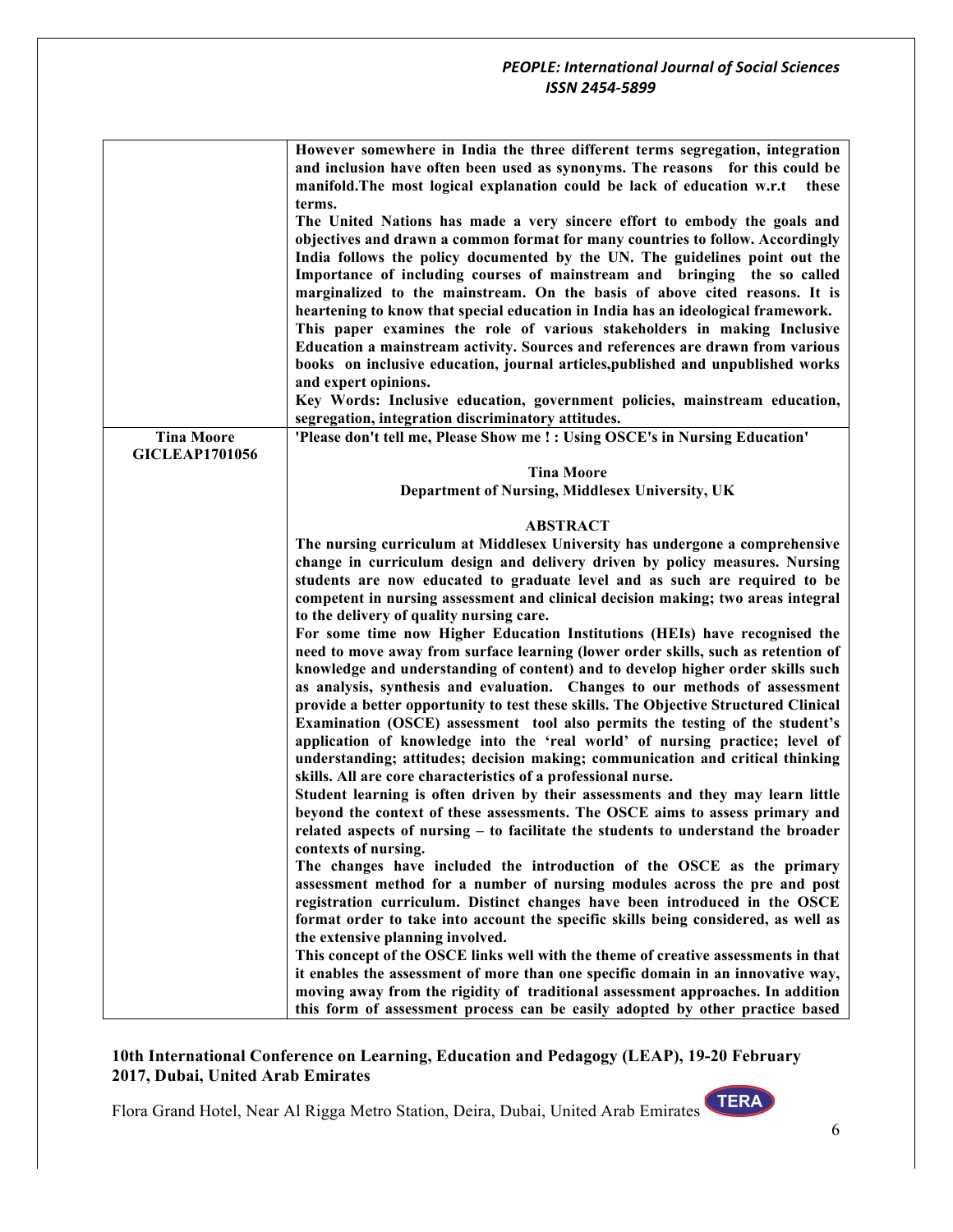|                        | disciplines as an innovative way in which to assess individual student's level of<br>knowledge, understanding decision making and psychomotor skills.                |
|------------------------|----------------------------------------------------------------------------------------------------------------------------------------------------------------------|
|                        | Nutritional Knowledge, Attitude And Infant Feeding Care Practices Of Nursing<br><b>Mothers In Enugu</b>                                                              |
|                        | Veronica ngoziorajekweph.d                                                                                                                                           |
|                        | Department of health and physical education                                                                                                                          |
|                        | Nwafororizu collage of education, nsugbe                                                                                                                             |
| Veronica               | Anambra state, Nigeria                                                                                                                                               |
| <b>NgoziOrajekwe</b>   |                                                                                                                                                                      |
| <b>GICLEAP1701058</b>  | <b>ABSTRACT</b>                                                                                                                                                      |
|                        | Good nutrition is essential for all, most especially for infants, as their growth rate<br>is determined by the quality of nutrition they receive during this period. |
|                        | Inadequate nutrition affects a child's growth and development in its ramification.                                                                                   |
|                        | Since infants depends on their mothers principally for good nutrition, this study                                                                                    |
|                        | examined the nutritional knowledge, attitude and infants feeding care practices                                                                                      |
|                        | of nursing mother in Enugu. The study adopted cross-sectional descriptive study                                                                                      |
|                        | design. Five hundred nursing mother attending postnatal or immunization clinics<br>in Enugu state government hospitals in Enugu participated in the study. Self      |
|                        | develop and validated questionnaire $(r=0.72)$ and oral interview were used to                                                                                       |
|                        | collect data. Frequency counts, percentages, chi-square (x2), ANOVA and post-                                                                                        |
|                        | hoc were the statistical tools used. The study revealed that there is significant                                                                                    |
|                        | knowledge, positive attitude and adequate infant feeding care practices of the                                                                                       |
|                        | participants. However, in a comparative analysis, better educational level<br>positively affects mother's nutritional knowledge and attitude. Mother's low           |
|                        | economic status affects their nutritional attitude and practices negatively. We                                                                                      |
|                        | recommended among others that appropriate health education be given to                                                                                               |
|                        | nursing mothers for them to have attitude, positive practices health that will                                                                                       |
|                        | promote adequate nutrition of their children.                                                                                                                        |
|                        | KEYWORDS: Nutritional Knowledge, Attitude, Infant Feeding, and Practices<br>The state of Records Management in Katsina State Secondary Schools: challenges           |
|                        | and way forward                                                                                                                                                      |
|                        |                                                                                                                                                                      |
|                        | <b>Muhammad Habibu</b>                                                                                                                                               |
|                        | Department Of Education, College Of Science And Technology, Hassan                                                                                                   |
|                        | UsmanKatsina Polytechnic, Katsina State, Nigeria                                                                                                                     |
| <b>Muhammad Habibu</b> | <b>ABSTRACT</b>                                                                                                                                                      |
| <b>GICLEAP1701059</b>  | Record keeping is one of the most important aspects of school management.                                                                                            |
|                        | Ineffective record management leads to lack of trust, misunderstanding, and                                                                                          |
|                        | inefficient secondary schools governance, while effective record keeping helps to                                                                                    |
|                        | ease information dissemination and enhance accountability among secondary<br>school administrators and other management staff which are indicators of good           |
|                        | governance. Effective record keeping in most Nigerian secondary school is facing                                                                                     |
|                        | very serious challenges which include transfer of records staff without                                                                                              |
|                        | replacement, carelessness in handling school records, absence of modern storage                                                                                      |
|                        | facilities, inadequate storage space, presence of bulky materials for records, lack                                                                                  |

**10th International Conference on Learning, Education and Pedagogy (LEAP), 19-20 February 2017, Dubai, United Arab Emirates**

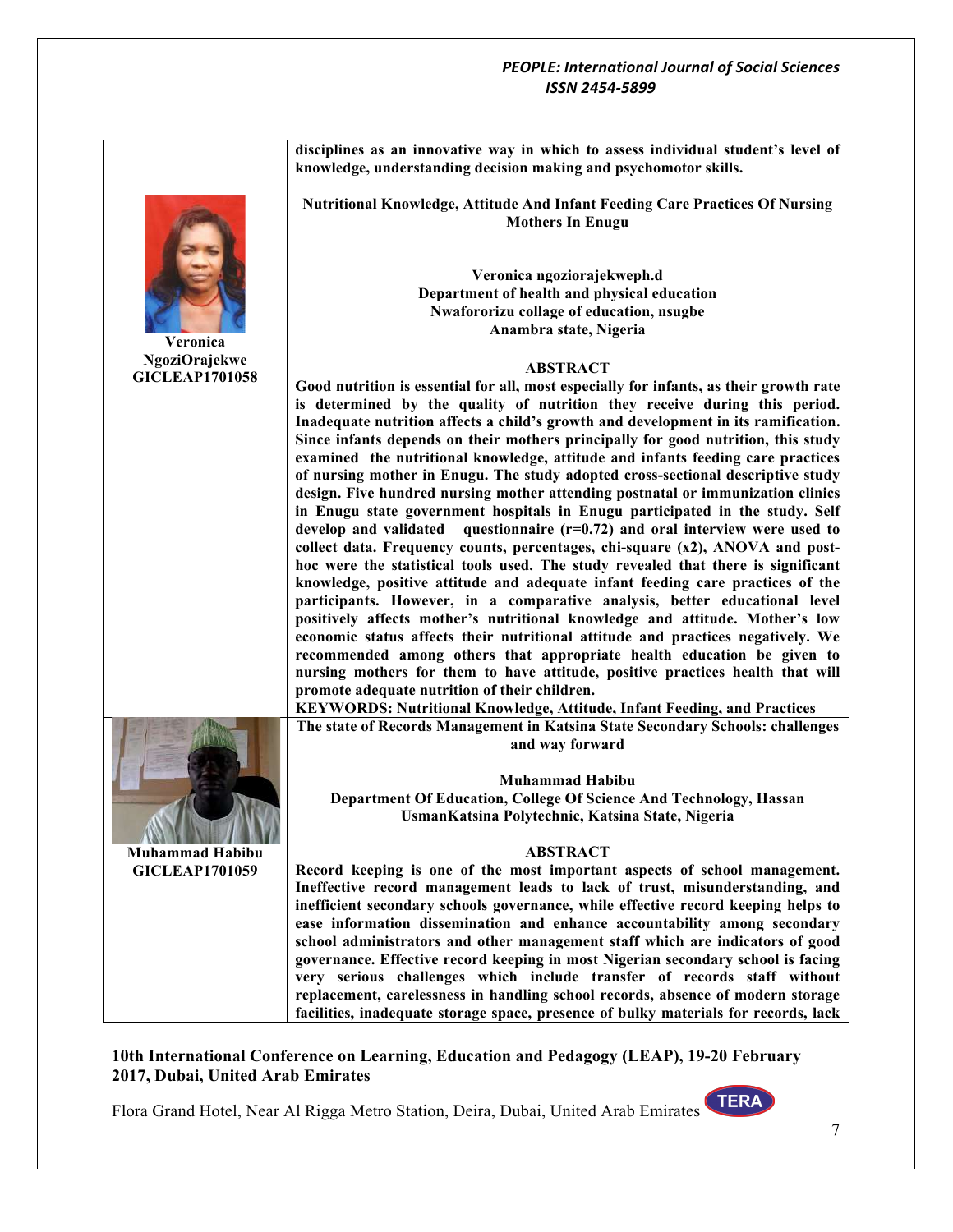|                       | of experience in handling school records among others. This study wants find out<br>the state of records keeping in public secondary schools Katsina state, Nigeria.<br>The descriptive research design was used for this study; six schools were selected<br>from ten secondary schools within Katsina metropolis. Questionnaire was used as<br>an instrument for data collection. Sample sizes of fifty four respondents from<br>both schools were used. The finding of the study revealed that government schools<br>in Katsina stat rely on traditional means of keep records such as in file cabinet<br>lock up in stores despite advancement in electronic means of record keeping. The<br>study also revealed that secondary schools in Katsina state do not have qualified<br>staff to manage school records. The study therefore recommends that records<br>management policy should be made available to all staff in charge of handling<br>records; Government should assist secondary schools to convert all their paper<br>records into electronic, only qualified staff should be employed to handle records<br>management in schools and government should provide schools with modern |
|-----------------------|-------------------------------------------------------------------------------------------------------------------------------------------------------------------------------------------------------------------------------------------------------------------------------------------------------------------------------------------------------------------------------------------------------------------------------------------------------------------------------------------------------------------------------------------------------------------------------------------------------------------------------------------------------------------------------------------------------------------------------------------------------------------------------------------------------------------------------------------------------------------------------------------------------------------------------------------------------------------------------------------------------------------------------------------------------------------------------------------------------------------------------------------------------------------------------------------------------|
| <b>Sarah Schmidt</b>  | storage facilities for update record keeping.<br><b>Education for Global Citizenship</b>                                                                                                                                                                                                                                                                                                                                                                                                                                                                                                                                                                                                                                                                                                                                                                                                                                                                                                                                                                                                                                                                                                              |
| <b>GICLEAP1701062</b> |                                                                                                                                                                                                                                                                                                                                                                                                                                                                                                                                                                                                                                                                                                                                                                                                                                                                                                                                                                                                                                                                                                                                                                                                       |
|                       | <b>Sarah Schmidt</b>                                                                                                                                                                                                                                                                                                                                                                                                                                                                                                                                                                                                                                                                                                                                                                                                                                                                                                                                                                                                                                                                                                                                                                                  |
|                       | <b>Coordinator Global Initiatives</b>                                                                                                                                                                                                                                                                                                                                                                                                                                                                                                                                                                                                                                                                                                                                                                                                                                                                                                                                                                                                                                                                                                                                                                 |
|                       | Kent State University at Stark                                                                                                                                                                                                                                                                                                                                                                                                                                                                                                                                                                                                                                                                                                                                                                                                                                                                                                                                                                                                                                                                                                                                                                        |
|                       | Ohio, USA                                                                                                                                                                                                                                                                                                                                                                                                                                                                                                                                                                                                                                                                                                                                                                                                                                                                                                                                                                                                                                                                                                                                                                                             |
|                       |                                                                                                                                                                                                                                                                                                                                                                                                                                                                                                                                                                                                                                                                                                                                                                                                                                                                                                                                                                                                                                                                                                                                                                                                       |
|                       | BathiKasturiarachi                                                                                                                                                                                                                                                                                                                                                                                                                                                                                                                                                                                                                                                                                                                                                                                                                                                                                                                                                                                                                                                                                                                                                                                    |
|                       | and                                                                                                                                                                                                                                                                                                                                                                                                                                                                                                                                                                                                                                                                                                                                                                                                                                                                                                                                                                                                                                                                                                                                                                                                   |
|                       | <b>Assistant Dean for Academic Affairs</b>                                                                                                                                                                                                                                                                                                                                                                                                                                                                                                                                                                                                                                                                                                                                                                                                                                                                                                                                                                                                                                                                                                                                                            |
|                       | Kent State University at Stark                                                                                                                                                                                                                                                                                                                                                                                                                                                                                                                                                                                                                                                                                                                                                                                                                                                                                                                                                                                                                                                                                                                                                                        |
|                       | Ohio, USA                                                                                                                                                                                                                                                                                                                                                                                                                                                                                                                                                                                                                                                                                                                                                                                                                                                                                                                                                                                                                                                                                                                                                                                             |
|                       |                                                                                                                                                                                                                                                                                                                                                                                                                                                                                                                                                                                                                                                                                                                                                                                                                                                                                                                                                                                                                                                                                                                                                                                                       |
|                       | <b>ABSTRACT</b>                                                                                                                                                                                                                                                                                                                                                                                                                                                                                                                                                                                                                                                                                                                                                                                                                                                                                                                                                                                                                                                                                                                                                                                       |
|                       | A transformation of education is required to meet the needs of an evolving global                                                                                                                                                                                                                                                                                                                                                                                                                                                                                                                                                                                                                                                                                                                                                                                                                                                                                                                                                                                                                                                                                                                     |
|                       | community. A reformation of knowledge dissemination, student learning, and                                                                                                                                                                                                                                                                                                                                                                                                                                                                                                                                                                                                                                                                                                                                                                                                                                                                                                                                                                                                                                                                                                                            |
|                       | classroom assessment is required to make education transformative. The global                                                                                                                                                                                                                                                                                                                                                                                                                                                                                                                                                                                                                                                                                                                                                                                                                                                                                                                                                                                                                                                                                                                         |
|                       | youth are seeking a revolution of the mind; one that supports dialogical methods                                                                                                                                                                                                                                                                                                                                                                                                                                                                                                                                                                                                                                                                                                                                                                                                                                                                                                                                                                                                                                                                                                                      |
|                       | over banking and pluralism over traditionalism. The renewal of contemporary                                                                                                                                                                                                                                                                                                                                                                                                                                                                                                                                                                                                                                                                                                                                                                                                                                                                                                                                                                                                                                                                                                                           |
|                       | education has already begun; with bold and innovative approaches that focus on                                                                                                                                                                                                                                                                                                                                                                                                                                                                                                                                                                                                                                                                                                                                                                                                                                                                                                                                                                                                                                                                                                                        |
|                       | experiential learning, dialogical learning techniques that uncover the richness of                                                                                                                                                                                                                                                                                                                                                                                                                                                                                                                                                                                                                                                                                                                                                                                                                                                                                                                                                                                                                                                                                                                    |
|                       | discovery, and cooperative learning that integrate diverse students. Education for                                                                                                                                                                                                                                                                                                                                                                                                                                                                                                                                                                                                                                                                                                                                                                                                                                                                                                                                                                                                                                                                                                                    |
|                       | global citizenship creates a foundation of critical thinking to guide the progressive<br>trajectory of the collective international worldview. A cooperative and dialogical                                                                                                                                                                                                                                                                                                                                                                                                                                                                                                                                                                                                                                                                                                                                                                                                                                                                                                                                                                                                                           |
|                       | learning process leads to best practices where the momentum for reform in                                                                                                                                                                                                                                                                                                                                                                                                                                                                                                                                                                                                                                                                                                                                                                                                                                                                                                                                                                                                                                                                                                                             |
|                       | education is driven at the bow by two fundamental questions: 1) what is effective                                                                                                                                                                                                                                                                                                                                                                                                                                                                                                                                                                                                                                                                                                                                                                                                                                                                                                                                                                                                                                                                                                                     |
|                       | teaching? and 2) how do we measure student success? Any effort to answer both                                                                                                                                                                                                                                                                                                                                                                                                                                                                                                                                                                                                                                                                                                                                                                                                                                                                                                                                                                                                                                                                                                                         |
|                       | these questions must rely on the support of technology at the stern. Outstanding                                                                                                                                                                                                                                                                                                                                                                                                                                                                                                                                                                                                                                                                                                                                                                                                                                                                                                                                                                                                                                                                                                                      |
|                       | pedagogical practices take into account the environment in which learning occurs                                                                                                                                                                                                                                                                                                                                                                                                                                                                                                                                                                                                                                                                                                                                                                                                                                                                                                                                                                                                                                                                                                                      |
|                       | as well as the realities of history.                                                                                                                                                                                                                                                                                                                                                                                                                                                                                                                                                                                                                                                                                                                                                                                                                                                                                                                                                                                                                                                                                                                                                                  |
|                       | This paper covers the theoretical underpinnings of dialogical learning, covering                                                                                                                                                                                                                                                                                                                                                                                                                                                                                                                                                                                                                                                                                                                                                                                                                                                                                                                                                                                                                                                                                                                      |
|                       | examples of how evocative teaching occurs in language study, humanities, and                                                                                                                                                                                                                                                                                                                                                                                                                                                                                                                                                                                                                                                                                                                                                                                                                                                                                                                                                                                                                                                                                                                          |
|                       | science and mathematics. Because students spend more time outside of class than                                                                                                                                                                                                                                                                                                                                                                                                                                                                                                                                                                                                                                                                                                                                                                                                                                                                                                                                                                                                                                                                                                                       |

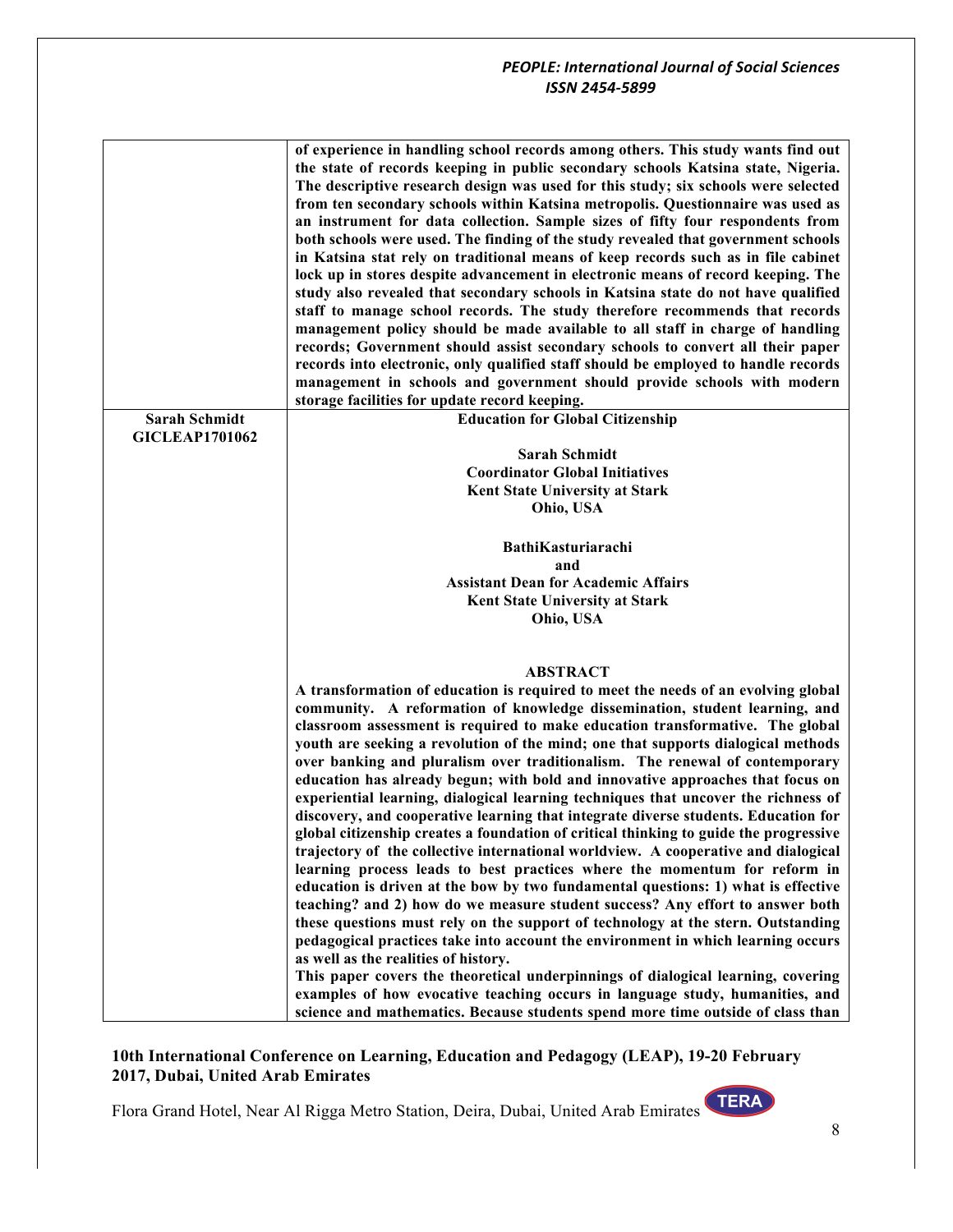|                       | in class, our focus will be on assessment techniques that measure competence, self-                                       |
|-----------------------|---------------------------------------------------------------------------------------------------------------------------|
|                       | confidence, and global preparedness of students.                                                                          |
|                       | Keywords: dialogical learning, cooperative learning, experiential learner,<br>assessment, global awareness                |
|                       |                                                                                                                           |
|                       | Reality-Check For Flexibility Check: Assessing Open Distance Learning Status<br><b>Among Nigerian Minors</b>              |
|                       |                                                                                                                           |
|                       | <b>Samuel DunsinOjo</b>                                                                                                   |
|                       | University of Abuja, Centre for Distance Learning and Continuing Education,                                               |
|                       | Nigeria                                                                                                                   |
|                       |                                                                                                                           |
|                       | <b>ABSTRACT</b>                                                                                                           |
| Samuel DunsinOjo      | It is not gainsaying that education has significantly moved away from four-wall                                           |
| <b>GICLEAP1701063</b> | classroom. Technological innovations are being deployed to break barriers of                                              |
|                       | TIME, DISTANCE, and LOCATION etc. in education. Little wonder NUC                                                         |
|                       | massively advocate for distance learning in Nigerian universities.                                                        |
|                       | This research paper seeks to assess the sustainability of this new trend in                                               |
|                       | education in Nigeria as regards the students. It seeks to examine various students'                                       |
|                       | requisite skills, materials and peculiarities requires for this new trend of                                              |
|                       | education. It tends to identify various challenges current Nigerian distance                                              |
|                       | learners might be facing in this new system of education and how the concerned                                            |
|                       | institutional bodies could flexibly factor these issues in designing Nigerian Social-                                     |
|                       | friendly distance learning programmes.<br>The research instrument used for this study is questionnaire which comprises of |
|                       | various questions carefully structured to assess distance learning students of                                            |
|                       | University of Abuja as touching their current technical skills, financial capacities,                                     |
|                       | socio-economic status among others. This research identifies challenges on                                                |
|                       | 'Statorial' basis; it identifies the challenges from State to State within Nigeria.                                       |
|                       | These and many factors are examined in this study to give an overview                                                     |
|                       | deliverables which could help to design/develop distance learning programmes                                              |
|                       | that will be Nigeria-friendly considering her peculiar nature. The statistical                                            |
|                       | method used in analysing the results gathered from respondents is Simple                                                  |
|                       | Percentage.                                                                                                               |
|                       | The results of this paper identify various areas in distance learning that require                                        |
|                       | local adaptation and not absolute absorption. It unravels heights that are still not                                      |
|                       | yet attained in Nigerian distance learning and identifies strategies towards                                              |
|                       | attaining them for excellent distance learning practices.                                                                 |
|                       | KEY WORDS: DISTANCE LEARNING, NIGERIAN UNIVERSITIES, NUC,<br><b>EDUCATION</b>                                             |
| <b>Ongek Margaret</b> | Privatization Of Public Higher Education In Africa: Implications For Private                                              |
| <b>GICLEAP1701064</b> | <b>Sector Universities In The Context Of Sustainable Development</b>                                                      |
|                       |                                                                                                                           |
|                       | <b>Ongek Margaret</b>                                                                                                     |
|                       | School of Education, Department of Curriculum, Instruction and Educational                                                |
|                       | Media. University of Kabianga, Box 2030 -20200 Kericho, Kenya.                                                            |
|                       | <b>ABSTRACT</b>                                                                                                           |
|                       | This article explores the implications of privatization of public higher education                                        |
|                       | for private sector universities in the context of sustainable development in Africa.                                      |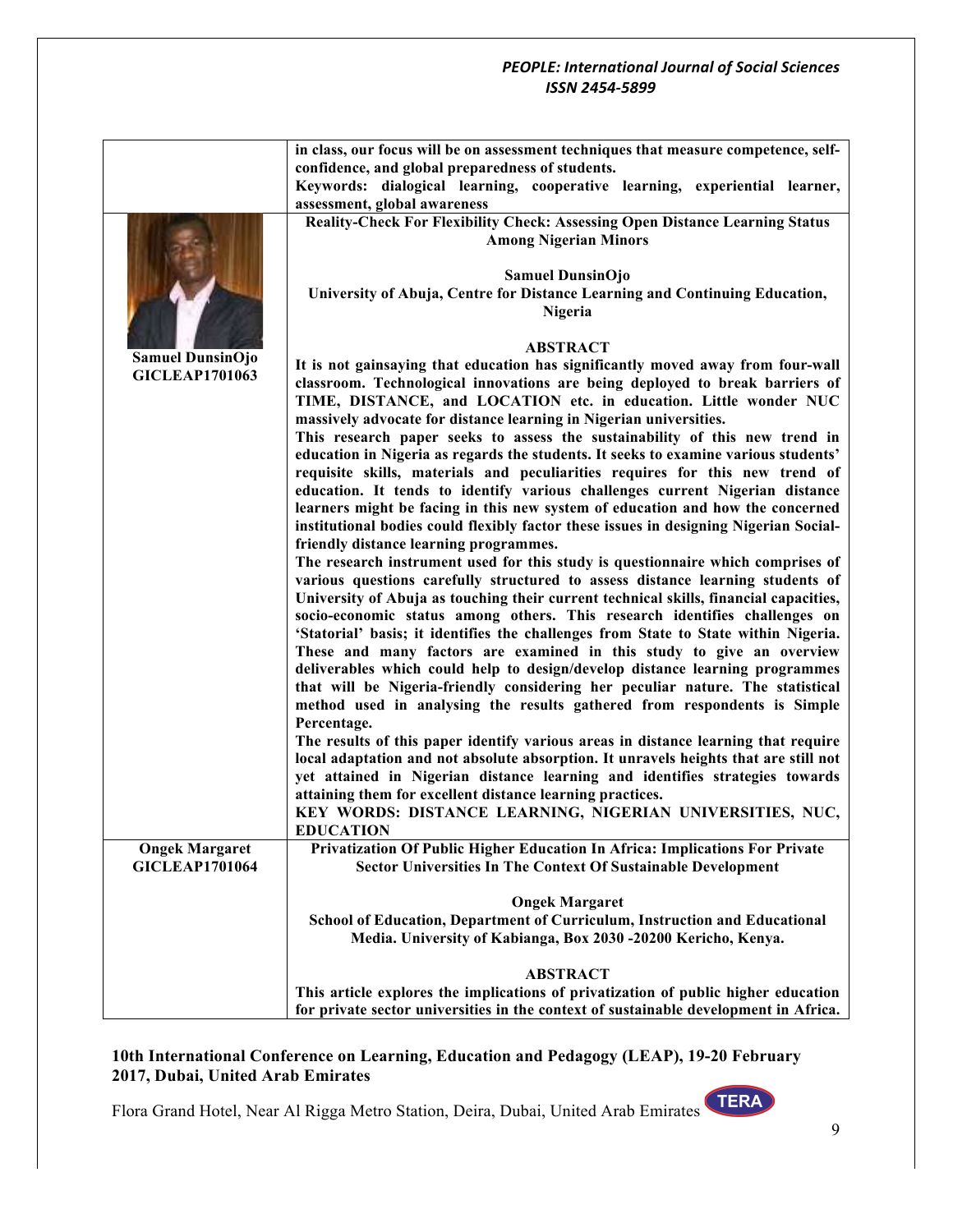|                                                     | The paper is divided into three sections. The first section chronicles the<br>development of privatization of public education and private university education<br>in Africa. The second section discusses the reciprocal and reactive adjustments<br>made by private sector universities in the wake of privatization of higher<br>education in public universities. The last section examines the implications of<br>privatization of public higher education and private universities' adjustments<br>upon sustainable development in Africa.<br>Key Words: Privatization, Public Higher Education, Private Sector Universities,<br><b>Sustainable Development</b> |
|-----------------------------------------------------|-----------------------------------------------------------------------------------------------------------------------------------------------------------------------------------------------------------------------------------------------------------------------------------------------------------------------------------------------------------------------------------------------------------------------------------------------------------------------------------------------------------------------------------------------------------------------------------------------------------------------------------------------------------------------|
| <b>Abhishek Chaturvedi</b><br><b>GICLEAP1701065</b> | Storytelling as a Learning Method in Biochemistry: Perception of undergraduate<br>medical students                                                                                                                                                                                                                                                                                                                                                                                                                                                                                                                                                                    |
|                                                     | AbhishekChaturvedi,<br>Department of Biochemistry, Melaka Manipal Medical College (Manipal<br>campus), Manipal University, Manipal- 576104, Karnataka, India<br>abhishek.chaturvedi@manipal.edu                                                                                                                                                                                                                                                                                                                                                                                                                                                                       |
|                                                     | <b>Angie Thong ErnChee,</b><br>MBBS student (5th semester), Melaka Manipal Medical College (MMMC),<br>Manipal University, Manipal-576104, Karnataka, India.                                                                                                                                                                                                                                                                                                                                                                                                                                                                                                           |
|                                                     | ShamandJeyaPragash,<br>MBBS student (5th semester), Melaka Manipal Medical College (MMMC),<br>Manipal University, Manipal-576104, Karnataka, India.                                                                                                                                                                                                                                                                                                                                                                                                                                                                                                                   |
|                                                     | LaeyviniaRamachandran,<br>MBBS student (5th semester), Melaka Manipal Medical College (MMMC),<br>Manipal University, Manipal-576104, Karnataka, India.                                                                                                                                                                                                                                                                                                                                                                                                                                                                                                                |
|                                                     | Sui Huey Ying,<br>MBBS student (5th semester), Melaka Manipal Medical College (MMMC),<br>Manipal University, Manipal-576104, Karnataka, India.                                                                                                                                                                                                                                                                                                                                                                                                                                                                                                                        |
|                                                     | Tung Qian Ying,<br>MBBS student (5th semester), Melaka Manipal Medical College (MMMC),<br>Manipal University, Manipal-576104, Karnataka, India.                                                                                                                                                                                                                                                                                                                                                                                                                                                                                                                       |
|                                                     | <b>ABSTRACT</b><br>Background: Storytelling can be of importance in the learning process as it shares<br>human experiences. It has been used extensively as a means of communication to<br>convey morals and key messages. It is a popular method used by educators to<br>enhance the learning process of students. The objective of this study was to<br>determine students' perception of storytelling as a method of teaching-learning<br>biochemistry for year I MBBS students of Melaka Manipal Medical College,<br><b>Manipal Campus.</b><br>Methodology: A cross-sectional study was done involving 188 first year MBBS                                        |
|                                                     | students (Batch 33) of Melaka Manipal Medical College (Manipal Campus),<br>Manipal University. A topic of Biochemistry (Parkinsonism) was taught in the                                                                                                                                                                                                                                                                                                                                                                                                                                                                                                               |

## **10th International Conference on Learning, Education and Pedagogy (LEAP), 19-20 February 2017, Dubai, United Arab Emirates**

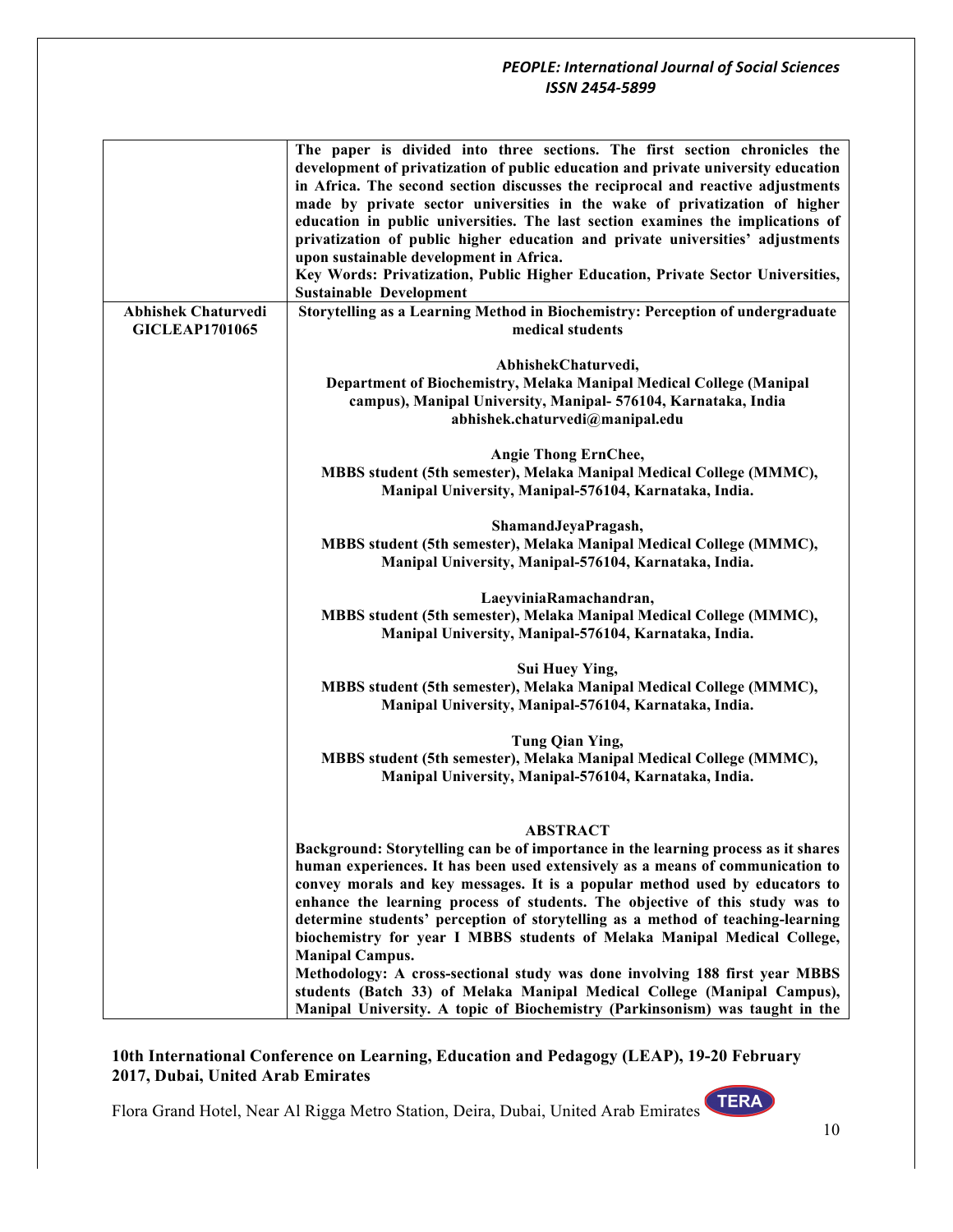|                                                         | form of a story to make the learning enjoyable. A questionnaire consisting of 12<br>closed ended questions and 01 open ended question was prepared, peer-reviewed,<br>validated and administered immediately after the topic was taught to understand<br>the students' perception on storytelling as a teaching-learning method.<br>Result: Out of 188 students, 179 (95.21%) students responded to the<br>questionnaire. Though 112 (62.57%) students experienced story telling as a<br>learning method for the first time, 169 (94.41%) students opined that this<br>approach helped them make learning process in biochemistry enjoyable. 144<br>(80.45%) students agreed that this method made biochemistry subject easily<br>understandable. 149 (83.24%) students opined that this method enhanced<br>retention of relevant information and $174$ (97.2%) suggested this method to be<br>considered in the teaching-learning process.<br>Conclusion: The present study revealed that undergraduate medical students<br>favored inclusion of story telling as a teaching-learning method along with other<br>methods as it contributes to understanding and retention of the concepts of<br>biochemistry.                                                                                                                           |
|---------------------------------------------------------|------------------------------------------------------------------------------------------------------------------------------------------------------------------------------------------------------------------------------------------------------------------------------------------------------------------------------------------------------------------------------------------------------------------------------------------------------------------------------------------------------------------------------------------------------------------------------------------------------------------------------------------------------------------------------------------------------------------------------------------------------------------------------------------------------------------------------------------------------------------------------------------------------------------------------------------------------------------------------------------------------------------------------------------------------------------------------------------------------------------------------------------------------------------------------------------------------------------------------------------------------------------------------------------------------------------------------------------|
| <b>Ould Si Bouziane Sabria</b><br><b>GICLEAP1701067</b> | The Use of Language Learning Strategies in Teaching the Writing Skill at the<br><b>Intensive Language, Teaching Center of Mostaganem University, Algeria</b><br><b>Ould Si BouzianeSabria</b><br>The Intensive Language Teaching Center, Faculty of Foreign Languages and<br>Literatures, AbdelhamidIbnBadis University, Mostaganem, Algeria                                                                                                                                                                                                                                                                                                                                                                                                                                                                                                                                                                                                                                                                                                                                                                                                                                                                                                                                                                                             |
|                                                         | <b>ABSTRACT</b><br>Language learning strategies (LLSs) have been the focus of an enormous number<br>of foreign language studies. However, many researches in this field have not been<br>thoroughly examined especially in relation to the writing skill. For this reason, the<br>current study investigates Strategy Based Instruction (SBI) implementation in the<br>writing skill, particularly for students of English at the Intensive Language<br>Teaching Center of Mostaganem University, Algeria, to enable them find out<br>which strategies that best suit them, and most importantly, to employ cooperative<br>learning strategies so as to enhance their writing. It aims also at raising students<br>'awareness of the strategies use, identify them and provide opportunities for<br>practice and self-assessment. Students are, then, tested before and after applying<br>SBI that encompasses Oxford's six kinds of LLSs, cooperative learning strategies<br>and POWER strategy. To collect data, students' writing samples are analysed<br>based on five checklist assessment rubrics: focus, content, organization, style and<br>conventions. The results showed that there was a significant difference in all<br>students' writings after integrating SBI.<br>Keywords: Learning strategies, SBI, the writing skill |
| <b>Kian Pishkar</b><br><b>GICLEAP1701068</b>            | The Effect of Teaching Modern English Drama on the Students' Fluency and<br><b>Accuracy of Speaking, a Task Based Approach</b><br>KianPishkar,<br>PhD candidate of ELT, University of Isfahan, Isfahan, I.R. Iran<br><b>Ahmad Moinzadeh</b><br>Associate Professor of ELT, University of Isfahan, Isfahan, I.R. Iran                                                                                                                                                                                                                                                                                                                                                                                                                                                                                                                                                                                                                                                                                                                                                                                                                                                                                                                                                                                                                     |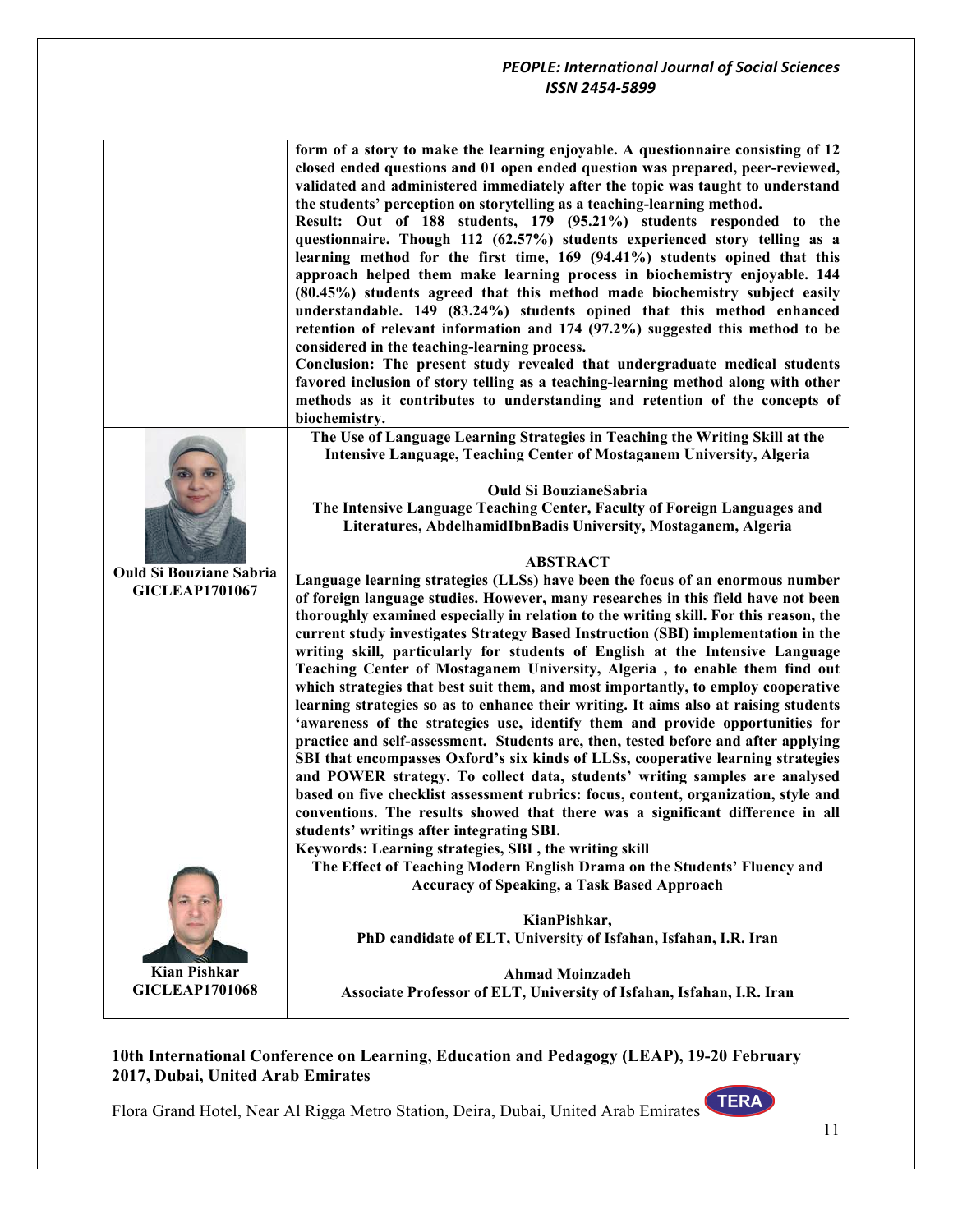|                       | AzizallahDabaghi                                                                                                                                                    |
|-----------------------|---------------------------------------------------------------------------------------------------------------------------------------------------------------------|
|                       | Associate Professor of ELT, University of Isfahan, Isfahan, I.R. Iran                                                                                               |
|                       |                                                                                                                                                                     |
|                       | <b>ABSTRACT</b>                                                                                                                                                     |
|                       | In teaching-learning processes, drama method has some positive effects. This                                                                                        |
|                       | study tries to consider one of the main concerns of language learners which are                                                                                     |
|                       | how to improve their speaking components such as oral fluency, accuracy, and<br>communication. The research reported in this study explored which variables of      |
|                       | the two selected texts of modern English dramas can effect on students' fluency                                                                                     |
|                       | and distinguish fluent from non-fluent L2 learners. This study was designed as a                                                                                    |
|                       | true experimental research and data of this research have been gathered from 60                                                                                     |
|                       | EEL students of English language and literature Hormozghan University I.R.                                                                                          |
|                       | Iran. The data were the recorded speaking transcripts which were analyzed by                                                                                        |
|                       | Praat software to see the progress after four-time (10 weeks) treatment was given.                                                                                  |
|                       | The factors which were considered were the numbers of filled and unfilled pauses<br>in each narration, the total number of words per minute, mean Length of         |
|                       | utterance, and number of stressed words. The results were compared and their                                                                                        |
|                       | temporal and linguistic measures were correlated with their fluency scores and                                                                                      |
|                       | this revealed that the speech rate, the mean length of utterance, phonation time                                                                                    |
|                       | ratio and the number of stressed words produced per minute were the best                                                                                            |
|                       | predictors of fluency scores and speaking fluency of the students increased in                                                                                      |
|                       | some areas after they studied and learnt these presented texts which were taught                                                                                    |
|                       | to the treatment group, and proved that by using of the texts of dramas in EFL                                                                                      |
|                       | classes the students speaking fluency increased in some areas as shown by the<br>improvement on their ability of fluent communications, and vocabulary in any       |
|                       | oral interactions, but the students' accuracy of speaking decreased in some areas.                                                                                  |
|                       | Keywords: Modern English Drama, Fluency, Accuracy, Speaking                                                                                                         |
|                       | <b>Technology Driven Differentiation Science Instruction</b>                                                                                                        |
|                       |                                                                                                                                                                     |
|                       | Dr. Mohammed S. Al-Rsa'i                                                                                                                                            |
|                       | AL-Hussien bin Talal University,                                                                                                                                    |
|                       | Jordan                                                                                                                                                              |
|                       | <b>ABSTRACT</b>                                                                                                                                                     |
| Dr. Mohammed salameh  | This study aimed to develop a vision for the implementation of differentiated                                                                                       |
| Al-Rsa'I              | instruction in science by using technology, The results showed that, technology                                                                                     |
| <b>GICLEAP1701069</b> | was enhance differentiated instruction, because the diversity of technology tools                                                                                   |
|                       | and programs. also has been shown that the use of technology in Differentiated                                                                                      |
|                       | instruction requires science teacher hiring (TPACK) model (Technological                                                                                            |
|                       | Pedagogical content Knowledge) regarding the interrelationship between content,                                                                                     |
|                       | teaching and technology. Technology also help in terms of differentiation<br>instruction of science in identifying students interests, and the degree of readiness, |
|                       | along with the appropriate learning patterns for each of them, the study                                                                                            |
|                       | recommends science teachers training on the implementation mechanisms the                                                                                           |
|                       | differentiated instruction by technology, and sensitize them to (TPACK) model,                                                                                      |
|                       | and increase opportunities to included in the science curriculum.                                                                                                   |
|                       | Key Word: Differentiation Instruction, Science Teaching, Technology, (TPACK)                                                                                        |

 $\Gamma$ 

T

**10th International Conference on Learning, Education and Pedagogy (LEAP), 19-20 February 2017, Dubai, United Arab Emirates**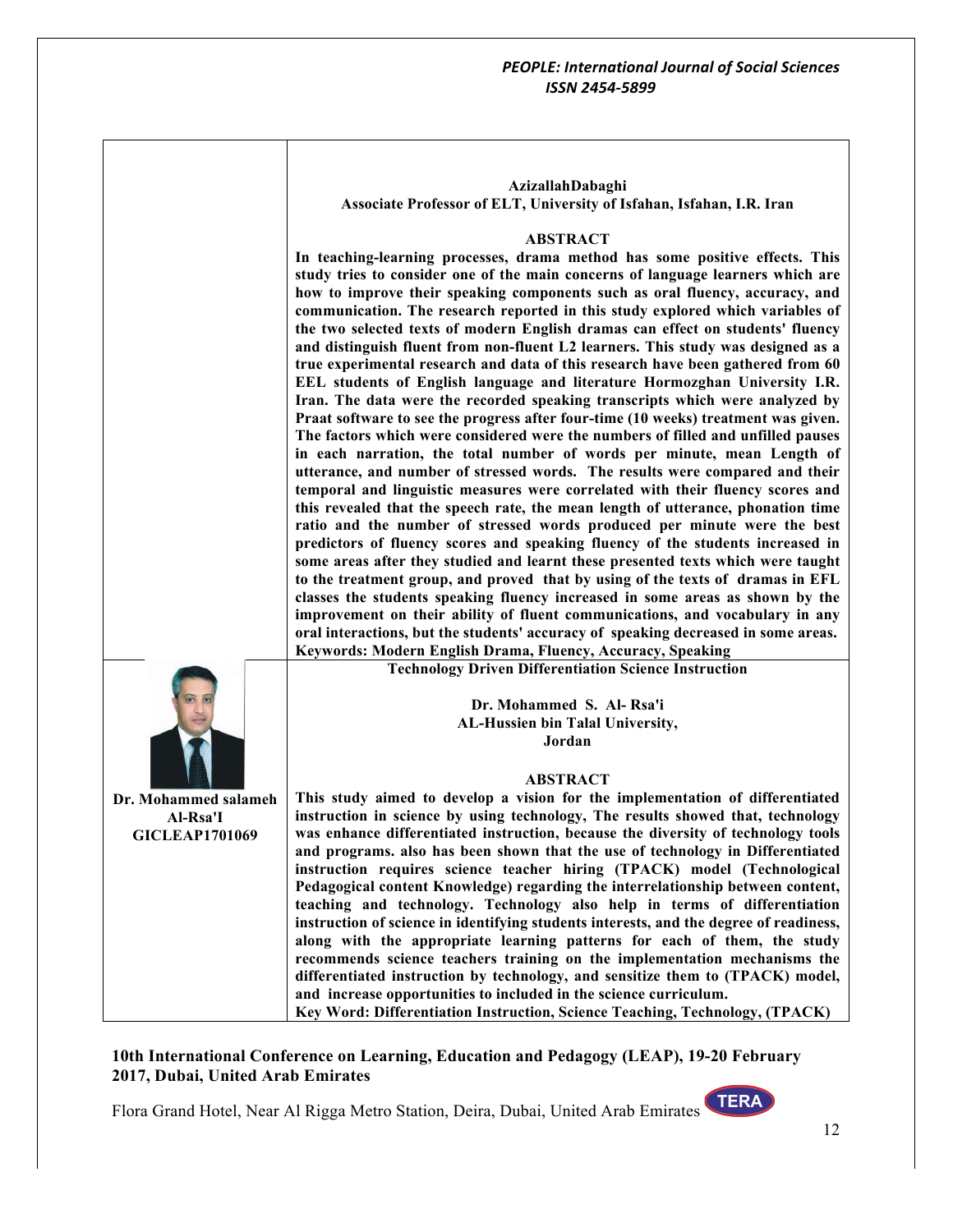| <b>Olatoye Rafiu Ademola</b><br><b>GICLEAP1701075</b>         | Effect of Teaching Using Charts, Real Specimens and Videos on Secondary<br>School Students' Achievement in Mammalian Skeletal System Concepts                                                                                                                                                                                                                                                                                                                                                                                                                                                                                                                                                                                                                                                                                                                                                                                                                                                                                                                                                                                                                                                                                                                                                                                                                                                                                                                                                                                                                                                                                                                                                                                                                                                                                                                                                                                                                                                                                                                                                                                                                                                                                                                                                                  |
|---------------------------------------------------------------|----------------------------------------------------------------------------------------------------------------------------------------------------------------------------------------------------------------------------------------------------------------------------------------------------------------------------------------------------------------------------------------------------------------------------------------------------------------------------------------------------------------------------------------------------------------------------------------------------------------------------------------------------------------------------------------------------------------------------------------------------------------------------------------------------------------------------------------------------------------------------------------------------------------------------------------------------------------------------------------------------------------------------------------------------------------------------------------------------------------------------------------------------------------------------------------------------------------------------------------------------------------------------------------------------------------------------------------------------------------------------------------------------------------------------------------------------------------------------------------------------------------------------------------------------------------------------------------------------------------------------------------------------------------------------------------------------------------------------------------------------------------------------------------------------------------------------------------------------------------------------------------------------------------------------------------------------------------------------------------------------------------------------------------------------------------------------------------------------------------------------------------------------------------------------------------------------------------------------------------------------------------------------------------------------------------|
|                                                               | OLATOYE, RafiuAdemola (Ph.D.)<br><b>Department of Science Education,</b><br><b>Faculty of Education,</b><br>Federal University Dutsin-Ma, Katsina State, Nigeria.                                                                                                                                                                                                                                                                                                                                                                                                                                                                                                                                                                                                                                                                                                                                                                                                                                                                                                                                                                                                                                                                                                                                                                                                                                                                                                                                                                                                                                                                                                                                                                                                                                                                                                                                                                                                                                                                                                                                                                                                                                                                                                                                              |
|                                                               | <b>ABSTRACT</b><br>Low performance of students in biology has been reported by many researchers.<br>This is attributed to different factors, among which lack of adequate and<br>appropriate instructional materials is one. Instructional materials help both the<br>teacher and the learners in teaching-learning processes. The study investigated<br>the effect of teaching using charts, real specimens and videos on secondary school<br>students' achievement in mammalian skeletal system concepts. Charts, real<br>specimens and videos were used to teach the experimental groups while lecture<br>method was used to teach the control group. A 4X2 pre-test, post-test quasi-<br>experimental design with control group was used in which a hundred and twenty<br>randomly selected Senior Secondary School II (SSS II) Biology students were<br>drawn from four schools. An instrument developed by the researcher Mammalian<br>Skeletal System Achievement Test (MSAT) was used for data collection. The<br>reliability coefficient of MSAT was 0.796. The data was analyzed using Analysis<br>of Co-variance (ANCOVA) and Scheffe post-hoc test analysis. The findings of this<br>study show that there is significant main effect of treatment on students'<br>achievement in mammalian skeletal system concepts [F3, 111 = 10.489; p< 0.05].<br>Hence, students performed significantly at different levels in the four groups. The<br>findings also indicate that there is no significant interaction effect of treatments<br>and gender on students' achievement in mammalian skeletal system concepts [F3,<br>$111 = 1.013$ p> 0.05]. Real specimens and videos are the best instructional<br>materials that can be used in teaching; they tend to raise the students'<br>achievement. It is therefore recommended that teachers should develop the<br>technique of integrating different types of instruction materials especially real<br>specimens and videos into their teaching. Educational training programmes<br>should be made available for teachers, which will help to improve their<br>competencies and skills of effective utilization of instructional materials.<br>Key Words: Charts, Real specimens, Videos, Achievement in science, Mammalian<br><b>Skeletal System</b> |
|                                                               | A model for designing e-learning curriculum based on Web 2.0<br>Mohammad Jamalitazehkand,<br>PhD student, curriculum studies in higher education, shahidBeheshti University.                                                                                                                                                                                                                                                                                                                                                                                                                                                                                                                                                                                                                                                                                                                                                                                                                                                                                                                                                                                                                                                                                                                                                                                                                                                                                                                                                                                                                                                                                                                                                                                                                                                                                                                                                                                                                                                                                                                                                                                                                                                                                                                                   |
|                                                               | Kouroshfathivajargah,<br>Professor, curriculum studies, shahidBeheshti University.                                                                                                                                                                                                                                                                                                                                                                                                                                                                                                                                                                                                                                                                                                                                                                                                                                                                                                                                                                                                                                                                                                                                                                                                                                                                                                                                                                                                                                                                                                                                                                                                                                                                                                                                                                                                                                                                                                                                                                                                                                                                                                                                                                                                                             |
| Mohammad Jamali<br><b>Tazeh Kand</b><br><b>GICLEAP1701077</b> | Mahboubeharefi,<br>Associate professor, curriculum studies, shahidBeheshti University.                                                                                                                                                                                                                                                                                                                                                                                                                                                                                                                                                                                                                                                                                                                                                                                                                                                                                                                                                                                                                                                                                                                                                                                                                                                                                                                                                                                                                                                                                                                                                                                                                                                                                                                                                                                                                                                                                                                                                                                                                                                                                                                                                                                                                         |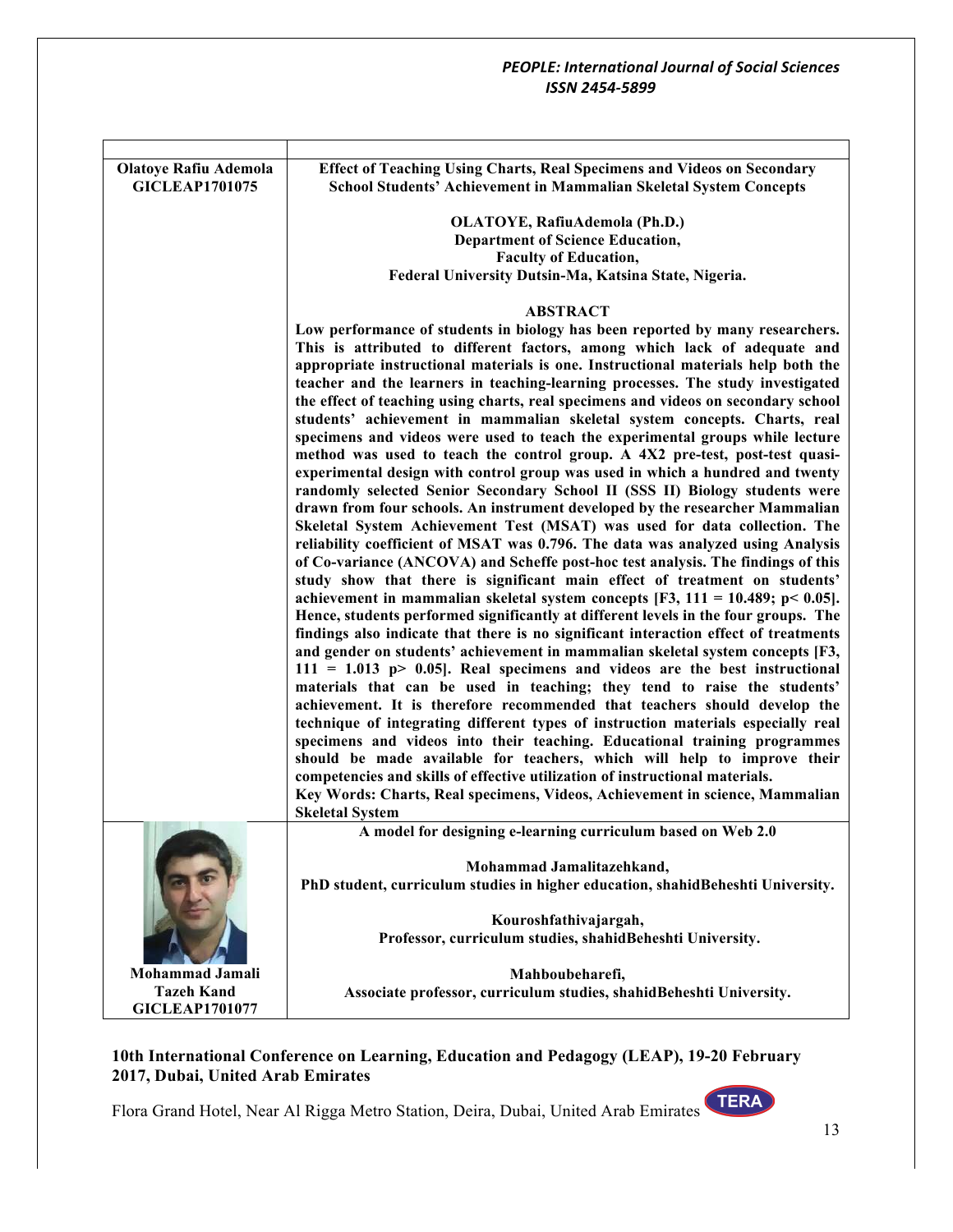|                          | <b>ABSTRACT</b><br>The present study aimed to identify and explain the components forming a<br>framework that used for designing Web 2.0-based e-learning curriculum. In this<br>study, a qualitative method with a phenomenological approach was used. The<br>participants were 11 people selected by purposeful sampling among<br>administrators, faculties, E-learning experts and curriculum specialists. Data<br>collected by using in-depth interview and analyzed by Strauss and Corbin<br>systematic approach that includes three levels of open, axial and selective coding.<br>Results show that 91 basic conceptual codes extracted. They classified as 10 main<br>categories, including: Drivers, basic principles, learning theory, goals, content and<br>learning experiences, teaching and learning strategies, assessment 2.0, agents,<br>learning environment and practical strategies. The relationships between these<br>components were drawn in the form of the conceptual framework.<br>Key words: Web 2.0, curriculum design, E-learning   |
|--------------------------|-------------------------------------------------------------------------------------------------------------------------------------------------------------------------------------------------------------------------------------------------------------------------------------------------------------------------------------------------------------------------------------------------------------------------------------------------------------------------------------------------------------------------------------------------------------------------------------------------------------------------------------------------------------------------------------------------------------------------------------------------------------------------------------------------------------------------------------------------------------------------------------------------------------------------------------------------------------------------------------------------------------------------------------------------------------------|
|                          | Self-Determination in English-Language Learning: A Study of Undergraduate                                                                                                                                                                                                                                                                                                                                                                                                                                                                                                                                                                                                                                                                                                                                                                                                                                                                                                                                                                                         |
|                          | <b>Students at Bandar-Lengeh Islamic Azad University</b>                                                                                                                                                                                                                                                                                                                                                                                                                                                                                                                                                                                                                                                                                                                                                                                                                                                                                                                                                                                                          |
|                          |                                                                                                                                                                                                                                                                                                                                                                                                                                                                                                                                                                                                                                                                                                                                                                                                                                                                                                                                                                                                                                                                   |
|                          | MehrdadZarafshan                                                                                                                                                                                                                                                                                                                                                                                                                                                                                                                                                                                                                                                                                                                                                                                                                                                                                                                                                                                                                                                  |
|                          | Department of English, Bandar-Lengeh Branch, Islamic Azad University,                                                                                                                                                                                                                                                                                                                                                                                                                                                                                                                                                                                                                                                                                                                                                                                                                                                                                                                                                                                             |
|                          | Bandar-lengeh, Iran                                                                                                                                                                                                                                                                                                                                                                                                                                                                                                                                                                                                                                                                                                                                                                                                                                                                                                                                                                                                                                               |
|                          | <b>ABSTRACT</b>                                                                                                                                                                                                                                                                                                                                                                                                                                                                                                                                                                                                                                                                                                                                                                                                                                                                                                                                                                                                                                                   |
| <b>Mehrdad Zarafshan</b> | Motivation is one of the factors significantly correlated with either success or                                                                                                                                                                                                                                                                                                                                                                                                                                                                                                                                                                                                                                                                                                                                                                                                                                                                                                                                                                                  |
| <b>GICLEAP1701080</b>    | failure in the second/foreign language learning. Highly-motivated learners find                                                                                                                                                                                                                                                                                                                                                                                                                                                                                                                                                                                                                                                                                                                                                                                                                                                                                                                                                                                   |
|                          | their language learning more successful than those with low motivation.<br>Therefore, this study aimed to investigate the degree of self-determination (<br>intrinsic and extrinsic motivation ) of undergraduate students in English language<br>learning and to find out the effective factors contributing to the differences of<br>degree in intrinsic and extrinsic motivation. The subjects were 150 undergraduate<br>students at Bandar-Lengeh Islamic Azad university. The findings revealed that of<br>the intrinsic factors, the" value-usefulness" was the most motivating factor<br>perceived by undergraduates students in English-language learning. Of the<br>extrinsic factors the performance goal was perceived as the most influential factor<br>on their motivation in English-language learning. In conclusion, the<br>undergraduate students were more extrinsically than intrinsically motivated to<br>learn English.<br>Assessing the Effectiveness of Oral Communication in Compulsory English<br><b>Syllabus at Undergraduate Level</b> |
|                          |                                                                                                                                                                                                                                                                                                                                                                                                                                                                                                                                                                                                                                                                                                                                                                                                                                                                                                                                                                                                                                                                   |
|                          | Mohammad rizwan khan,                                                                                                                                                                                                                                                                                                                                                                                                                                                                                                                                                                                                                                                                                                                                                                                                                                                                                                                                                                                                                                             |
|                          | Aligarh muslim university, india                                                                                                                                                                                                                                                                                                                                                                                                                                                                                                                                                                                                                                                                                                                                                                                                                                                                                                                                                                                                                                  |
|                          |                                                                                                                                                                                                                                                                                                                                                                                                                                                                                                                                                                                                                                                                                                                                                                                                                                                                                                                                                                                                                                                                   |
| Ariba Zainab             | Aribazainab                                                                                                                                                                                                                                                                                                                                                                                                                                                                                                                                                                                                                                                                                                                                                                                                                                                                                                                                                                                                                                                       |
| <b>GICLEAP1701081</b>    | Aligarh muslim university, india                                                                                                                                                                                                                                                                                                                                                                                                                                                                                                                                                                                                                                                                                                                                                                                                                                                                                                                                                                                                                                  |
|                          | <b>ABSTRACT</b>                                                                                                                                                                                                                                                                                                                                                                                                                                                                                                                                                                                                                                                                                                                                                                                                                                                                                                                                                                                                                                                   |
|                          | In today's global world, the dominance of English cannot be ignored and denied                                                                                                                                                                                                                                                                                                                                                                                                                                                                                                                                                                                                                                                                                                                                                                                                                                                                                                                                                                                    |
|                          | since English is the most common language spoken everywhere. High quality jobs                                                                                                                                                                                                                                                                                                                                                                                                                                                                                                                                                                                                                                                                                                                                                                                                                                                                                                                                                                                    |
|                          | demand good understanding ability and speaking in English. Therefore, it is                                                                                                                                                                                                                                                                                                                                                                                                                                                                                                                                                                                                                                                                                                                                                                                                                                                                                                                                                                                       |
|                          |                                                                                                                                                                                                                                                                                                                                                                                                                                                                                                                                                                                                                                                                                                                                                                                                                                                                                                                                                                                                                                                                   |

## **10th International Conference on Learning, Education and Pedagogy (LEAP), 19-20 February 2017, Dubai, United Arab Emirates**

Flora Grand Hotel, Near Al Rigga Metro Station, Deira, Dubai, United Arab Emirates

14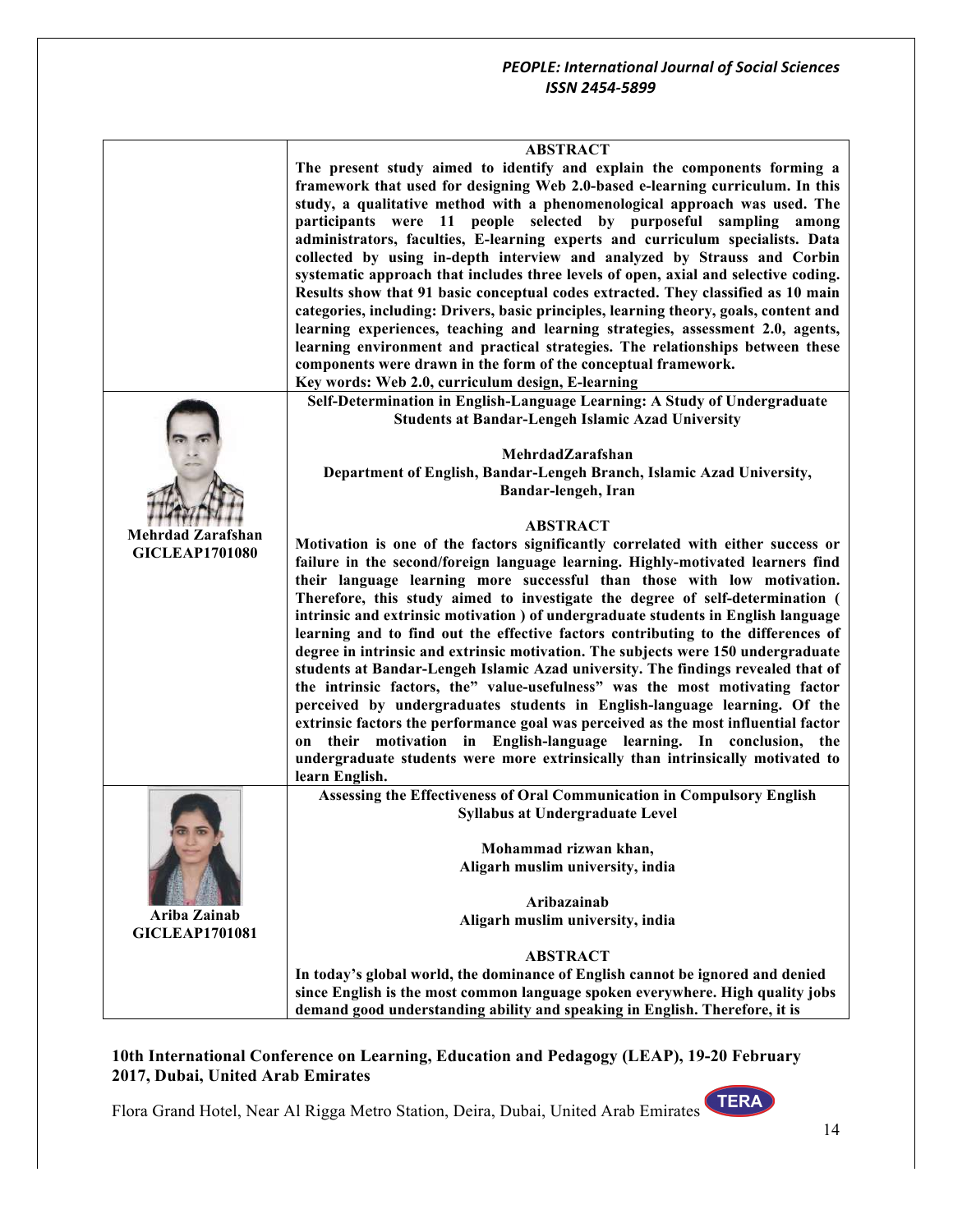|                       | important to equip students with good oral communication skills. This can only                    |
|-----------------------|---------------------------------------------------------------------------------------------------|
|                       | be achieved if the curriculum and syllabus expose learners to the target language                 |
|                       | i.e. English. The focus of this research is on evaluating and assessing the                       |
|                       | effectiveness of speaking component in Compulsory English syllabus at                             |
|                       | Undergraduate level in Aligarh Muslim University. The syllabus here refers to                     |
|                       | both, the syllabus documentation, that is the present syllabus, and its                           |
|                       | implementation in the classroom. Assessing the oral communication unit in the                     |
|                       | syllabus helps to find out its communicative effectiveness and reveal the strengths               |
|                       | and weakness on the curriculum activities: content, materials, objectives, teaching               |
|                       | and testing of the syllabi. In this study, instruments such as observation, syllabus              |
|                       | evaluation, and examination papers were administered. The observed data was                       |
|                       | analysed using mean. This paper intends to achieve two objectives. First, from a                  |
|                       | theoretical point of view it sets out to examine the content of speaking syllabus                 |
|                       | and practices in the teaching of oral communication. Second, from an empirical                    |
|                       | perspective this study intends to provide an assessment of the question paper vis-                |
|                       | à-vis the syllabus.                                                                               |
|                       | Key words: Compulsory English, Assessment, Oral communication, Syllabus,                          |
|                       | <b>Evaluation, Question paper</b>                                                                 |
|                       | <b>Motivation in Learning Foreign Language</b>                                                    |
|                       |                                                                                                   |
|                       | Hani Mustafa                                                                                      |
|                       | School of Humanities and Social Sciences, Nanyang Technological University,                       |
|                       | <b>Singapore</b>                                                                                  |
|                       |                                                                                                   |
|                       | <b>ABSTRACT</b><br>English Language has served as the working language which unites speakers from |
| Hani Mustafa          | all over the world. With increased in literacy, more people have access to learning               |
| <b>GICLEAP1701083</b> | English and are able to communicate effectively in English. With globalization,                   |
|                       | the world has opened up to facilitate global partnership. In this borderless world                |
|                       | of globalization, language serves as an important unifying agent. This role could                 |
|                       | be carried out by English Language. However, there is an ever increasing interest                 |
|                       | in learning foreign language. What would be the motivation for learning a foreign                 |
|                       | language? Most people would have learnt English and their Mother Tongue early                     |
|                       | in their schooling years. However, despite the challenges that come with learning                 |
|                       | a language, many are still seeking to learn a third or a foreign language. This                   |
|                       | study looks at the motivation for learning a foreign language among                               |
|                       | undergraduates. The findings of the study would help educators to re-look at                      |
|                       | their curriculum. It would also help educators to understand how students                         |
|                       | perceived the value of languages. For this study, data is collected among                         |
|                       | undergraduates who choose to learn foreign languages as their electives. The                      |
|                       | students have no previous knowledge of the language. The objective of the study is                |
|                       | to ascertain the motivation behind one's decision to learn a foreign language.                    |
|                       | Why do people want to learn a foreign language? How do students choose the                        |
|                       | foreign language which they want to learn? How do students perceived the role                     |
|                       | and functions of a language.                                                                      |
|                       | Keywords-motivation, foreign language, learning, teaching and globalization.                      |
|                       | Theoretical and practical comparison of creativity in Iranian and Japanese                        |
|                       | teachers' classes                                                                                 |
|                       |                                                                                                   |

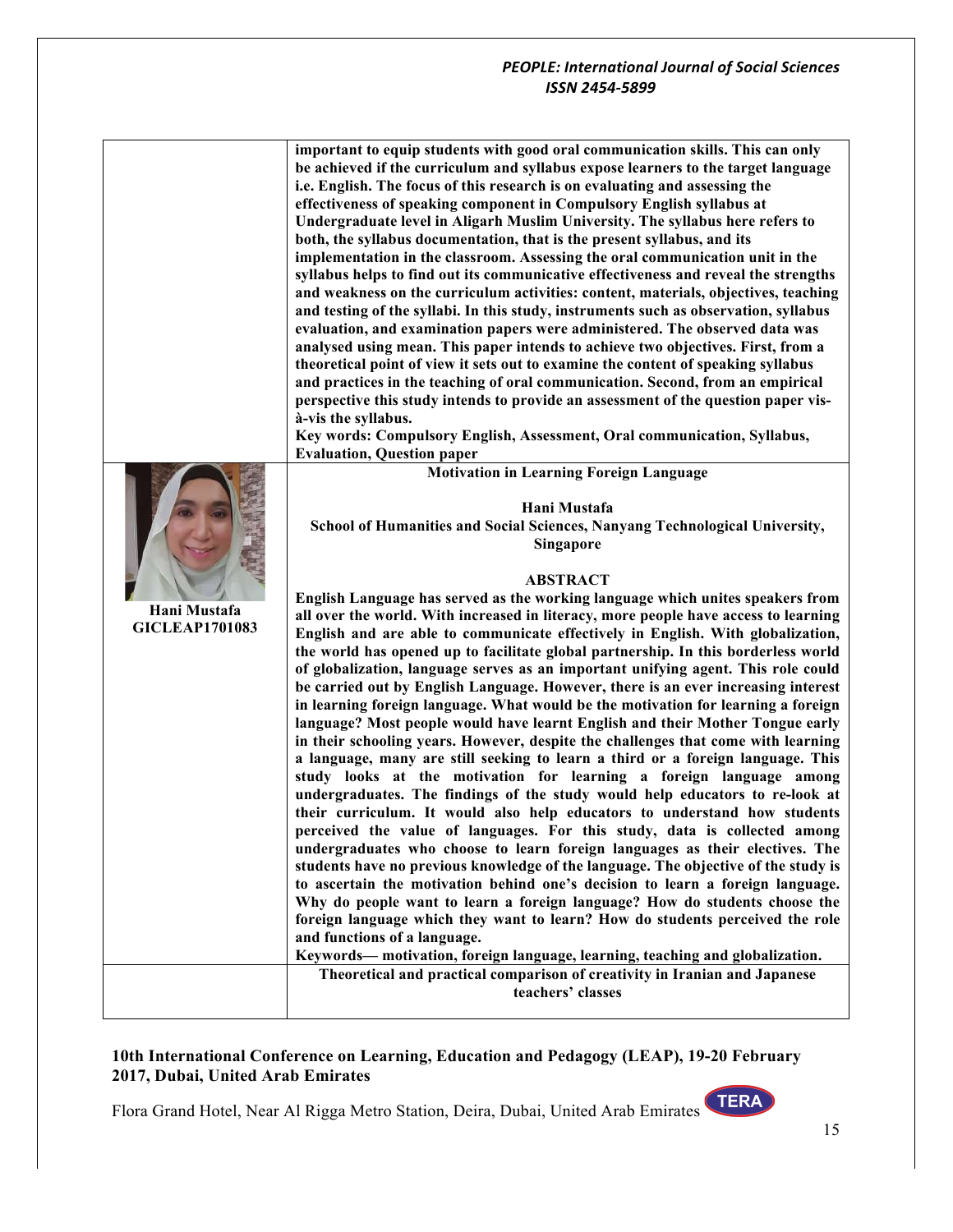|                          | Dr. Afzal Sadat Hosseini                                                                                                                                                  |
|--------------------------|---------------------------------------------------------------------------------------------------------------------------------------------------------------------------|
|                          | Associate professor, Faculty of Psychology and Education, University of Tehran,                                                                                           |
|                          | Tehran, Iran                                                                                                                                                              |
|                          | <b>ABSTRACT</b>                                                                                                                                                           |
|                          | The aims of this project included the theoretical and practical comparison of                                                                                             |
|                          | creativity in Iranian and Japeanese teachers' classes. The research method in this                                                                                        |
|                          | project is a case study with a form of qualitative descriptive research. interviews                                                                                       |
| Dr. Afzal Sadat Hosseini | were on a sample of 7 Iranian teachers- 3 in junior high, 2 in high school and 2 in                                                                                       |
| <b>GICLEAP1701084</b>    | elementary school- and 4 Japanese teachers- 2 in high school and 2 in elementary                                                                                          |
|                          | school Iranian and Japanese teachers in the field of creativity in a comparative                                                                                          |
|                          | way and their interaction with other phenomena in the educational systems was<br>studied. The similarities and differences between the theoretical and practical          |
|                          | areas on one another were also analyzed. There are great similarities between                                                                                             |
|                          | Iranian and Japanese's theoretical ideas related to creativity. This study shows                                                                                          |
|                          | that there are significant differences between the two groups from a practical                                                                                            |
|                          | dimension.                                                                                                                                                                |
|                          | Key words: creativity, creative techer, creative student, education, Iran, Japan                                                                                          |
|                          | The current perception that Bangladeshi parents have about their children's<br>education and its impact on their future: a case study of Daudpur                          |
|                          |                                                                                                                                                                           |
|                          | <b>Deluar Hosen</b>                                                                                                                                                       |
|                          | Department of English, North South University, Dhaka                                                                                                                      |
|                          |                                                                                                                                                                           |
|                          | <b>ABSTRACT</b><br>This research has been done to find out the current perception of Bangladeshi                                                                          |
| <b>Deluar Hosen</b>      | parents about their children's education. Most of the parents in the rural area are                                                                                       |
| <b>GICLEAP1701086</b>    | not conscious about their children's education. Moreover, parents neither have                                                                                            |
|                          | the ability to invest sufficient amount of money for their children's education nor                                                                                       |
|                          | do they consider education as a resource. Parents, as well as the larger society,                                                                                         |
|                          | pressurize the young adults to contribute to the family income; that means, the                                                                                           |
|                          | students are dropping out from their educational institutions. As a result, learners<br>are being fixed within a short educational journey because of external infringing |
|                          | factors. So, they think the Secondary School Certificate (SSC) or Higher                                                                                                  |
|                          | Secondary Certificate (HSC) is enough for their adult children. As a consequence                                                                                          |
|                          | of this, those dropped-out-learners are more passionate about leaving out the                                                                                             |
|                          | country or they intend to engage in work to contribute to the family earnings.                                                                                            |
|                          | This perception of both the parents and the society create a strong effect on the                                                                                         |
|                          | young talents of Bangladesh. Giving up education, they are, in fact, getting<br>nowhere either in our country or abroad. They are engulfed in frustration. This           |
|                          | study uses a mixed method approach- for the qualitative data collection; I use an                                                                                         |
|                          | autoethnographic approach, survey and interviews. Parents, students, teachers,                                                                                            |
|                          | Thana Officer (TNO) and District Education Officer (DEO) will be interviewed                                                                                              |
|                          | for this study. This research will help parents, teachers and the authorities of the                                                                                      |
|                          | Ministry of Education to ensure the value of education for the primary learners.                                                                                          |

## **10th International Conference on Learning, Education and Pedagogy (LEAP), 19-20 February 2017, Dubai, United Arab Emirates**

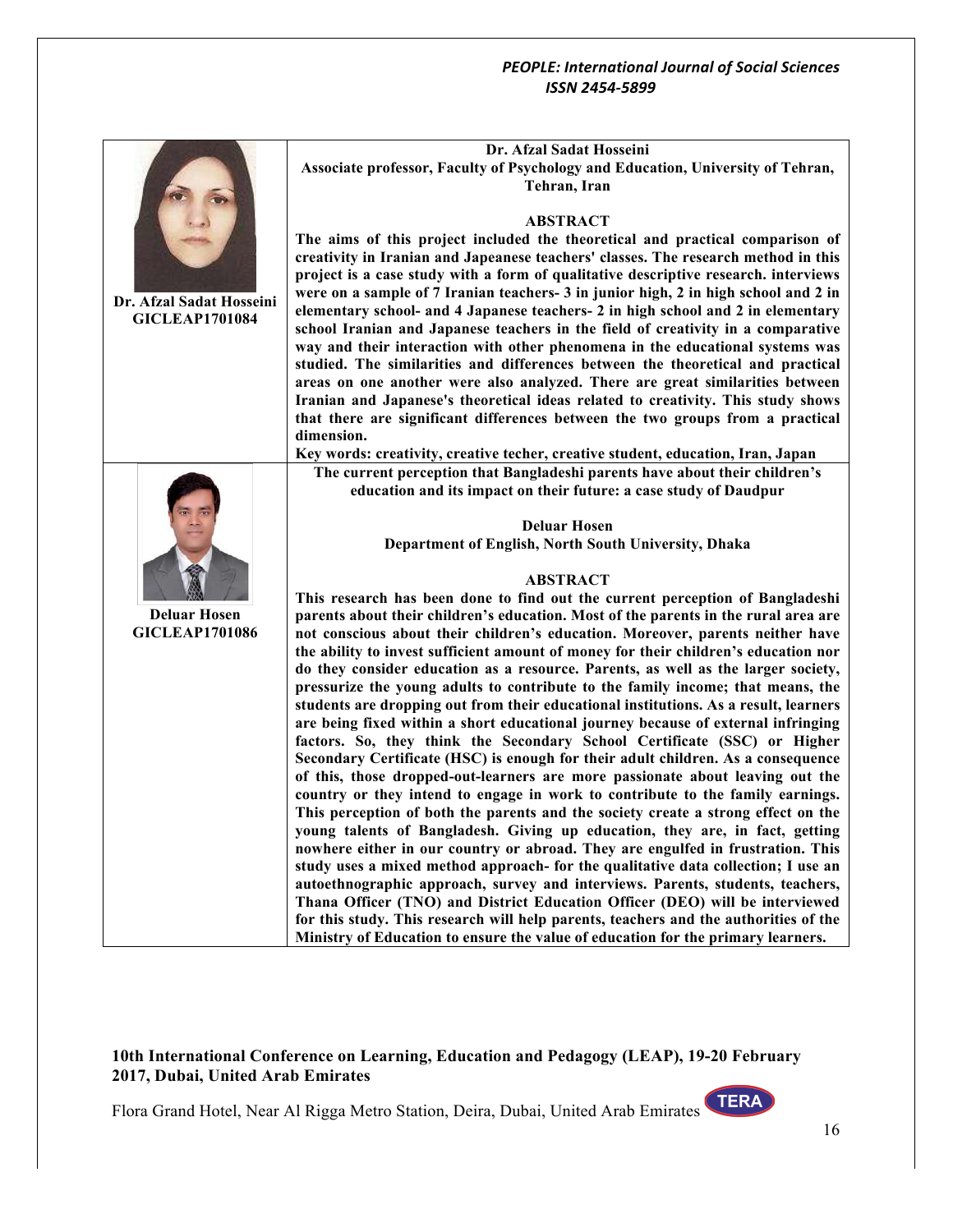|                                    | <b>Effective Continuing Professional Development For Teachers In Rural Pakistan</b>                                                                                 |
|------------------------------------|---------------------------------------------------------------------------------------------------------------------------------------------------------------------|
|                                    | Ali Nawab                                                                                                                                                           |
|                                    | <b>PhD Student</b>                                                                                                                                                  |
|                                    | Flinders University, School of Education, South Australia                                                                                                           |
| Ali Nawab<br><b>GICLEAP1701089</b> | <b>ABSTRACT</b>                                                                                                                                                     |
|                                    | This paper reports the findings of a research study conducted to explore the                                                                                        |
|                                    | perceptions of key stakeholders on effectiveness of continuing professional                                                                                         |
|                                    | development for teachers in rural Pakistan. Using a qualitative case study and                                                                                      |
|                                    | grounded theory as analytical framework, data were collected from teachers,                                                                                         |
|                                    | school leaders, professional development (PD) providers and educational                                                                                             |
|                                    | managers. The analysis of data revealed that the existing continuing PD                                                                                             |
|                                    | programmes offered for teachers in rural Pakistan are not fully informed by the<br>contextual realities and the real needs of teachers. PD providers usually        |
|                                    | implement their own agendas and models with the assumption that what works in                                                                                       |
|                                    | one context can also work in another context. It is suggested that PD providers                                                                                     |
|                                    | need to analyse the needs of teachers and then design PD programmes based on                                                                                        |
|                                    | the need analysis. Otherwise, in its current form, the existing PD programmes are                                                                                   |
|                                    | less likely to impact the practices of teachers.                                                                                                                    |
|                                    | Keywords: Continuing professional development, Grounded theory, Rural<br>Pakistan,                                                                                  |
|                                    | Science Teachers Accelerated Programme: A New Cohort-Taught Pedagogical<br><b>Model in Science for Higher Education</b>                                             |
|                                    |                                                                                                                                                                     |
|                                    | Dr. Bibhya Sharma                                                                                                                                                   |
|                                    | Associate Professor of Mathematics, Associate Dean - Learning and Teaching,                                                                                         |
| Dr. Bibhya Sharma                  | Faculty of Science, Technology and Environment, The University of the South                                                                                         |
| <b>GICLEAP1701090</b>              | Pacific, Fiji                                                                                                                                                       |
|                                    | <b>ABSTRACT</b>                                                                                                                                                     |
|                                    | A new cohort-taught model in higher education known as the Science Teachers                                                                                         |
|                                    | Accelerated Programme (STAP) has been designed which serves to upgrade the<br>qualifications of secondary school teachers teaching science in the Pacific through   |
|                                    | an accelerated Bachelor of Science programme. The design impinges on a                                                                                              |
|                                    | tripartite partnership between a higher education provider, a regional                                                                                              |
|                                    | government and its science teachers. The paper describes the model in detail with                                                                                   |
|                                    | its three-gear conceptual framework. The model is envisaged to have a scaffolding                                                                                   |
|                                    | effect in the education sector as a mobiliser of societal change. Basically, a wide<br>adoption of the STAP model would ensure greater numbers of qualified science |
|                                    | teachers in the region who would produce high numbers of good science students,                                                                                     |
|                                    | thus feeding increased numbers of quality science students into mainstream                                                                                          |
|                                    | science at tertiary level. Therefore, increasing the number of science graduates                                                                                    |
|                                    | returning home to serve their communities.                                                                                                                          |
|                                    | The model was first implemented in June 2014 through a partnership between the                                                                                      |
|                                    | University of the South Pacific, the Government of Samoa and a cohort of 60<br>science teachers in Samoa, garnering a progamme completion of 86.4% in 2016.         |
|                                    | The successes of this cohort taught science model are highlighted in this paper                                                                                     |
|                                    | with evidences of significantly higher pass rates and better quality of grades                                                                                      |

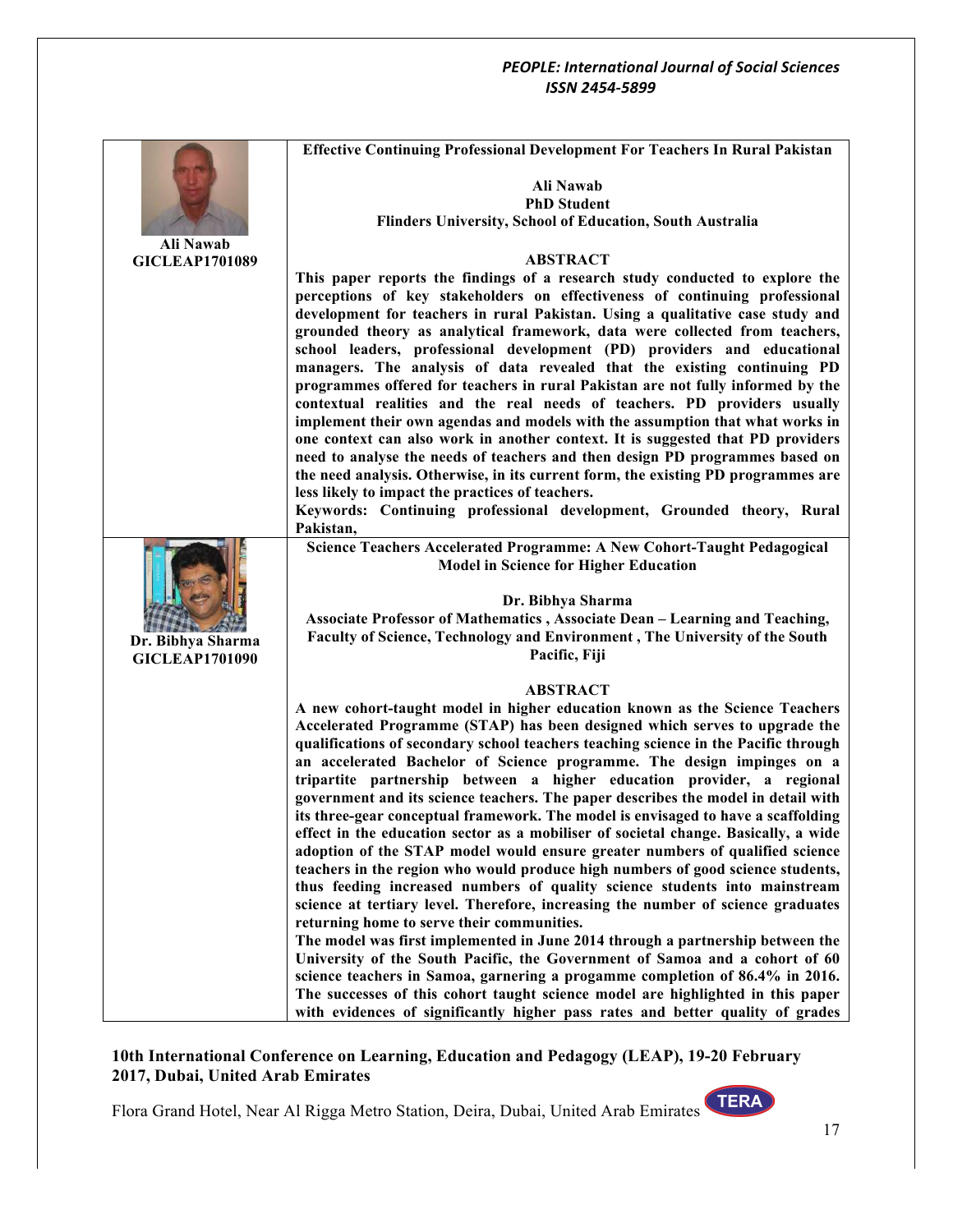**compared to the traditional and recently more flexible delivery modes. Timely interventions and adaptive works were introduced from periodic survey results, cohort and stakeholder feedback, diagnostics, and an array of measures of success and participation in courses and associated support services. These learnings have been documented as useful lessons and recommendations for similar cohorttaught programmes.**

**While the Government of Samoa is implementating a second cycle of STAP, the University of the South Pacific is extending the model to other regional countries including Tonga, Vanuatu and most probably Solomon Islands, in 2017.**

**The Method Of Formation Of Scientific And Creative Cooperation Among Students Of Engineering Specialties**

> **Gryzunov Vladimir Viktorovich, Saint-Petersburg Mining University**

**Gryzunova Inna Vasilevna, Peter the Great Saint-Petersburg State Polytechnic University;**

> **DzhemilevEnverRuslanovich, Saint-Petersburg Mining University**

> **Chipura Sergey Ivanovich Saint-Petersburg Mining University,**

#### **ABSTRACT**

**Тo form the professional skills of the student - an important factor of the success of his practice. Professional skills based on the moral and psychological qualities of a specialist. Gaining knowledge, skills must be combined with the formation of the student's personality. This led to the need to find alternative methods of training of mining engineers. Preparation and protection of abstracts - one of the areas of work of the students were used. Reports prepared in the form of training videos. For the preparation of educational films were formed working groups. Initially distributed responsibilities of the participants of the working group. Studied recommended by teacher literature, discussed the script and technical support was considered. In the final work, students carry out installation, sound and music for the film. Thus, one of the most important features of creating educational film is the individual work of teachers and students and the organization of their activities. Of great importance for effective results have individualization of student activities in the group, the creative potential of each participant, the right choice of the scope and method of implementation of the teaching and research work. However, the elements of uncertainty and unforeseen situations can be successfully overcome with the creativity of participants to solving problems. Performance of work accompanied by an individualization of the activities of its members, in which conditions are created for the heuristic approach to solving this problem, the manifestations of creative abilities of participants and the successful application of knowledge in unconventional situations. However, intense, requiring coordination and extends beyond the students professional training activities can only be effective when they are coordinated and consistent work as a team. It should also be noted that,** 

#### **10th International Conference on Learning, Education and Pedagogy (LEAP), 19-20 February 2017, Dubai, United Arab Emirates**

Flora Grand Hotel, Near Al Rigga Metro Station, Deira, Dubai, United Arab Emirates

**Dzhemilev Enver Ruslanovich GICLEAP1701091**

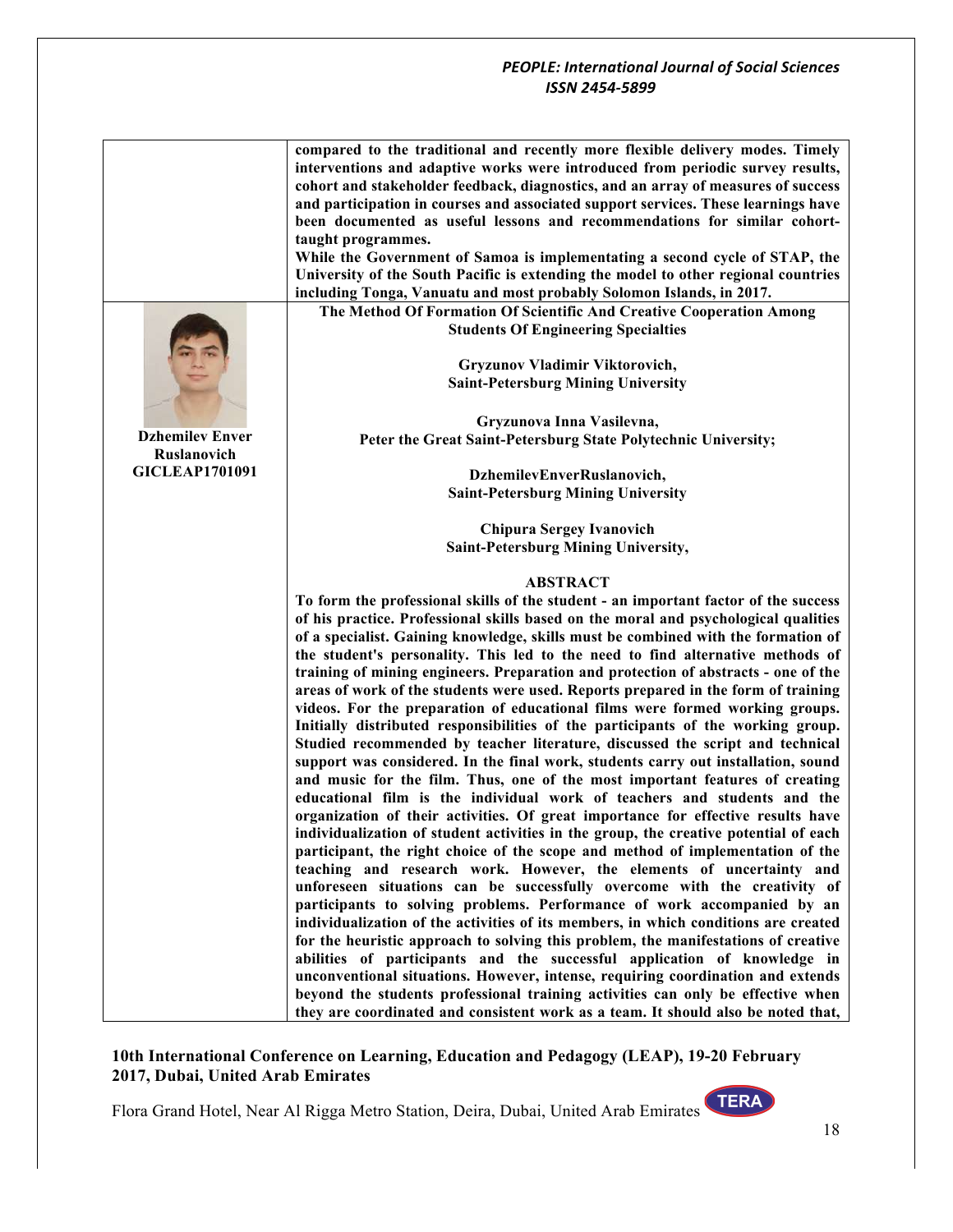|                            | despite the high motivation of each of the team members, it is usually detected<br>informal leader, ready to take on the role of coordinator of the group and solving<br>problems that arise in unexpected situations. Experience in both individual and<br>collaborative work effectively in a team, a leader in the identification of an<br>interim group, according to students, is one of the major used in the subsequent<br>acquisitions at work on the training film.<br>Thus, when creating a film school students show the ability to integrate<br>information from different areas of knowledge for the task.<br>Keywords: students, training, development, script development, educational film,<br>coping strategies, anxiety.                                                                                                                                                                                                                                                                                                                                                                                                                                                                      |
|----------------------------|-----------------------------------------------------------------------------------------------------------------------------------------------------------------------------------------------------------------------------------------------------------------------------------------------------------------------------------------------------------------------------------------------------------------------------------------------------------------------------------------------------------------------------------------------------------------------------------------------------------------------------------------------------------------------------------------------------------------------------------------------------------------------------------------------------------------------------------------------------------------------------------------------------------------------------------------------------------------------------------------------------------------------------------------------------------------------------------------------------------------------------------------------------------------------------------------------------------------|
|                            | <b>Children's Understanding of Social Science</b>                                                                                                                                                                                                                                                                                                                                                                                                                                                                                                                                                                                                                                                                                                                                                                                                                                                                                                                                                                                                                                                                                                                                                               |
| Chitra Devarajan           | <b>Rishabh Kumar Mishra</b><br><b>Assistant Professor</b><br>Mahatma Gandhi Antarrashtriy Hindi VishwVidyalay, Wardha India<br><b>ABSTRACT</b><br>Recent shifts in the theories as well as practice establish the fact that the children<br>are not just passive receiver to be fulfilled with transmitted knowledge. The                                                                                                                                                                                                                                                                                                                                                                                                                                                                                                                                                                                                                                                                                                                                                                                                                                                                                       |
| <b>GICLEAP1701095</b>      | children are active agent of their socio-cultural milieu. They engaged actively with<br>the contexts and construct meaning through and with it. However the prevailing<br>practices in social science classrooms treat it as 'misconception' or 'alternative<br>conceptions' to be removed or to be transformed. The assumption upheld by the<br>social science teachers create an invisible hierarchical relation between school<br>knowledge and everyday knowledge where school knowledge enjoys a supremacy<br>of being an accepted, validated and robust form of knowledge. The paper tries to<br>challenge this assumption by exploring the nature of everyday knowledge of<br>children with reference to concepts in social science. The study is conducted<br>under the qualitative paradigm of research through ethnographic tools. The<br>participants of the research come from marginalized communities. The paper<br>reports that everyday knowledge of the learners is prototype of social beliefs,<br>practices and stereotype. It reflects the social reality and relationship. The paper<br>also discusses pedagogical implications of the children's everyday knowledge in<br>social science. |
|                            | Mobile Assisted Language Learning in "English Clubs"                                                                                                                                                                                                                                                                                                                                                                                                                                                                                                                                                                                                                                                                                                                                                                                                                                                                                                                                                                                                                                                                                                                                                            |
|                            | In Tunisia: Gamification as a tool<br>Marwen Ben Alkilani,<br><b>PhD</b> student                                                                                                                                                                                                                                                                                                                                                                                                                                                                                                                                                                                                                                                                                                                                                                                                                                                                                                                                                                                                                                                                                                                                |
|                            | <b>ABSTRACT</b>                                                                                                                                                                                                                                                                                                                                                                                                                                                                                                                                                                                                                                                                                                                                                                                                                                                                                                                                                                                                                                                                                                                                                                                                 |
|                            | This study looked at the use of "gamification" in extracurricular educational                                                                                                                                                                                                                                                                                                                                                                                                                                                                                                                                                                                                                                                                                                                                                                                                                                                                                                                                                                                                                                                                                                                                   |
| <b>Marwen Ben Alkilani</b> | opportunities to learn the English language in Tunisia. Its aim was to investigate                                                                                                                                                                                                                                                                                                                                                                                                                                                                                                                                                                                                                                                                                                                                                                                                                                                                                                                                                                                                                                                                                                                              |
| <b>GICLEAP1701096</b>      | the extent to which learners' (from primary school level) English language skills<br>are evolving during MALL sessions ("gamification" sessions) in English clubs.                                                                                                                                                                                                                                                                                                                                                                                                                                                                                                                                                                                                                                                                                                                                                                                                                                                                                                                                                                                                                                              |
|                            | "Android Application Evaluation" and "Club-room Observation" were used as                                                                                                                                                                                                                                                                                                                                                                                                                                                                                                                                                                                                                                                                                                                                                                                                                                                                                                                                                                                                                                                                                                                                       |
|                            | data collection tools. Moreover, ten groups of four learners; from primary school,                                                                                                                                                                                                                                                                                                                                                                                                                                                                                                                                                                                                                                                                                                                                                                                                                                                                                                                                                                                                                                                                                                                              |
|                            | were followed over ten MALL (gamification) sessions. In this study, three                                                                                                                                                                                                                                                                                                                                                                                                                                                                                                                                                                                                                                                                                                                                                                                                                                                                                                                                                                                                                                                                                                                                       |
|                            | Android educational games (AEG) were used: "Poptropica English (VOC) word                                                                                                                                                                                                                                                                                                                                                                                                                                                                                                                                                                                                                                                                                                                                                                                                                                                                                                                                                                                                                                                                                                                                       |

## **10th International Conference on Learning, Education and Pedagogy (LEAP), 19-20 February 2017, Dubai, United Arab Emirates**

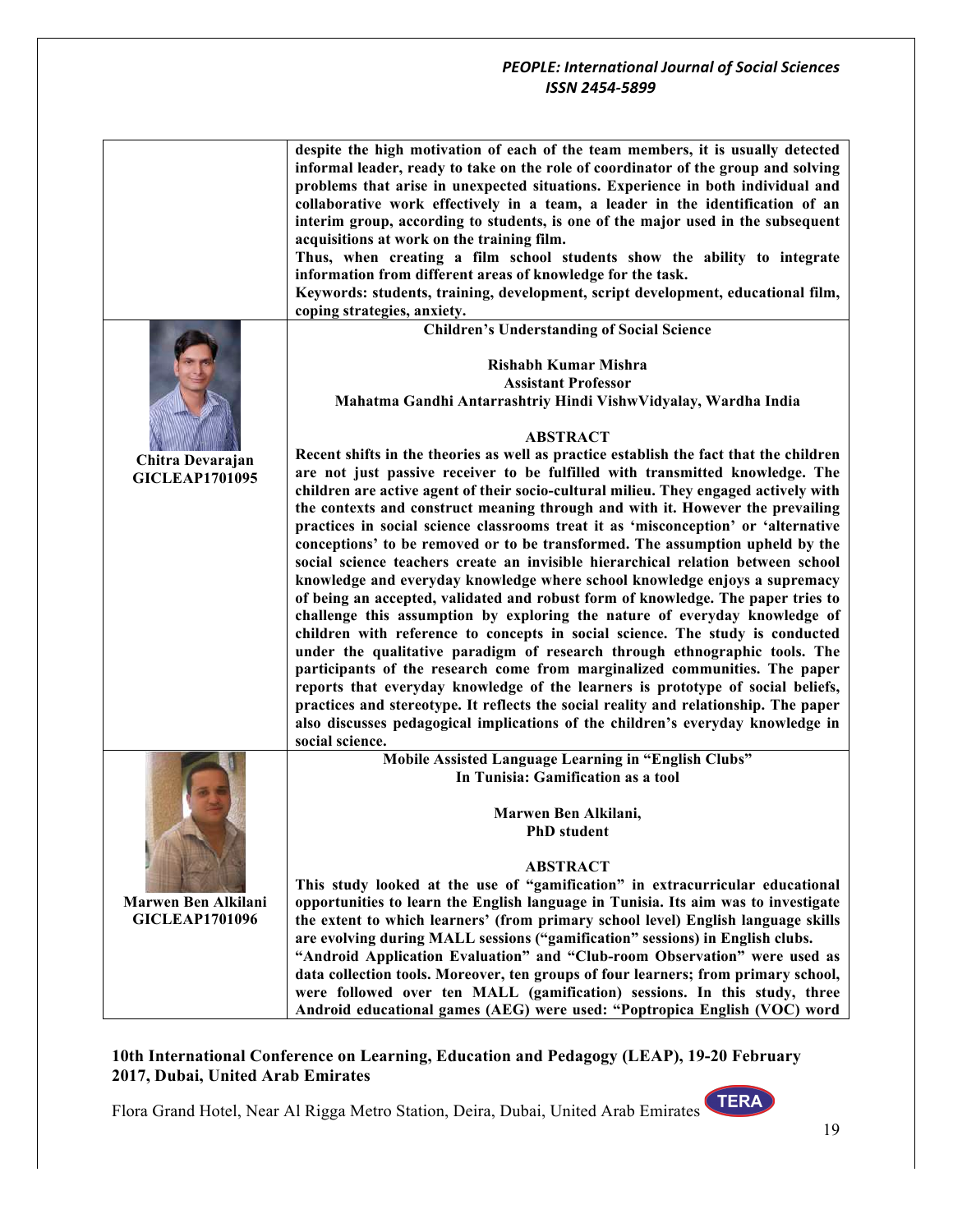|                       | games", "Educational games for kids" (two English Language Learning games)<br>and "Kids Math" (an educational game which is designed to teach the basics of |
|-----------------------|-------------------------------------------------------------------------------------------------------------------------------------------------------------|
|                       | mathematics).                                                                                                                                               |
|                       | The observed groups were divided as follows: six groups of beginner EFL                                                                                     |
|                       | learners (from the fifth grade) with teacher intervention, two groups of EFL                                                                                |
|                       | learners (from the fifth grade) with no intervention. These eight groups used                                                                               |
|                       | "Poptropica English (VOC) word games" and "Educational games for kids". The                                                                                 |
|                       | last two groups were with non-linguistic intervention. They utilized "Kids Math".                                                                           |
|                       | The results show that learners' are motivated to learn the English language                                                                                 |
|                       | outside classrooms. Moreover, their vocabulary and grammar levels evolve                                                                                    |
|                       | whether language is the focus of the teaching/learning process or not (i.e. In the                                                                          |
|                       | two groups with non-linguistic intervention, the researcher used "Kids Math". It                                                                            |
|                       | is designed in English).                                                                                                                                    |
|                       | In the light of these results, the researcher makes several pedagogical                                                                                     |
|                       | recommendations. Teachers' knowledge about MALL should be updated.                                                                                          |
|                       | Moreover, instructors' intervention is indispensable due to the learners' age and                                                                           |
|                       | needs (for many students, instructions are not understandable). In addition, an                                                                             |
|                       | application (i.e. An Android educational game) cannot, by itself, be sufficient.                                                                            |
|                       | Thus, teachers should also vary the teaching materials according to the context of                                                                          |
|                       | the MALL session.                                                                                                                                           |
|                       | Keywords: ELT, MALL, LCA, ELLApps, gamification, Android Educational                                                                                        |
| Abdullah M. Almutawa  | Games (AEG), game-based learning, edutainment.<br><b>Evaluation of Blended Learning at Higher Education: A Case Study</b>                                   |
| <b>GICLEAP1701098</b> |                                                                                                                                                             |
|                       | A.M. Mutawa                                                                                                                                                 |
|                       | <b>Computer Engineering Dept., Kuwait University, Kuwait,</b>                                                                                               |
|                       |                                                                                                                                                             |
|                       | <b>ABSTRACT</b>                                                                                                                                             |
|                       | Higher education institutions have been challenged by major changes in their                                                                                |
|                       | environments and new trends in technology-supported teaching, and new                                                                                       |
|                       | approaches in designing their curriculum. Blended e-learning is a combination of                                                                            |
|                       | traditional class room learning and online learning that includes some of                                                                                   |
|                       | conveniences of online courses without losing face to face contact. This paper                                                                              |
|                       | presents the point of view of instructors implementing Blended learning at the                                                                              |
|                       | college of Engineering and Petroleum at Kuwait University, as well as the                                                                                   |
|                       | challenges facing them and needed skills to better utilize the experience.                                                                                  |
|                       | Technology Acceptance Module (TAM) was used as a framework to test the                                                                                      |
|                       | acceptance of college instructors to a Moodle Learning Management System                                                                                    |
|                       | (LMS) platform called Online Course System (OCS) that is provided as a service                                                                              |
|                       | to all faculty members.<br>Keywords: Blended Learning, skills needed, e-learning, LMS, case study,                                                          |
|                       | engineering.                                                                                                                                                |
| Christopher M.        | <b>Continuous Improvement-How Faculty Can Support Both the Academic and</b>                                                                                 |
| Harrington            | Non-Academic Undergraduate Accreditation Process in Five Easy Steps.                                                                                        |
| <b>GICLEAP1701099</b> |                                                                                                                                                             |
|                       | Christopher M. Harrington,                                                                                                                                  |
|                       | J.D., Department Chair, Liberal Arts and Business Education, United States                                                                                  |
|                       | Department of the Interior, Bureau of Indian Education, Southwestern Indian                                                                                 |
|                       | <b>Polytechnic Institute</b>                                                                                                                                |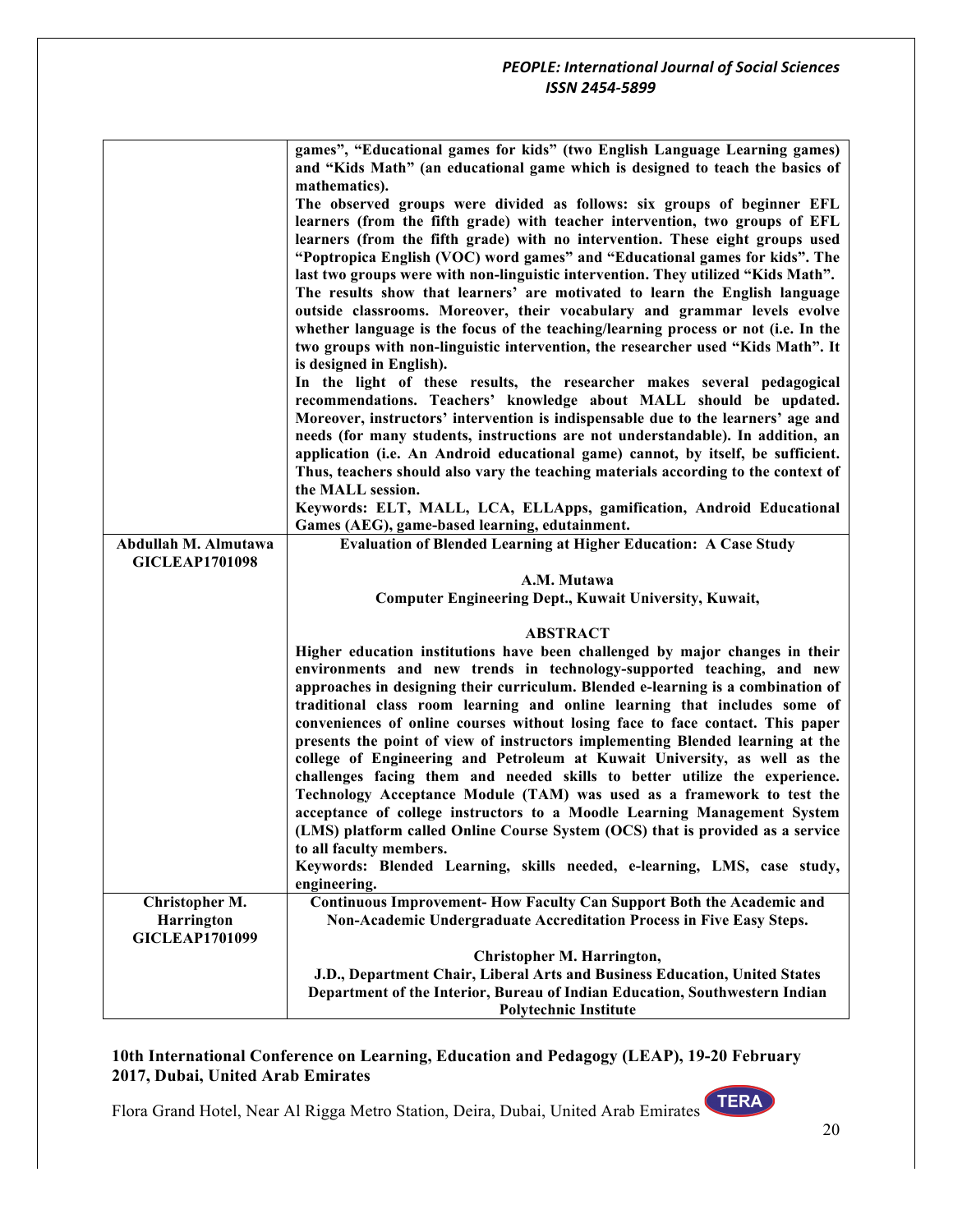| ABSTRACT |
|----------|
|----------|

|                                                        | This presentation discusses the role of faculty in assisting in the assessment<br>process for both the academic and non-academic programs. Most accreditation<br>bodies require institutions to show not only evidence that students graduating<br>from their academic program have a proficiency of the learning outcomes, but<br>that the institutions can show continuous improvement of all academic and non-<br>academic programs and thus be able to make data-driven decisions. Accreditation<br>bodies look to the faculty to set forth the basis of continuous improvement and<br>therefore faculty participation must be the driving force of accreditation.<br>Using the work done at Southwestern Indian Polytechnic Institute (SIPI), a<br>National Native American Community College funded by the United States<br>Congress, the presentation will go over the 5 easy steps to academic assessment<br>used at SIPI which include: 1) Drafting an Assessment Plan; 2) Collecting Data;<br>3) Analysist and Interpreting Results; 4) Reporting; and 5) Acting on Results (or"<br>Closing the Loop"). Looking at the entire assessment process, the presentation<br>will discuss how both academic and non-academic programs will first need to<br>start with looking at the program's mission and then analyzing the goals and<br>learning outcomes of each program as they fit into the mission. The presentation<br>will then cover how to establish learning measures (both direct and indirect) and<br>to set targets to analyze your student artifacts.<br>Finally, the presentation will cover non-academic assessment process, using the<br>same 5 steps as above, but using performance objectives in lieu of learning<br>outcomes and looking at the assessment cohorts as the overall community clients<br>to the programs, not just students. Non-academic assessment of provost and<br>department chair offices, as well as the academic support offices are becoming<br>important programs that accreditation bodies are looking at for assessment<br>purposes as well. |
|--------------------------------------------------------|---------------------------------------------------------------------------------------------------------------------------------------------------------------------------------------------------------------------------------------------------------------------------------------------------------------------------------------------------------------------------------------------------------------------------------------------------------------------------------------------------------------------------------------------------------------------------------------------------------------------------------------------------------------------------------------------------------------------------------------------------------------------------------------------------------------------------------------------------------------------------------------------------------------------------------------------------------------------------------------------------------------------------------------------------------------------------------------------------------------------------------------------------------------------------------------------------------------------------------------------------------------------------------------------------------------------------------------------------------------------------------------------------------------------------------------------------------------------------------------------------------------------------------------------------------------------------------------------------------------------------------------------------------------------------------------------------------------------------------------------------------------------------------------------------------------------------------------------------------------------------------------------------------------------------------------------------------------------------------------------------------------------------------------------------------------------------------------------------|
|                                                        | Keywords: accreditation, academic assessment, non-academic assessment.<br>The Factors That Contibute To The Difficulty In Identifying The Arabic                                                                                                                                                                                                                                                                                                                                                                                                                                                                                                                                                                                                                                                                                                                                                                                                                                                                                                                                                                                                                                                                                                                                                                                                                                                                                                                                                                                                                                                                                                                                                                                                                                                                                                                                                                                                                                                                                                                                                  |
| Mohammad Baihaqi Bin<br>Hasni<br><b>GICLEAP1701104</b> | Masculine And Feminine Nouns Among The Engineering Students At University<br>Of Malaysia Pahang                                                                                                                                                                                                                                                                                                                                                                                                                                                                                                                                                                                                                                                                                                                                                                                                                                                                                                                                                                                                                                                                                                                                                                                                                                                                                                                                                                                                                                                                                                                                                                                                                                                                                                                                                                                                                                                                                                                                                                                                   |
|                                                        | Mohammad Baihaqi Bin Hasni,                                                                                                                                                                                                                                                                                                                                                                                                                                                                                                                                                                                                                                                                                                                                                                                                                                                                                                                                                                                                                                                                                                                                                                                                                                                                                                                                                                                                                                                                                                                                                                                                                                                                                                                                                                                                                                                                                                                                                                                                                                                                       |
|                                                        | Department of Foreign Languages at Center of Modern Languages and Human<br>Sciences, Universiti Malaysia Pahang Pekan 26600 Pahang DarulMakmur,<br>Malaysia                                                                                                                                                                                                                                                                                                                                                                                                                                                                                                                                                                                                                                                                                                                                                                                                                                                                                                                                                                                                                                                                                                                                                                                                                                                                                                                                                                                                                                                                                                                                                                                                                                                                                                                                                                                                                                                                                                                                       |
|                                                        | Mr.Shahrel Ahmad bin Shuhel Ahmad,<br>Centre of Research for Fiqh Science & Technology (CFiRST) IbnuSina Institute<br>for Scientific & Industrial Research (ISI-SIR) Block S45, c/o<br>KolejTuankuCanselor 81310 UTM Johor Bahru, Johor DarulTa'zim<br><b>MALAYSIA</b>                                                                                                                                                                                                                                                                                                                                                                                                                                                                                                                                                                                                                                                                                                                                                                                                                                                                                                                                                                                                                                                                                                                                                                                                                                                                                                                                                                                                                                                                                                                                                                                                                                                                                                                                                                                                                            |
|                                                        | Jamal Rizal Bin Razali (PhD),                                                                                                                                                                                                                                                                                                                                                                                                                                                                                                                                                                                                                                                                                                                                                                                                                                                                                                                                                                                                                                                                                                                                                                                                                                                                                                                                                                                                                                                                                                                                                                                                                                                                                                                                                                                                                                                                                                                                                                                                                                                                     |
|                                                        | <b>ABSTRACT</b><br>Arabic is becoming an increasingly popular choice foreign language learners.<br>More and more local and private universities are offering Arabic Language                                                                                                                                                                                                                                                                                                                                                                                                                                                                                                                                                                                                                                                                                                                                                                                                                                                                                                                                                                                                                                                                                                                                                                                                                                                                                                                                                                                                                                                                                                                                                                                                                                                                                                                                                                                                                                                                                                                      |

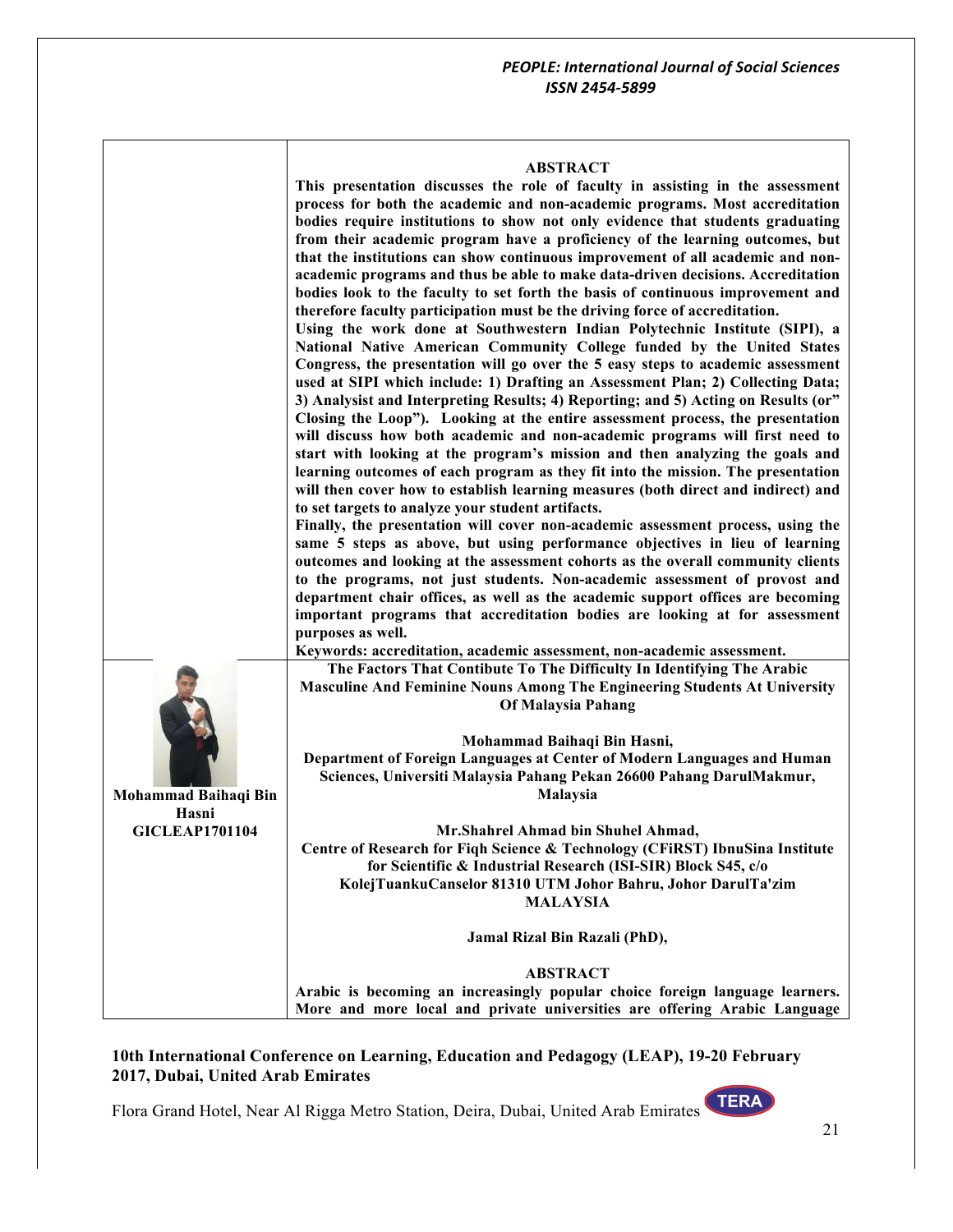|                                         | Subject. Errors made by second / foreign language learner occur when the<br>learner has not learned some of the language items then consistently gets them<br>wrong. Some experts see as normal errors unseparated part of the language<br>learning process, while others consider them as a form of deviation which shows<br>the learner's failure to apply the language system. The sources of errors may<br>come from interference (learner's first language influence), the target language<br>complexity, or teaching and learning system. Skills to recognize and use the word<br>gender is critical to produce the correct and appropriate sentences. This study<br>aims to investigate the factors the student demonstrations that interfere with their<br>performance in identifying the gender of Arabic nouns. This study used a<br>qualitative approach and descriptive by using questionnaires, interviews, and<br>simple test papers exam as the instrument to explore what are the factors that<br>hindered them to perform well in the test. The studies performed on 120<br>engineering students of University Malaysia Pahang who are taking Arabic<br>language courses (Beginner). Students are selected based on the study of Arabic<br>in semester 1 Semester 2 2015/2016 and 2016/2017. This review takes 12 months<br>to complete. Finding and discussion of this study is open to the pertinent parties<br>such as lecturers, language teachers, students to make decisions for the learner's<br>improvement in their Arabic Language Learning.<br>Key words: Arabic Language, Noun, Masculine and Feminine, Interference |
|-----------------------------------------|---------------------------------------------------------------------------------------------------------------------------------------------------------------------------------------------------------------------------------------------------------------------------------------------------------------------------------------------------------------------------------------------------------------------------------------------------------------------------------------------------------------------------------------------------------------------------------------------------------------------------------------------------------------------------------------------------------------------------------------------------------------------------------------------------------------------------------------------------------------------------------------------------------------------------------------------------------------------------------------------------------------------------------------------------------------------------------------------------------------------------------------------------------------------------------------------------------------------------------------------------------------------------------------------------------------------------------------------------------------------------------------------------------------------------------------------------------------------------------------------------------------------------------------------------------------------------------------------------------------------------------------------------|
|                                         | Play Therapy over Children's Aggression and Anger Management                                                                                                                                                                                                                                                                                                                                                                                                                                                                                                                                                                                                                                                                                                                                                                                                                                                                                                                                                                                                                                                                                                                                                                                                                                                                                                                                                                                                                                                                                                                                                                                      |
|                                         | Armin Mahmoudi<br>Dept. of Education & Psychology, Yasoujbranch, Islamic Azad University, Yasouj,<br>Iran.                                                                                                                                                                                                                                                                                                                                                                                                                                                                                                                                                                                                                                                                                                                                                                                                                                                                                                                                                                                                                                                                                                                                                                                                                                                                                                                                                                                                                                                                                                                                        |
| Armin Mahmoudi<br><b>GICLEAP1701105</b> | <b>ABSTRACT</b><br>Aggression and anger threaten children's psychological health. Thus, it is fully<br>urgent to find a way enabling children express his excitations in a way other than<br>verbal expression. Consequently, play therapy can be a means of expression for<br>children, and in this research, the effectiveness of children's play therapy and<br>anger management in pre-school centers of Yasooj have studied. Fulfilling this<br>objective, 30 students of pre-school centers were selected based on random<br>sampling and they were divided into two 15-member groups of control and<br>experiment. To measure the research variables, questionnaires about children's<br>anger and aggression were used. Therapeutic sessions were held through 10 forty-<br>five-minute sessions (3 sessions a week). Analyzing the results using Covariance<br>Analysis demonstrated that play therapy could significantly reduce anger and<br>aggression of children in the experiment group and in the post-experiment level<br>comparing to the previous level ( $p<0.05$ ). Results of this study recommend paying<br>attention to concrete remedies based on play therapy as one of the variables<br>effective on efficient change over children affected to anger and aggression.<br>Keywords: play therapy, children's aggression, anger                                                                                                                                                                                                                                                                                          |
| Prof. Bithika Dasgupta                  | <b>Remedial Teaching: Chaallenge Or Reward</b>                                                                                                                                                                                                                                                                                                                                                                                                                                                                                                                                                                                                                                                                                                                                                                                                                                                                                                                                                                                                                                                                                                                                                                                                                                                                                                                                                                                                                                                                                                                                                                                                    |
| <b>Sarkar</b><br><b>GICLEAP1701106</b>  | Prof. BithikaDasguptaSarkar                                                                                                                                                                                                                                                                                                                                                                                                                                                                                                                                                                                                                                                                                                                                                                                                                                                                                                                                                                                                                                                                                                                                                                                                                                                                                                                                                                                                                                                                                                                                                                                                                       |
|                                         | <b>ABSTRACT</b>                                                                                                                                                                                                                                                                                                                                                                                                                                                                                                                                                                                                                                                                                                                                                                                                                                                                                                                                                                                                                                                                                                                                                                                                                                                                                                                                                                                                                                                                                                                                                                                                                                   |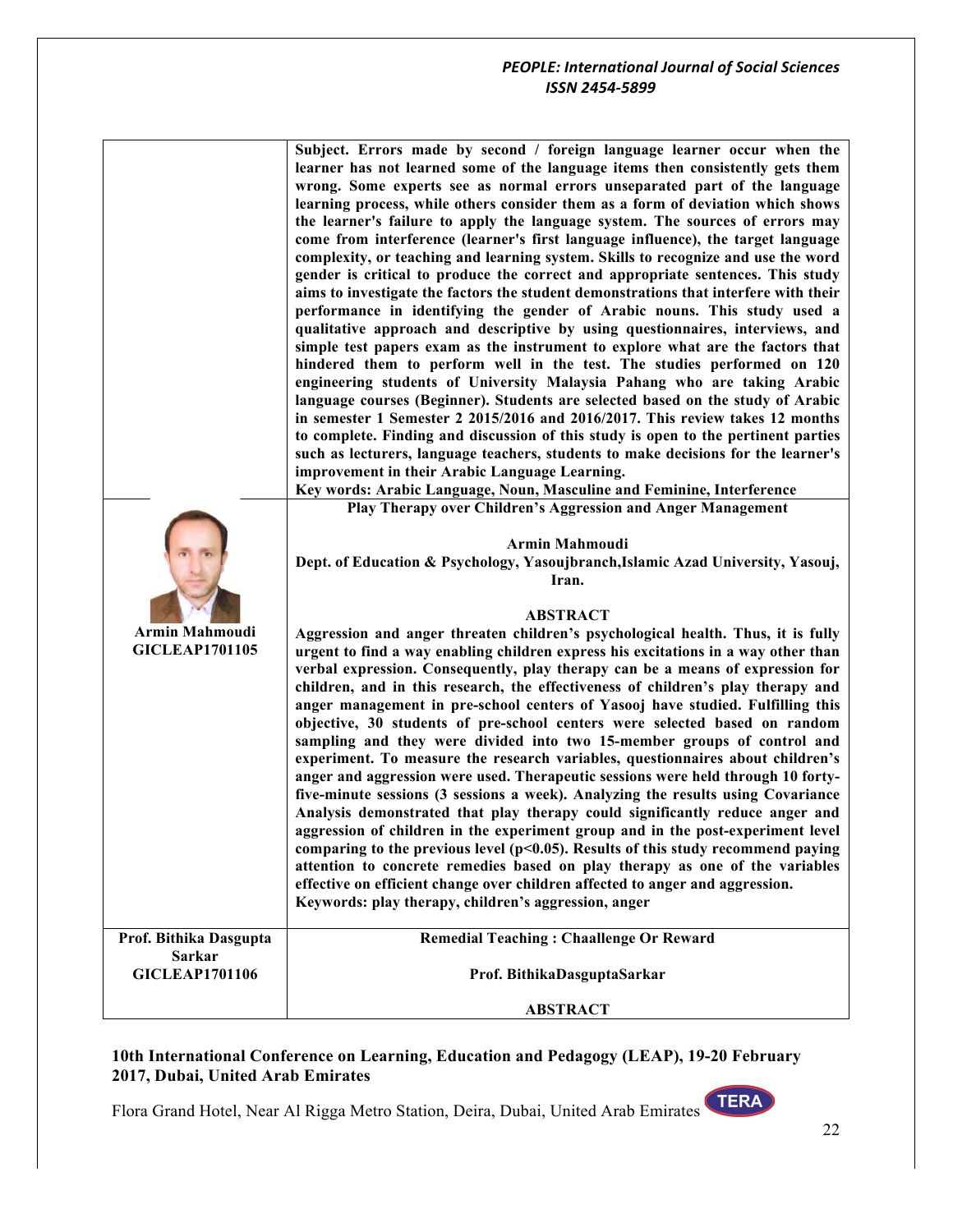|                       | To remedy means to cure against a defect. Therefore, Remedial Teaching offers        |
|-----------------------|--------------------------------------------------------------------------------------|
|                       | to improve the performance of the underachievers. It provides<br>solution            |
|                       | instructional correctness - a process of filling in the gaps in the process of       |
|                       | learning, a process of removing distortions that have crept into students' learning. |
|                       | It is a type of instruction through which errors are corrected and repetition of     |
|                       | earlier flaws is prevented.                                                          |
|                       | It is an instructional effort to upgrade underachievers by removing their            |
|                       | performance errors.                                                                  |
|                       | <b>Remedial Teaching involves:</b>                                                   |
|                       | 1. Counselling (individually or in small groups in a large class)                    |
|                       | 2. Observing, diagnosing, curing and evaluating performance,                         |
|                       | 3. Working purposefully and intensively with the students,                           |
|                       | 4. Acquiring requisite skills for dealing with learning problem disorders,           |
|                       | 5. Providing updated and adequate information to the learners.                       |
|                       | In this study, we will concentrate on the learners' performance in English as        |
|                       | Second language (ESL), particularly in language skills (LSRW).                       |
|                       | <b>KEY WORDS / PHRASES:</b>                                                          |
|                       | Diagnosing, counselling, evaluating performance.                                     |
|                       | <b>Investigating the Issues and Challenges Pertaining to New Teacher Education</b>   |
|                       | <b>Programs in Pakistan</b>                                                          |
|                       |                                                                                      |
|                       | NarjisUnar,                                                                          |
|                       | Shah Abdul Latif University, Khairpur - Pakistan                                     |
|                       |                                                                                      |
|                       | Ghulam Ali Mallah                                                                    |
|                       | Shah Abdul Latif University, Khairpur - Pakistan                                     |
| Narjis Unar           |                                                                                      |
| <b>GICLEAP1701107</b> | <b>ABSTRACT</b>                                                                      |
|                       | The teacher education has recently acquired tremendous importance in our             |
|                       | national education system because it has increasingly been realized that             |
|                       | performance of educational institutions can be improved with teachers who have       |
|                       | received sufficient pre-service training. The study focuses the investigation of the |
|                       | major issues & challenges facing Pakistan in Teacher Education. To analyze the       |
|                       | efforts in policy perspectives for progress in teacher education; To investigate the |
|                       | issues and challenges pertaining to teacher education in Pakistan; and To suggest    |
|                       | certain measures to deal with the issues and challenges of teacher education, are    |
|                       | three major questions which are addressed. The study is qualitative in nature        |
|                       | because open ended questions are asked from experts and educationists. In the        |
|                       | light of opinions of respondents the study identifies the lack of adequate policies, |
|                       | lack of cooperation & collaboration among concerned departments, inadequate          |
|                       | curriculum and lengthy duration of B.Ed. (Honors), inadequate assessment             |
|                       | system of B.Ed. (Honors), no job security for trained graduates, and the roles of    |
|                       | provincial apex bodies; teachers' education authority etc. and teacher training      |
|                       | institutes were not clear or well-aware since the 18th amendment. The study          |
|                       | recommended that specific curriculum and assessment.                                 |
|                       | Keywords: Teacher Education, National Education Policy, NACTE, Pre-service           |
|                       | <b>Training, Qualitative Data Analysis.</b>                                          |
| JolantaLasauskiene    | Children'S Singing: Reflections On A Vocal Teaching In Lithuania And Taiwan          |
| <b>GICLEAP1701055</b> |                                                                                      |

## **10th International Conference on Learning, Education and Pedagogy (LEAP), 19-20 February 2017, Dubai, United Arab Emirates**

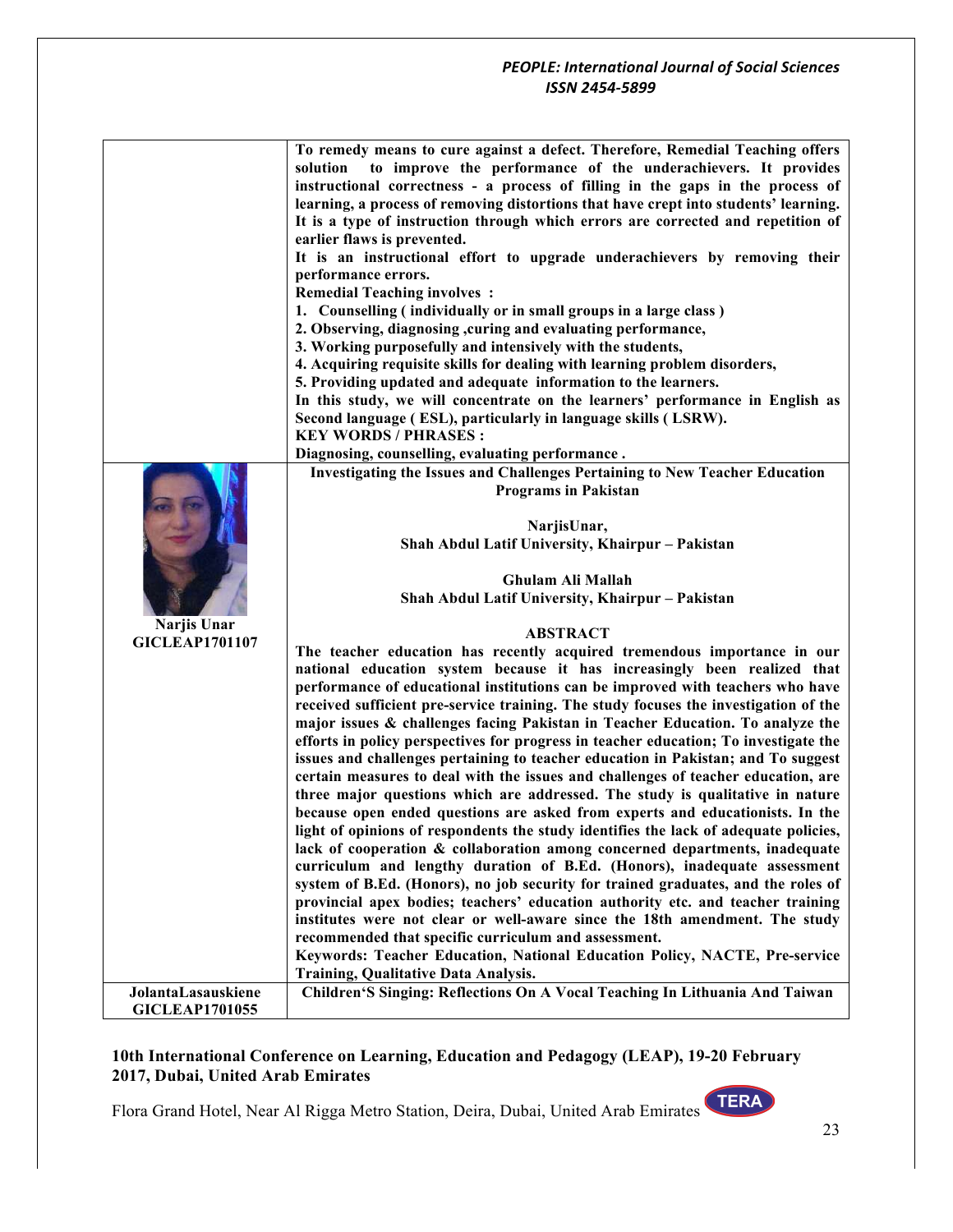|                                                 | <b>AstaRauduvaite</b><br>Lithuanian University of Educational Sciences, Faculty of Education, Department                                                                                                                                          |
|-------------------------------------------------|---------------------------------------------------------------------------------------------------------------------------------------------------------------------------------------------------------------------------------------------------|
|                                                 | of Music, Vilnius, Lithuania,                                                                                                                                                                                                                     |
|                                                 | JolantaLasauskiene                                                                                                                                                                                                                                |
|                                                 | Lithuanian University of Educational Sciences, Faculty of Education, Department<br>of Music, Vilnius, Lithuania,                                                                                                                                  |
|                                                 | JolantaAbramauskiene<br>Lithuanian University of Educational Sciences, Faculty of Education, Department                                                                                                                                           |
|                                                 | of Music, Vilnius, Lithuania,                                                                                                                                                                                                                     |
|                                                 | <b>Ming-Jen Chuang</b>                                                                                                                                                                                                                            |
|                                                 | National Taichung University of Education, Department of Music, Taichung,<br><b>Taiwan</b>                                                                                                                                                        |
|                                                 | <b>ABSTRACT</b>                                                                                                                                                                                                                                   |
|                                                 | The aim of the presented research is to compare children's singing and vocal<br>teaching development in Lithuania and Taiwan. Singing is the most noticeable<br>feature of musical culture of the nation. Seeking the continuity of traditions of |
|                                                 | teaching singing, the nurturance of children's singing in various countries is<br>considered to be one of the key objectives of music education. Therefore, the                                                                                   |
|                                                 | research teams from Taiwan and Lithuania have decided that the importance of<br>the development of a child's voice requires more attention and special research                                                                                   |
|                                                 | has to be carried out on this topic. A cross-cultural aspect of this research would<br>have a great and positive impact as it would allow researchers to highlight the                                                                            |
|                                                 | tendencies, similarities and differences in development of children's singing skills                                                                                                                                                              |
|                                                 | in musical education classes of different countries. In total 150 6-8 year old<br>children took part in the research (testing): 75 children in each age group were                                                                                |
|                                                 | tested in Lithuania and Taiwan. The abilities to control the singing voice were<br>evaluated applying the methodology "The Children Singing Voice Measure"                                                                                        |
|                                                 | (CSVM). The data analysis and conclusions were based on the results of testing<br>indicators. It was revealed that the ability of 6-8 year old children to control the                                                                            |
|                                                 | singing voice range is insufficiently well-developed. The article was written<br>implementing the international tripartite research project (No. TAP-LLT-14-                                                                                      |
|                                                 | 016).<br>Keywords: Children's Singing, Development of Singing Voice, Vocal Teaching                                                                                                                                                               |
|                                                 | Children'S Singing: Reflections On A Vocal Teaching In Lithuania And Taiwan                                                                                                                                                                       |
|                                                 | <b>AstaRauduvaite</b>                                                                                                                                                                                                                             |
|                                                 | Lithuanian University of Educational Sciences, Faculty of Education, Department<br>of Music, Vilnius, Lithuania,                                                                                                                                  |
|                                                 | JolantaLasauskiene                                                                                                                                                                                                                                |
| <b>Asta Rauduvaite</b><br><b>GICLEAP1701061</b> | Lithuanian University of Educational Sciences, Faculty of Education, Department<br>of Music, Vilnius, Lithuania,                                                                                                                                  |
|                                                 | JolantaAbramauskiene                                                                                                                                                                                                                              |
|                                                 | Lithuanian University of Educational Sciences, Faculty of Education, Department                                                                                                                                                                   |

## **10th International Conference on Learning, Education and Pedagogy (LEAP), 19-20 February 2017, Dubai, United Arab Emirates**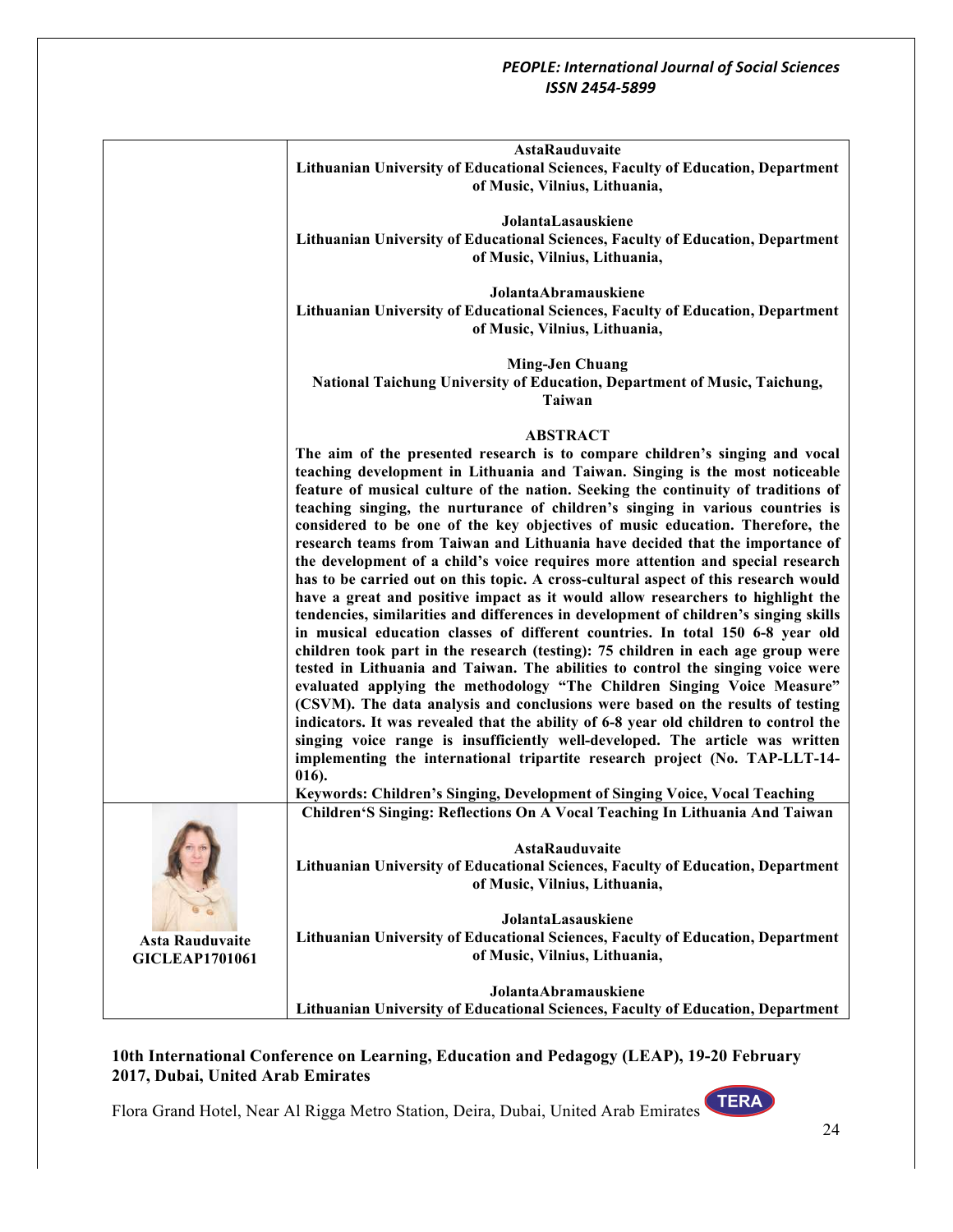|                       | of Music, Vilnius, Lithuania,                                                                                                                                       |
|-----------------------|---------------------------------------------------------------------------------------------------------------------------------------------------------------------|
|                       | <b>Ming-Jen Chuang</b>                                                                                                                                              |
|                       | National Taichung University of Education, Department of Music, Taichung,                                                                                           |
|                       | Taiwan,                                                                                                                                                             |
|                       | <b>ABSTRACT</b>                                                                                                                                                     |
|                       | The aim of the presented research is to compare children's singing and vocal                                                                                        |
|                       | teaching development in Lithuania and Taiwan. Singing is the most noticeable                                                                                        |
|                       | feature of musical culture of the nation. Seeking the continuity of traditions of                                                                                   |
|                       | teaching singing, the nurturance of children's singing in various countries is                                                                                      |
|                       | considered to be one of the key objectives of music education. Therefore, the                                                                                       |
|                       | research teams from Lithuania and Taiwan have decided that the importance of                                                                                        |
|                       | the development of a child's voice requires more attention. In total 150 6-8 year                                                                                   |
|                       | old children took part in the research (testing): 75 children in each age group                                                                                     |
|                       | were tested in Lithuania and Taiwan. The article was written implementing the                                                                                       |
|                       | international tripartite research project "Coordination between Musical Hearing<br>and Vocal Apparatus of 6-8 Year-Old Children during the Process of Singing:      |
|                       | Comparative Study in Latvia, Lithuania and Taiwan" (No. 96-2923-B-00x-00y;                                                                                          |
|                       | TAP LLT-04/2015).                                                                                                                                                   |
|                       | <b>Keywords</b>                                                                                                                                                     |
|                       | Children's Singing, Development of Singing Voice, Vocal Teaching, Music                                                                                             |
|                       | <b>Teacher</b>                                                                                                                                                      |
|                       |                                                                                                                                                                     |
|                       | <b>Technology Driven Differentiation Science Instruction</b>                                                                                                        |
|                       |                                                                                                                                                                     |
|                       | Dr. Mohammed S. Al-Rsa'i                                                                                                                                            |
|                       | <b>AL-Hussien bin Talal University</b>                                                                                                                              |
|                       | Jordan                                                                                                                                                              |
| Dr. Mohammed salameh  |                                                                                                                                                                     |
| Al-Rsa'I              | <b>ABSTRACT</b>                                                                                                                                                     |
| <b>GICLEAP1701069</b> | This study aimed to develop a vision for the implementation of differentiated                                                                                       |
|                       | instruction in science by using technology, The results showed that, technology                                                                                     |
|                       | was enhance differentiated instruction, because the diversity of technology tools                                                                                   |
|                       | and programs. also has been shown that the use of technology in Differentiated                                                                                      |
|                       | instruction requires science teacher hiring (TPACK) model (Technological                                                                                            |
|                       | Pedagogical content Knowledge) regarding the interrelationship between content,                                                                                     |
|                       | teaching and technology. Technology also help in terms of differentiation<br>instruction of science in identifying students interests, and the degree of readiness, |
|                       | along with the appropriate learning patterns for each of them, the study                                                                                            |
|                       | recommends science teachers training on the implementation mechanisms the                                                                                           |
|                       | differentiated instruction by technology, and sensitize them to (TPACK) model,                                                                                      |
|                       | and increase opportunities to included in the science curriculum.                                                                                                   |
|                       | Key Word: Differentiation Instruction, Science Teaching, Technology, (TPACK)                                                                                        |

#### **10th International Conference on Learning, Education and Pedagogy (LEAP), 19-20 February 2017, Dubai, United Arab Emirates**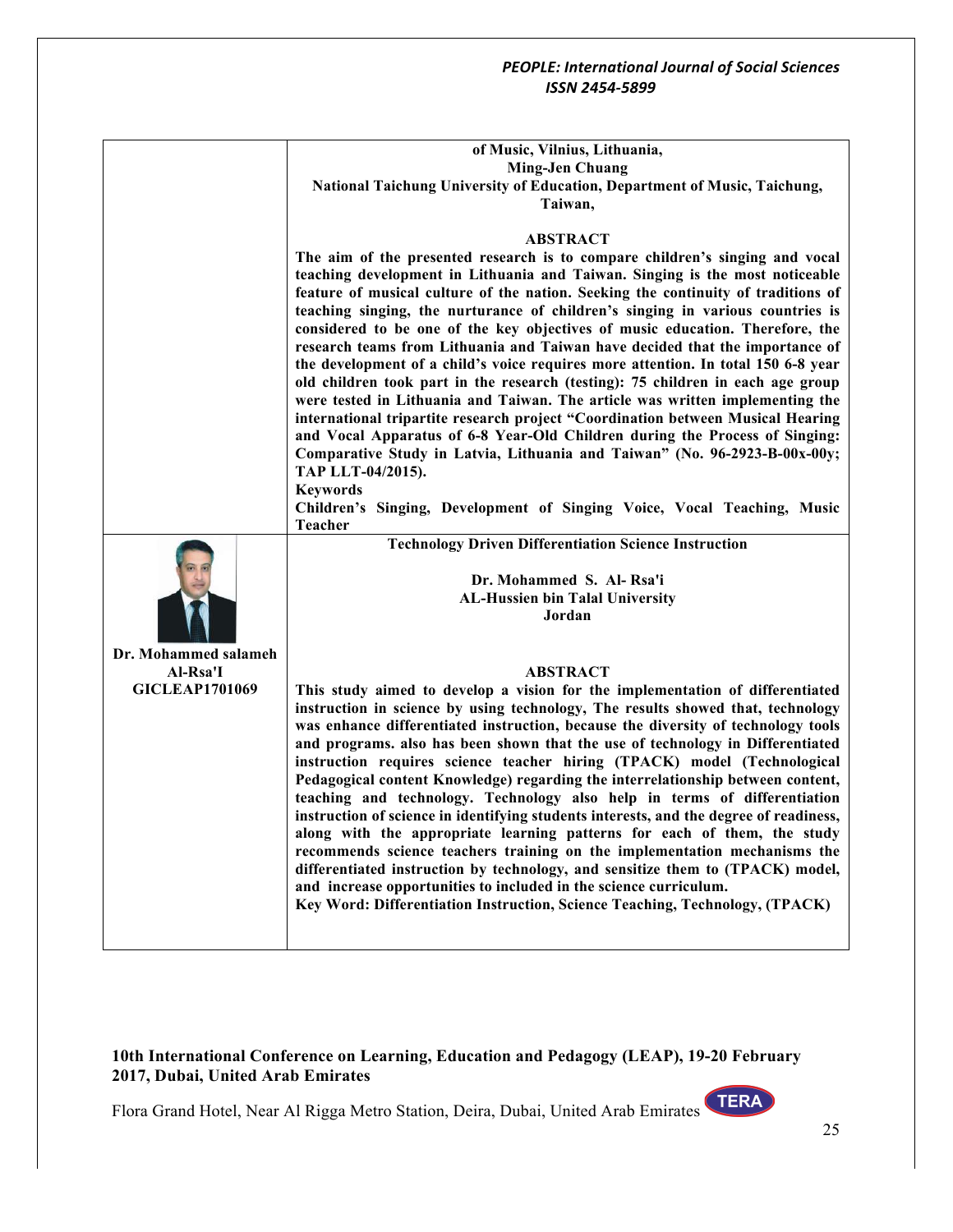|                               | <b>Feeding Behaviours of Children With Autism in Turkey</b>                                                                                                        |
|-------------------------------|--------------------------------------------------------------------------------------------------------------------------------------------------------------------|
|                               | Özge Sultan BALIKÇI                                                                                                                                                |
|                               | EskişehirOsmangazi University                                                                                                                                      |
|                               |                                                                                                                                                                    |
|                               | MüzeyyenÇİYİLTEPE                                                                                                                                                  |
| Özge Sultan Balıkçı           | <b>Anadolu University</b>                                                                                                                                          |
| <b>GICLEAP1701076</b>         | <b>ABSTRACT</b>                                                                                                                                                    |
|                               | Over 1% of US children have a diagnosed autism spectrum disorder (Rice, 2013).                                                                                     |
|                               | Eating patterns of individual with autism is also affected by their restricted                                                                                     |
|                               | behaviors. Children with autism demonstrate pediatric feeding disorders highly                                                                                     |
|                               | selective eating patterns by type and/or texture (Ahearn, Castine, Nault, & Green,                                                                                 |
|                               | 2001).                                                                                                                                                             |
|                               | Food selectivity or "picky eating" is often observed in young children and a<br>frequent cause for parental concern. Food selectivity is more commonly reported    |
|                               | in children with developmental disabilities than in typically developing children,                                                                                 |
|                               | particularly in children with autism spectrum disorders (ASDs) (Yates & Couteur,                                                                                   |
|                               | 2013).                                                                                                                                                             |
|                               | Feeding behavours of children with autism are defined as, food selection and high                                                                                  |
|                               | sensivity and food selectivity. Matson, Fodstad, and Dempsey (2009) found that                                                                                     |
|                               | 75.89% of children with ASD in their sample would only eat certain foods (i.e.,<br>food selective).                                                                |
|                               | Feeding problems are quite common in children, affecting those with                                                                                                |
|                               | developmental disabilities and medical conditions as well as children who are                                                                                      |
|                               | typically developing. The term feeding may result in negative social or health<br>consequences (Laud, Girolami, Boscoe, & Gulotta, 2009).                          |
|                               | In this study feeding behaviours of children with autism in Turkey will be issued.                                                                                 |
|                               | "Brief Autism Mealtime Behaviors Inventory" (Demand, Johnson and Fokles,                                                                                           |
|                               | 2015; Meral and Fidan, 2014) has been used to evaluate feeding behaviours of<br>children with autism. The result of study showed firstly that children with autism |
|                               | often displayed turning his body away from food. Secondly children with autism                                                                                     |
|                               | showed occasionally reluctance to meals by crying or screaming and disliking to                                                                                    |
|                               | certain foods and not eating them. Thirdly children with autism displayed                                                                                          |
|                               | seldomly splitting out food that they have eaten; disruptive during meals and                                                                                      |
|                               | refusing to eat foods that require a lot of chewing. The other results will be                                                                                     |
| <b>Patricia Williams Boyd</b> | discussed in details in the presentation.<br>The Great Recession's Forgotten Children:                                                                             |
| <b>GICLEAP1701078</b>         | <b>Poverty and Community Schools</b>                                                                                                                               |
|                               |                                                                                                                                                                    |
|                               | <b>Pat Williams-Boyd</b>                                                                                                                                           |
|                               | <b>College of Education, Eastern Michigan University</b>                                                                                                           |
|                               | Ypsilanti, Michigan, USA                                                                                                                                           |
|                               | <b>ABSTRACT</b>                                                                                                                                                    |
|                               | During the Great Recession of 2007-2009, confidence in consumer spending, and                                                                                      |
|                               | the real estate market plummeted to new depths while families across the country                                                                                   |
|                               | lost jobs, houses, confidence in themselves and in their schools. By 2011 the                                                                                      |
|                               | National Census Bureau reported 16.4 million U.S. children (nearly 22% of all                                                                                      |

## **10th International Conference on Learning, Education and Pedagogy (LEAP), 19-20 February 2017, Dubai, United Arab Emirates**

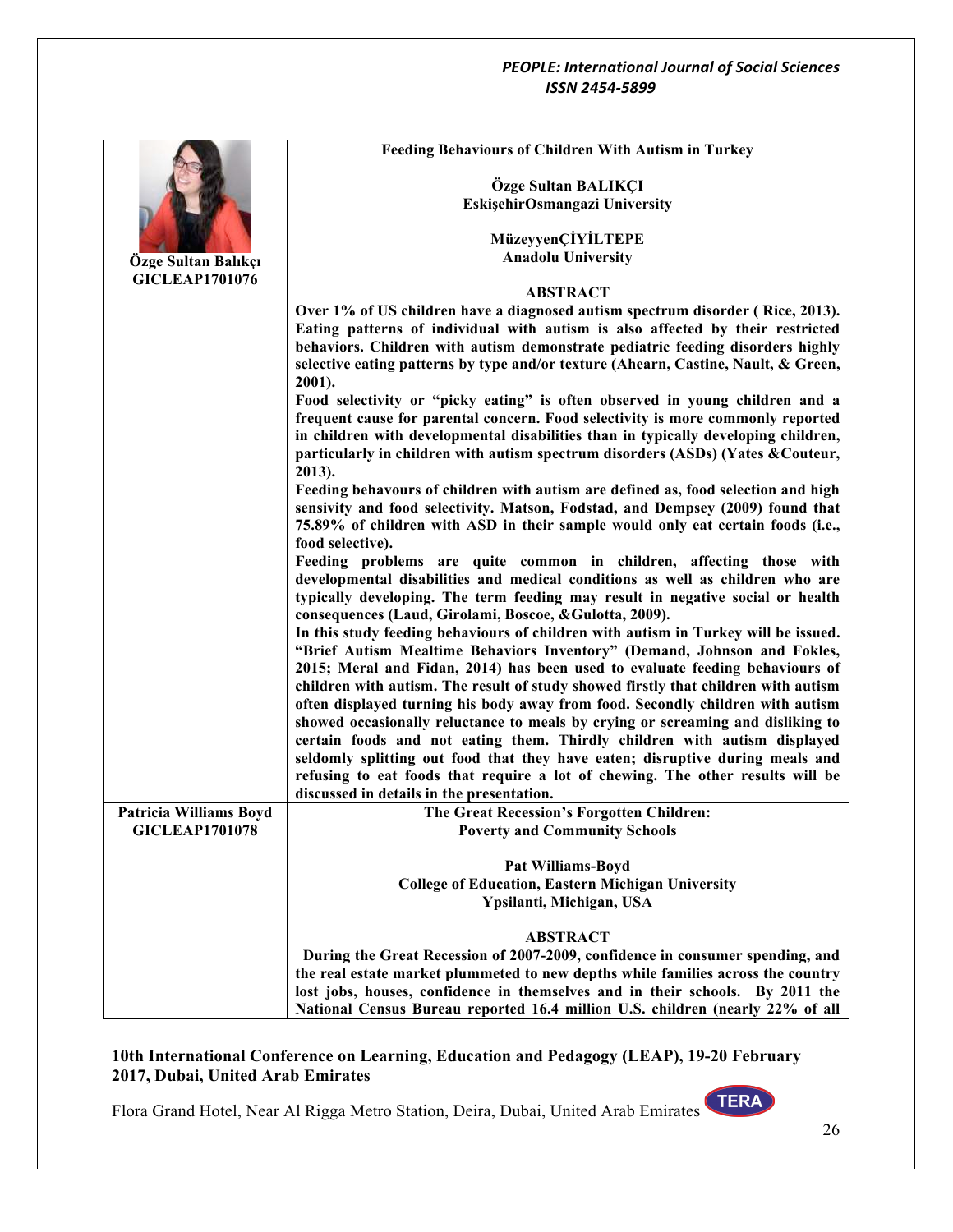|                                               | children) were living in poverty and nearly half of them or 7.4 million lived in the<br>underclass, in persistent extreme poverty. Among children of color these rates<br>were even higher than the effects on their white counterparts. The attendant<br>consequences on vulnerable young people were distressing and complexly<br>overlapping. In the context of the Great Recession, this paper addresses the<br>questions: What were these effects? How did students cope with a situation<br>beyond their control? How did it affect families in relationship to their children?<br>How did schools respond to the multiple needs with which they were faced?<br>Using a biopsychosocial lens in an ecological framework which dispels the deficit<br>model, this article will examine the effects the Great Recession had on children<br>and families and the community school's response to these needs.<br>Great Recession, underclass, biopsychosocial lens, ecological<br>Key Words:                                                                                                                                                                                                                                                                                                                                                                                                                                                                                                                                                                                      |
|-----------------------------------------------|-------------------------------------------------------------------------------------------------------------------------------------------------------------------------------------------------------------------------------------------------------------------------------------------------------------------------------------------------------------------------------------------------------------------------------------------------------------------------------------------------------------------------------------------------------------------------------------------------------------------------------------------------------------------------------------------------------------------------------------------------------------------------------------------------------------------------------------------------------------------------------------------------------------------------------------------------------------------------------------------------------------------------------------------------------------------------------------------------------------------------------------------------------------------------------------------------------------------------------------------------------------------------------------------------------------------------------------------------------------------------------------------------------------------------------------------------------------------------------------------------------------------------------------------------------------------------------------|
|                                               | framework, community schools                                                                                                                                                                                                                                                                                                                                                                                                                                                                                                                                                                                                                                                                                                                                                                                                                                                                                                                                                                                                                                                                                                                                                                                                                                                                                                                                                                                                                                                                                                                                                        |
|                                               | The Rubric Norming Process through the Computing Professional Skills<br>Assessment                                                                                                                                                                                                                                                                                                                                                                                                                                                                                                                                                                                                                                                                                                                                                                                                                                                                                                                                                                                                                                                                                                                                                                                                                                                                                                                                                                                                                                                                                                  |
| <b>Kevin Schoepp</b><br><b>GICLEAP1701079</b> | Dr. Kevin Schoepp,<br>Jumeira University, Center for Academic Excellence<br><b>Dubai, United Arab Emirates</b>                                                                                                                                                                                                                                                                                                                                                                                                                                                                                                                                                                                                                                                                                                                                                                                                                                                                                                                                                                                                                                                                                                                                                                                                                                                                                                                                                                                                                                                                      |
|                                               | Dr. Ashley AterKranov, Princess Noura Bint Abdulrahman University<br>Riyadh, Kingdom of Saudia Arabia                                                                                                                                                                                                                                                                                                                                                                                                                                                                                                                                                                                                                                                                                                                                                                                                                                                                                                                                                                                                                                                                                                                                                                                                                                                                                                                                                                                                                                                                               |
|                                               | Dr. Maurice Danaher, Zayed University, College of Technological Innovation<br>Abu Dhabi, United Arab Emirates                                                                                                                                                                                                                                                                                                                                                                                                                                                                                                                                                                                                                                                                                                                                                                                                                                                                                                                                                                                                                                                                                                                                                                                                                                                                                                                                                                                                                                                                       |
|                                               | <b>ABSTRACT</b><br>The prevalence of rubric use in higher education is increasing, where not many<br>years ago mentioning rubrics to faculty members may have brought forth looks of<br>confusion, consternation, or disinterest, today the topic of rubrics can regularly<br>be found as part of faculty development programs, and rubric use as a standard<br>expectation from accreditors. Rubrics are seen as a way to bring to the surface<br>and make transparent the criteria that faculty members value from assignments,<br>which can then serve as both a pre-assignment guide and post-assignment<br>assessment and feedback tool for students. While the use of rubrics can increase<br>transparency and communication between faculty members and students, they<br>can only be effectively shared by multiple faculty members by engaging in a<br>norming session. The purpose of this paper is to describe the process known as<br>norming, calibrating, or moderating rubrics. It is an iterative process in which<br>multiple raters assess samples of student work against the criteria presented in a<br>rubric to establish an accepted level of consistency in marking. It is a<br>collaborative process that requires discussion leading to evidence-driven<br>consensus. Through the implementation of the Computing Professional Skills<br>Assessment, an effective method for rubric norming will be described and<br>suggestions for successful norming will be provided.<br>keywords- evaluation, higher education, quality assurance, learning outcomes |

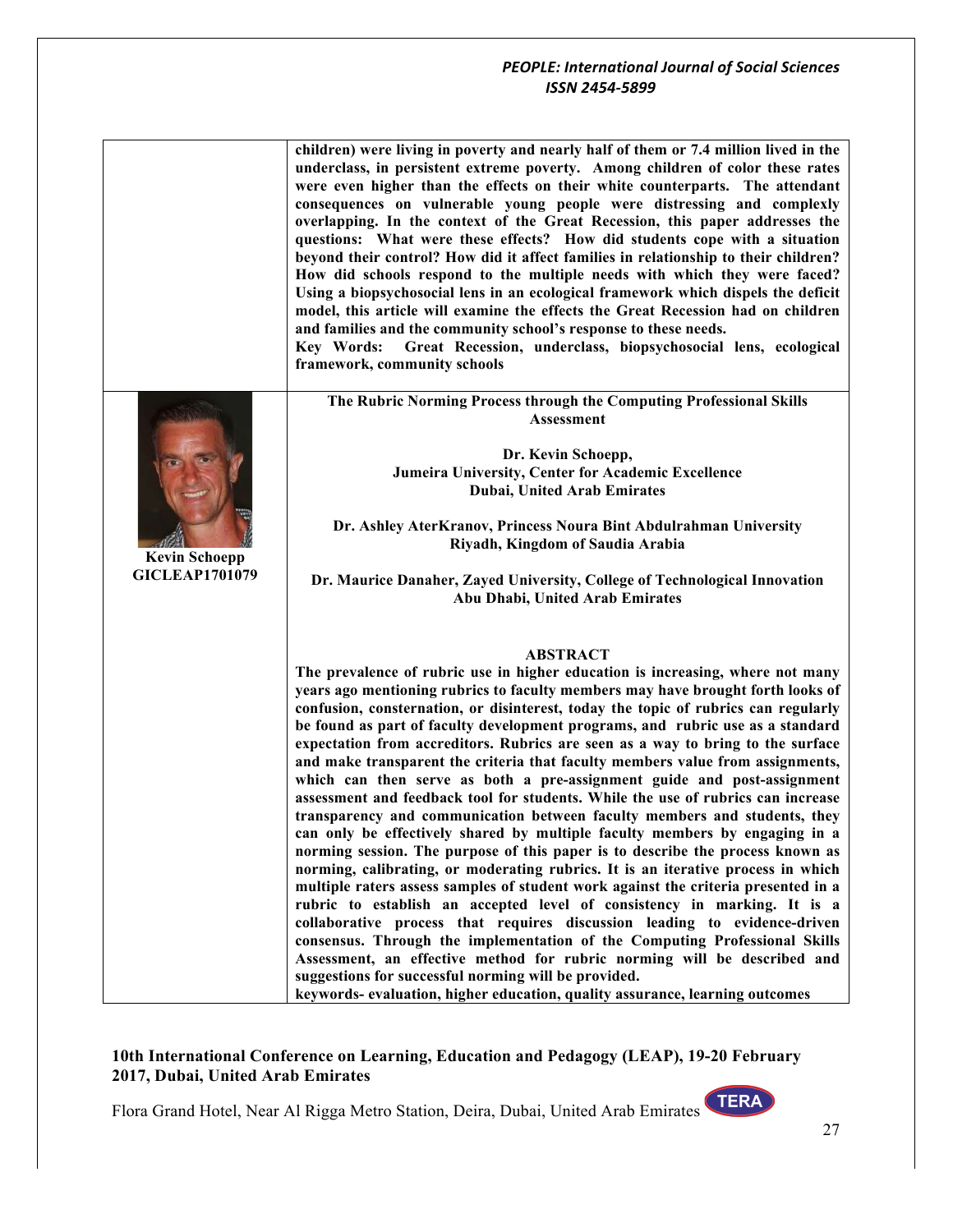|                                  | The Impact of Caricature Drawing in the Acquisition of Scientific Concepts and<br>Attitudes of the (4th) Grade Students of Basic Education Towards Science                                                                                                                                                                                                                                                                                                                                                                                                                                                                                                                                                          |
|----------------------------------|---------------------------------------------------------------------------------------------------------------------------------------------------------------------------------------------------------------------------------------------------------------------------------------------------------------------------------------------------------------------------------------------------------------------------------------------------------------------------------------------------------------------------------------------------------------------------------------------------------------------------------------------------------------------------------------------------------------------|
|                                  | Sheikha                                                                                                                                                                                                                                                                                                                                                                                                                                                                                                                                                                                                                                                                                                             |
|                                  | Department Of Science Faculty Of Education, Sultan QaboosUnivercity, Oman                                                                                                                                                                                                                                                                                                                                                                                                                                                                                                                                                                                                                                           |
|                                  | <b>ABSTRACT</b>                                                                                                                                                                                                                                                                                                                                                                                                                                                                                                                                                                                                                                                                                                     |
| Sheikha<br><b>GICLEAP1701082</b> | This study aimed to investigate the impact of caricature drawing in the<br>acquisition of scientific concepts and Attitudes of the 4th grade students of basic<br>education towards science. The sample of the study consisted of (162) 4th grade<br>students. The students were divided into two groups: experimental group                                                                                                                                                                                                                                                                                                                                                                                        |
|                                  | consisted of (83) students (38) male and (45) female who studied the unit of<br>movement, electricity and heat through the teacher guide which has been                                                                                                                                                                                                                                                                                                                                                                                                                                                                                                                                                             |
|                                  | designed specifically for the purposes of this study. The second group is the<br>control which is consisted of (79) students (39) male and (40) female. The control<br>group studied the same unit but by the conventional method. All group have<br>studied the same unit for (11) weeks during the second semester of the academic                                                                                                                                                                                                                                                                                                                                                                                |
|                                  | vear 2015/2016.                                                                                                                                                                                                                                                                                                                                                                                                                                                                                                                                                                                                                                                                                                     |
|                                  | To answer the research questions, two research tools were prepared: the first tool<br>is a scientific concepts test with a reliability value of $(0.88)$ . The second tool is a                                                                                                                                                                                                                                                                                                                                                                                                                                                                                                                                     |
|                                  | questionnaire designed to measure (4th) students trends towards science with a<br>reliability value of (0.71). Results of the study revealed that there were statistically<br>significant differences at $(a = 0.001)$ between the two groups in acquisition<br>scientific concepts in favor of experimental group. The results also showed a<br>statistically significant difference at ( $\alpha = 0.001$ ) between male and female students<br>in favor of female, but the interaction between group and gender (male / female)<br>was not significant. Finally there was statistically significant difference at ( $\alpha$ =<br>0.001) between pre and post application of students' attitudes towards science |
|                                  | questionnaire in favor of post application for experimental group. The gender has<br>a significant impact on developing positive attitudes towards science in favor of<br>females. Accordingly, the study recommends the use of caricature drawing in<br>order to help students acquisition of scientific concepts and developing positive<br>attitudes towards science.                                                                                                                                                                                                                                                                                                                                            |
|                                  | Key words: Caricature, Science education, Scientific Concepts, acquisition,                                                                                                                                                                                                                                                                                                                                                                                                                                                                                                                                                                                                                                         |
|                                  | Attitudes, Basic Education, teacher guide.                                                                                                                                                                                                                                                                                                                                                                                                                                                                                                                                                                                                                                                                          |
|                                  | Open And Distance Learning And Communication Environments: An Example<br><b>Of Anadolu University</b>                                                                                                                                                                                                                                                                                                                                                                                                                                                                                                                                                                                                               |
|                                  | GülsenSerapÇekerol,                                                                                                                                                                                                                                                                                                                                                                                                                                                                                                                                                                                                                                                                                                 |
|                                  | Faculty of Open Education, Anadolu University, Eskişehir, Turkey                                                                                                                                                                                                                                                                                                                                                                                                                                                                                                                                                                                                                                                    |
| SibelDurulElbir                  | SibelDurulElbir,                                                                                                                                                                                                                                                                                                                                                                                                                                                                                                                                                                                                                                                                                                    |
| <b>GICLEAP1701085</b>            | School of Foreign Languages, Anadolu University, Eskişehir, Turkey                                                                                                                                                                                                                                                                                                                                                                                                                                                                                                                                                                                                                                                  |
|                                  | <b>ABSTRACT</b>                                                                                                                                                                                                                                                                                                                                                                                                                                                                                                                                                                                                                                                                                                     |
|                                  | Open and distance learning, is a process in which learners are apart from each                                                                                                                                                                                                                                                                                                                                                                                                                                                                                                                                                                                                                                      |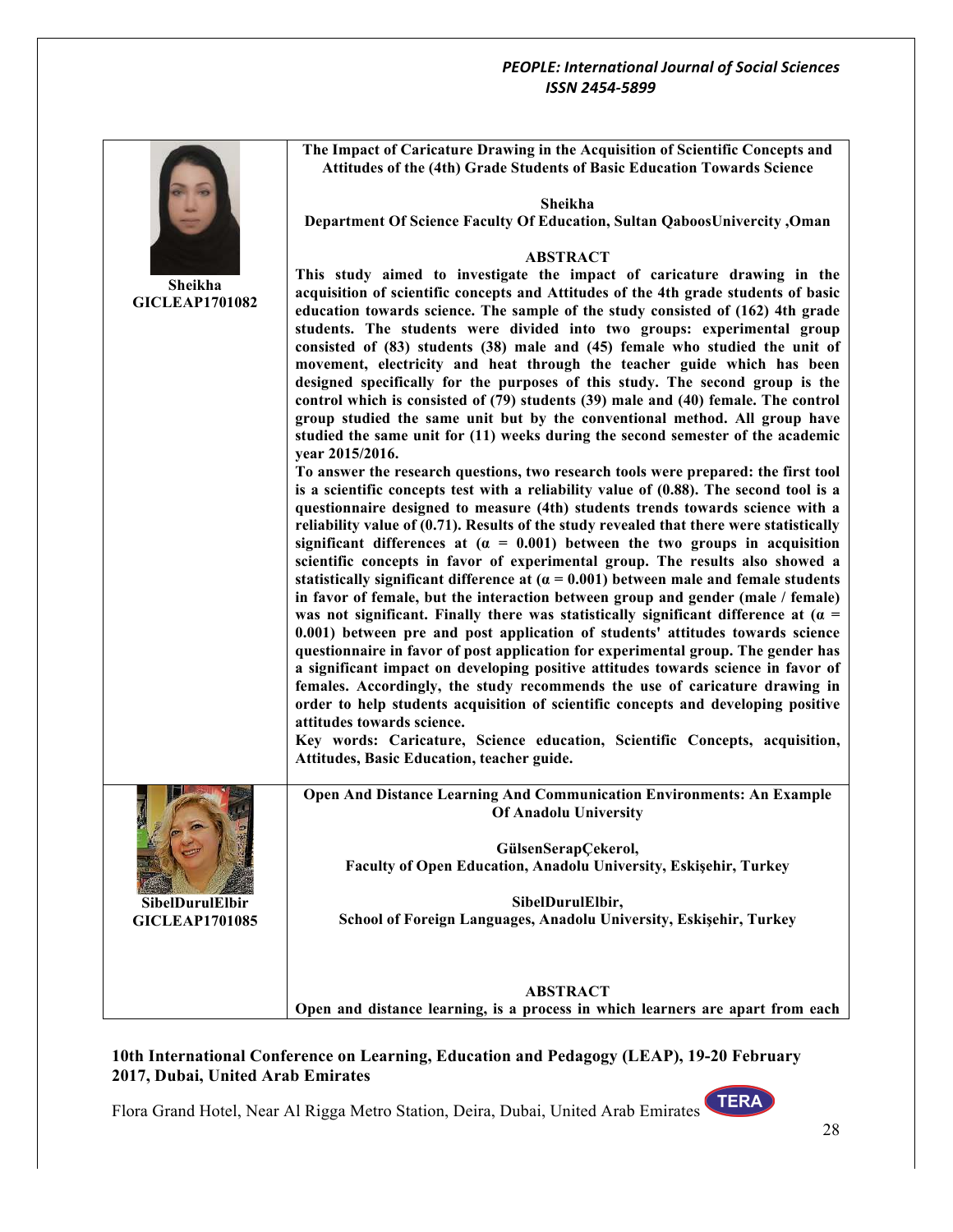|                       | other and learning resources in time and/or in location, thereby, their interaction<br>with each other and with learning resources are based on remote communication<br>system. The system reaches millions of people by not requiring to come to the<br>campus, providing equal opportunity to everyone, disabled or abled and<br>removing geographical and regional barriers. Anadolu University Open and<br>Distance Learning System represents the system in Turkey, and keeps developing<br>day by day since 1982 as a mega sized university. Parallel with the rapidly<br>development of the diversity of communication environments are supported with<br>student satisfaction. In this study, after the explanation of learning and<br>communication environments of the system, the results of the questionnaire,<br>obtained from the students who registered in the 2015-2016 academic year, will be<br>discussed. The effectiveness of communication and learning environments will be<br>questioned by interpreting these findings.<br>Keywords: Open Education, Distance Learning, Communication and Learning<br><b>Environments.</b><br>Science Teachers Accelerated Programme: A New Cohort-Taught Pedagogical<br><b>Model in Science for Higher Education</b> |
|-----------------------|--------------------------------------------------------------------------------------------------------------------------------------------------------------------------------------------------------------------------------------------------------------------------------------------------------------------------------------------------------------------------------------------------------------------------------------------------------------------------------------------------------------------------------------------------------------------------------------------------------------------------------------------------------------------------------------------------------------------------------------------------------------------------------------------------------------------------------------------------------------------------------------------------------------------------------------------------------------------------------------------------------------------------------------------------------------------------------------------------------------------------------------------------------------------------------------------------------------------------------------------------------------------------------|
|                       |                                                                                                                                                                                                                                                                                                                                                                                                                                                                                                                                                                                                                                                                                                                                                                                                                                                                                                                                                                                                                                                                                                                                                                                                                                                                                |
|                       | Dr Bibhya Sharma                                                                                                                                                                                                                                                                                                                                                                                                                                                                                                                                                                                                                                                                                                                                                                                                                                                                                                                                                                                                                                                                                                                                                                                                                                                               |
|                       | <b>Associate Professor of Mathematics   Associate Dean - Learning and Teaching</b>                                                                                                                                                                                                                                                                                                                                                                                                                                                                                                                                                                                                                                                                                                                                                                                                                                                                                                                                                                                                                                                                                                                                                                                             |
|                       | Faculty of Science, Technology and Environment   The University of the South<br>Pacific, Fiji                                                                                                                                                                                                                                                                                                                                                                                                                                                                                                                                                                                                                                                                                                                                                                                                                                                                                                                                                                                                                                                                                                                                                                                  |
| Dr Bibhya Sharma      | Ms. Bijeta Kumar                                                                                                                                                                                                                                                                                                                                                                                                                                                                                                                                                                                                                                                                                                                                                                                                                                                                                                                                                                                                                                                                                                                                                                                                                                                               |
| <b>GICLEAP1701087</b> | <b>First Year Experience Coordinator</b>                                                                                                                                                                                                                                                                                                                                                                                                                                                                                                                                                                                                                                                                                                                                                                                                                                                                                                                                                                                                                                                                                                                                                                                                                                       |
|                       | Faculty of Science, Technology and Environment   The University of the South<br>Pacific, Fiji                                                                                                                                                                                                                                                                                                                                                                                                                                                                                                                                                                                                                                                                                                                                                                                                                                                                                                                                                                                                                                                                                                                                                                                  |
|                       | Ms. Swasti Narayan<br><b>Project Officer</b>                                                                                                                                                                                                                                                                                                                                                                                                                                                                                                                                                                                                                                                                                                                                                                                                                                                                                                                                                                                                                                                                                                                                                                                                                                   |
|                       | Faculty of Science, Technology and Environment   The University of the South<br>Pacific, Fiji                                                                                                                                                                                                                                                                                                                                                                                                                                                                                                                                                                                                                                                                                                                                                                                                                                                                                                                                                                                                                                                                                                                                                                                  |
|                       | Ms. HarmindarKaur                                                                                                                                                                                                                                                                                                                                                                                                                                                                                                                                                                                                                                                                                                                                                                                                                                                                                                                                                                                                                                                                                                                                                                                                                                                              |
|                       | <b>Administrative Assistant</b><br>Faculty of Science, Technology and Environment   The University of the South<br>Pacific, Fiji                                                                                                                                                                                                                                                                                                                                                                                                                                                                                                                                                                                                                                                                                                                                                                                                                                                                                                                                                                                                                                                                                                                                               |
|                       | <b>ABSTRACT</b>                                                                                                                                                                                                                                                                                                                                                                                                                                                                                                                                                                                                                                                                                                                                                                                                                                                                                                                                                                                                                                                                                                                                                                                                                                                                |
|                       | A new cohort-taught model in higher education known as the Science Teachers                                                                                                                                                                                                                                                                                                                                                                                                                                                                                                                                                                                                                                                                                                                                                                                                                                                                                                                                                                                                                                                                                                                                                                                                    |
|                       | Accelerated Programme (STAP) has been designed which serves to upgrade the                                                                                                                                                                                                                                                                                                                                                                                                                                                                                                                                                                                                                                                                                                                                                                                                                                                                                                                                                                                                                                                                                                                                                                                                     |
|                       | qualifications of secondary school teachers teaching science in the Pacific through                                                                                                                                                                                                                                                                                                                                                                                                                                                                                                                                                                                                                                                                                                                                                                                                                                                                                                                                                                                                                                                                                                                                                                                            |
|                       | an accelerated Bachelor of Science programme. The design impinges on a                                                                                                                                                                                                                                                                                                                                                                                                                                                                                                                                                                                                                                                                                                                                                                                                                                                                                                                                                                                                                                                                                                                                                                                                         |
|                       | tripartite partnership between a higher education provider, a regional<br>government and its science teachers. The paper describes the model in detail with                                                                                                                                                                                                                                                                                                                                                                                                                                                                                                                                                                                                                                                                                                                                                                                                                                                                                                                                                                                                                                                                                                                    |
|                       | its three-gear conceptual framework. The model is envisaged to have a scaffolding                                                                                                                                                                                                                                                                                                                                                                                                                                                                                                                                                                                                                                                                                                                                                                                                                                                                                                                                                                                                                                                                                                                                                                                              |
|                       | effect in the education sector as a mobiliser of societal change. Basically, a wide                                                                                                                                                                                                                                                                                                                                                                                                                                                                                                                                                                                                                                                                                                                                                                                                                                                                                                                                                                                                                                                                                                                                                                                            |
|                       | adoption of the STAP model would ensure greater numbers of qualified science<br>teachers in the region who would produce high numbers of good science students,                                                                                                                                                                                                                                                                                                                                                                                                                                                                                                                                                                                                                                                                                                                                                                                                                                                                                                                                                                                                                                                                                                                |

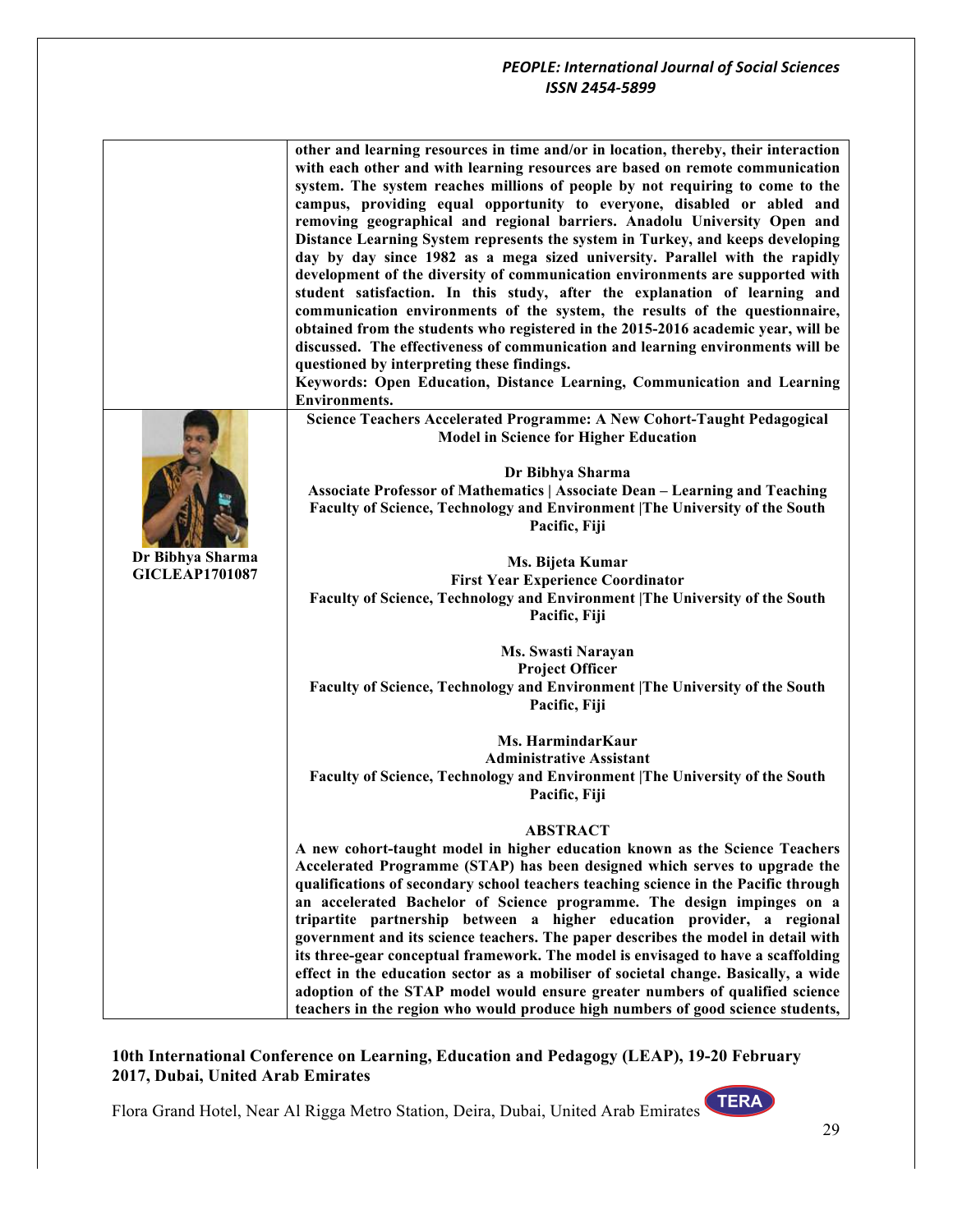|                                                     | thus feeding increased numbers of quality science students into mainstream<br>science at tertiary level. Therefore, increasing the number of science graduates<br>returning home to serve their communities.<br>The model was first implemented in June 2014 through a partnership between the<br>University of the South Pacific, the Government of Samoa and a cohort of 60<br>science teachers in Samoa, garnering a progamme completion of 86.4% in 2016.<br>The successes of this cohort taught science model are highlighted in this paper<br>with evidences of significantly higher pass rates and better quality of grades<br>compared to the traditional and recently more flexible delivery modes. Timely<br>interventions and adaptive works were introduced from periodic survey results,<br>cohort and stakeholder feedback, diagnostics, and an array of measures of success<br>and participation in courses and associated support services. These learnings have<br>been documented as useful lessons and recommendations for similar cohort-<br>taught programmes.<br>While the Government of Samoa is implementating a second cycle of STAP, the<br>University of the South Pacific is extending the model to other regional countries<br>including Tonga, Vanuatu and most probably Solomon Islands, in 2017.<br>Keywords: cohort teaching; science; STAP; Pacific; higher education. |
|-----------------------------------------------------|----------------------------------------------------------------------------------------------------------------------------------------------------------------------------------------------------------------------------------------------------------------------------------------------------------------------------------------------------------------------------------------------------------------------------------------------------------------------------------------------------------------------------------------------------------------------------------------------------------------------------------------------------------------------------------------------------------------------------------------------------------------------------------------------------------------------------------------------------------------------------------------------------------------------------------------------------------------------------------------------------------------------------------------------------------------------------------------------------------------------------------------------------------------------------------------------------------------------------------------------------------------------------------------------------------------------------------------------------------------------------------------------------------|
|                                                     |                                                                                                                                                                                                                                                                                                                                                                                                                                                                                                                                                                                                                                                                                                                                                                                                                                                                                                                                                                                                                                                                                                                                                                                                                                                                                                                                                                                                          |
| Shyamala Handattu<br>Hande<br><b>GICLEAP1701100</b> | A Systematic Approach To Design Effective Cases For Problem-Based Learning<br><b>Through Rubrics</b><br>Dr ShyamalaHande, Professor of Histology, Melaka Manipal Medical College,                                                                                                                                                                                                                                                                                                                                                                                                                                                                                                                                                                                                                                                                                                                                                                                                                                                                                                                                                                                                                                                                                                                                                                                                                        |
|                                                     | Manipal University, Manipal-576104, Karnataka, India                                                                                                                                                                                                                                                                                                                                                                                                                                                                                                                                                                                                                                                                                                                                                                                                                                                                                                                                                                                                                                                                                                                                                                                                                                                                                                                                                     |
|                                                     | Dr Ciraj A M, Professor of Microbiology, Melaka Manipal Medical College,<br>Manipal University, Manipal-576104, Karnataka, India                                                                                                                                                                                                                                                                                                                                                                                                                                                                                                                                                                                                                                                                                                                                                                                                                                                                                                                                                                                                                                                                                                                                                                                                                                                                         |
|                                                     | Dr K Ramanarayan, Professor of Pathology, Melaka Manipal Medical College,<br>Manipal University, Manipal-576104, Karnataka, India                                                                                                                                                                                                                                                                                                                                                                                                                                                                                                                                                                                                                                                                                                                                                                                                                                                                                                                                                                                                                                                                                                                                                                                                                                                                        |
|                                                     | <b>ABSTRACT</b>                                                                                                                                                                                                                                                                                                                                                                                                                                                                                                                                                                                                                                                                                                                                                                                                                                                                                                                                                                                                                                                                                                                                                                                                                                                                                                                                                                                          |
|                                                     | <b>Research Objectives:</b>                                                                                                                                                                                                                                                                                                                                                                                                                                                                                                                                                                                                                                                                                                                                                                                                                                                                                                                                                                                                                                                                                                                                                                                                                                                                                                                                                                              |
|                                                     | To develop a rubric for case designing for Problem-based Learning<br>$\boldsymbol{0}$<br>To use the rubric to design cases for PBL<br>$\bf{0}$                                                                                                                                                                                                                                                                                                                                                                                                                                                                                                                                                                                                                                                                                                                                                                                                                                                                                                                                                                                                                                                                                                                                                                                                                                                           |
|                                                     | <b>Methodology:</b>                                                                                                                                                                                                                                                                                                                                                                                                                                                                                                                                                                                                                                                                                                                                                                                                                                                                                                                                                                                                                                                                                                                                                                                                                                                                                                                                                                                      |
|                                                     | Recording of student perception of PBL cases through a pre-validated<br>$\bf{0}$<br>questionnaire                                                                                                                                                                                                                                                                                                                                                                                                                                                                                                                                                                                                                                                                                                                                                                                                                                                                                                                                                                                                                                                                                                                                                                                                                                                                                                        |
|                                                     | Faculty inputs: Identification of important criteria for writing PBL cases<br>$\bf{0}$                                                                                                                                                                                                                                                                                                                                                                                                                                                                                                                                                                                                                                                                                                                                                                                                                                                                                                                                                                                                                                                                                                                                                                                                                                                                                                                   |
|                                                     | Review and analysis of literature related to PBL cases<br>$\bf{0}$                                                                                                                                                                                                                                                                                                                                                                                                                                                                                                                                                                                                                                                                                                                                                                                                                                                                                                                                                                                                                                                                                                                                                                                                                                                                                                                                       |
|                                                     | Identification of important case attributes, structuring the rubric<br>$\bf{0}$<br>Statistical analysis of pre and post-test questionnaires: chi square test<br>$\bf{0}$                                                                                                                                                                                                                                                                                                                                                                                                                                                                                                                                                                                                                                                                                                                                                                                                                                                                                                                                                                                                                                                                                                                                                                                                                                 |
|                                                     | and Fisher's exact test using SPSS ver11.5                                                                                                                                                                                                                                                                                                                                                                                                                                                                                                                                                                                                                                                                                                                                                                                                                                                                                                                                                                                                                                                                                                                                                                                                                                                                                                                                                               |
|                                                     | <b>Findings and Research Outcomes:</b>                                                                                                                                                                                                                                                                                                                                                                                                                                                                                                                                                                                                                                                                                                                                                                                                                                                                                                                                                                                                                                                                                                                                                                                                                                                                                                                                                                   |

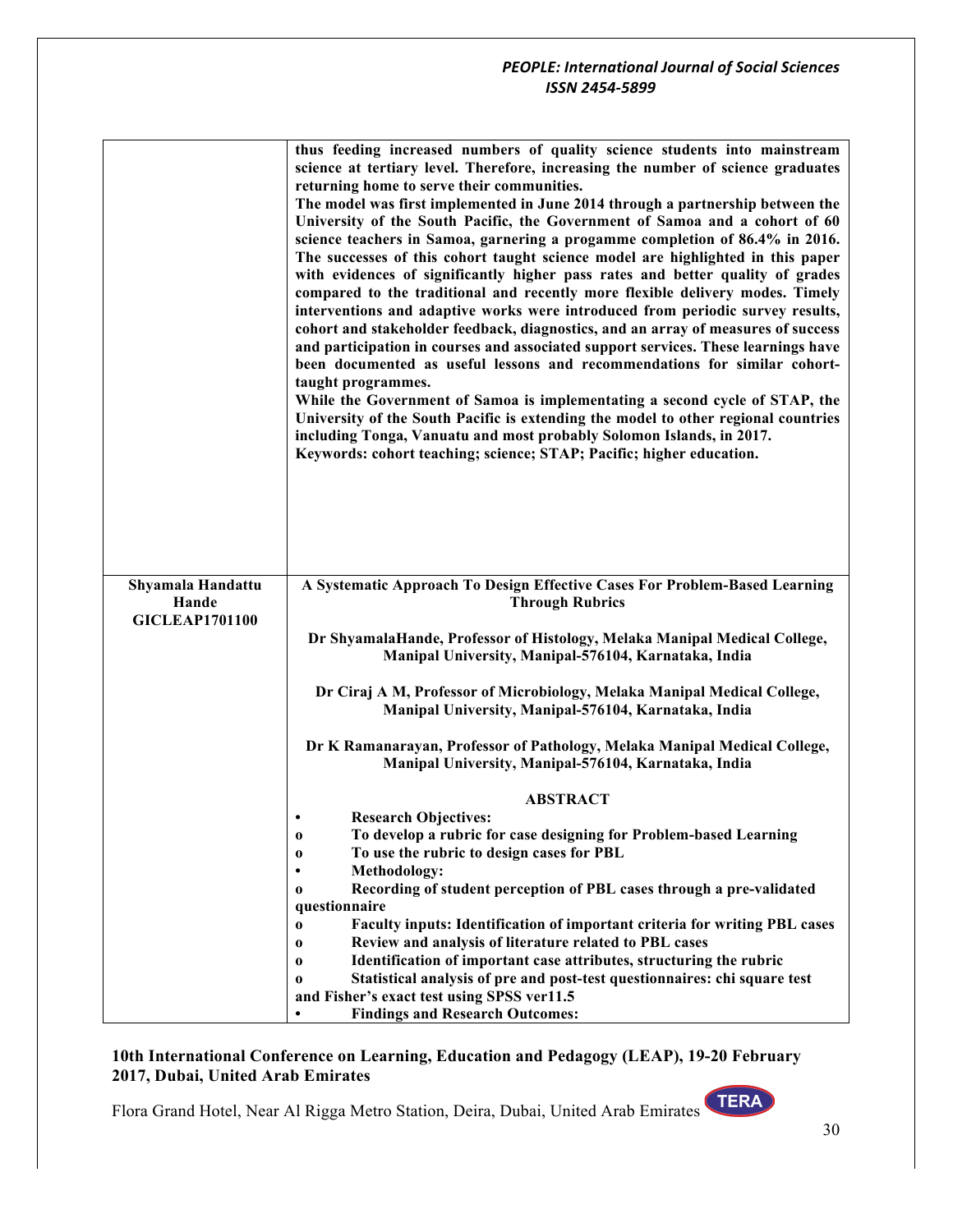|                       | The case construction rubric was designed with FOUR case attributes.<br>$\bf{0}$      |
|-----------------------|---------------------------------------------------------------------------------------|
|                       | Each of the attributes had appropriate descriptors.                                   |
|                       | The rubric was introduced to faculty writing cases for PBL. Cases for<br>$\bf{0}$     |
|                       | PBL were written using the rubric                                                     |
|                       | These cases were evaluated by peers blinded to the study<br>$\bf{0}$                  |
|                       | <b>Cases were used in PBL sessions</b><br>0                                           |
|                       | The outcomes were measured by recording student perception of PBL<br>0                |
|                       | cases through case evaluation questionnaire.                                          |
|                       | "The problem stimulates students to formulate various learning issues"<br>$\bf{0}$    |
|                       | showed a p value of 0.003 and 0.040 in two of the PBL cases designed, using           |
|                       | rubrics.                                                                              |
|                       |                                                                                       |
|                       | The overall rating of the quality of PBL case by students increased from<br>$\bf{0}$  |
|                       | 3.19 to 3.89 (on a scale of 1 to 5).                                                  |
|                       | Peer evaluation of cases: According to the rubric, cases could be<br>$\bf{0}$         |
|                       | classified as "Weak" (score 1-3), "Adequate" (score 4-7), and "Ideal" (score 8-10),   |
|                       | on a scale of 1-10.                                                                   |
|                       |                                                                                       |
|                       | <b>Future Scope:</b>                                                                  |
|                       | The use of rubrics helped in significantly improving the quality of PBL<br>$\bf{0}$   |
|                       | cases                                                                                 |
|                       | The rubric has provided explicit guidelines for PBL case construction<br>$\bf{0}$     |
|                       | Blinded peer rating of cases ensures quality of the PBL process<br>$\bf{0}$           |
|                       | Key words: Problem-based Learning; Rubrics; Case-design                               |
|                       | Investigating Biology Courses in the Health Sciences at the University Level in Abu   |
|                       | <b>Dhabi: Students' Perceptions of the Learning Environment, Adaptive Learning</b>    |
|                       | <b>Engagement and Achievement</b>                                                     |
|                       |                                                                                       |
|                       | Najwan Fares Suleiman                                                                 |
|                       | Science and Mathematics Education Centre, School of Education, Curtin                 |
|                       | <b>University (Australia)</b>                                                         |
| <b>Najwan Fares</b>   |                                                                                       |
| <b>GICLEAP1701102</b> | <b>ABSTRACT</b>                                                                       |
|                       | A deep understanding of biology, goes beyond the memorisation of concepts and         |
|                       | facts and involves a steady system of facts, scientific inquisition, concepts and     |
|                       | problem-solving ability. Teaching methods can vary between universities within        |
|                       | the same country. Whilst education research has provided insights into effective      |
|                       | teaching strategies, there is little evidence to suggest that the practice of         |
|                       | undergraduate biology teaching in the United Arab Emirates reflects these             |
|                       | advances. Within health sciences, there is concern that, if introductory              |
|                       | undergraduate biology courses fail to connect students to the subject matter, then    |
|                       | students could be deterred from studying a health science major. The overarching      |
|                       |                                                                                       |
|                       | aim of this research was to examine whether the learning environment perceptions      |
|                       | of students are related to their achievement and engagement, for students in UAE      |
|                       | and whether these perceptions differ for male and female students.                    |
|                       | The results reported in this presentation involve part of a larger, ongoing study     |
|                       | and involved the administration of two surveys: one to assess students' perceptions   |
|                       | of the learning environment; and another to assess their adaptive learning            |
|                       | engagement. The sample included 225 students studying health science across           |
|                       | three universities in the UAE. Evidence supported the reliability and validity of the |

Flora Grand Hotel, Near Al Rigga Metro Station, Deira, Dubai, United Arab Emirates

31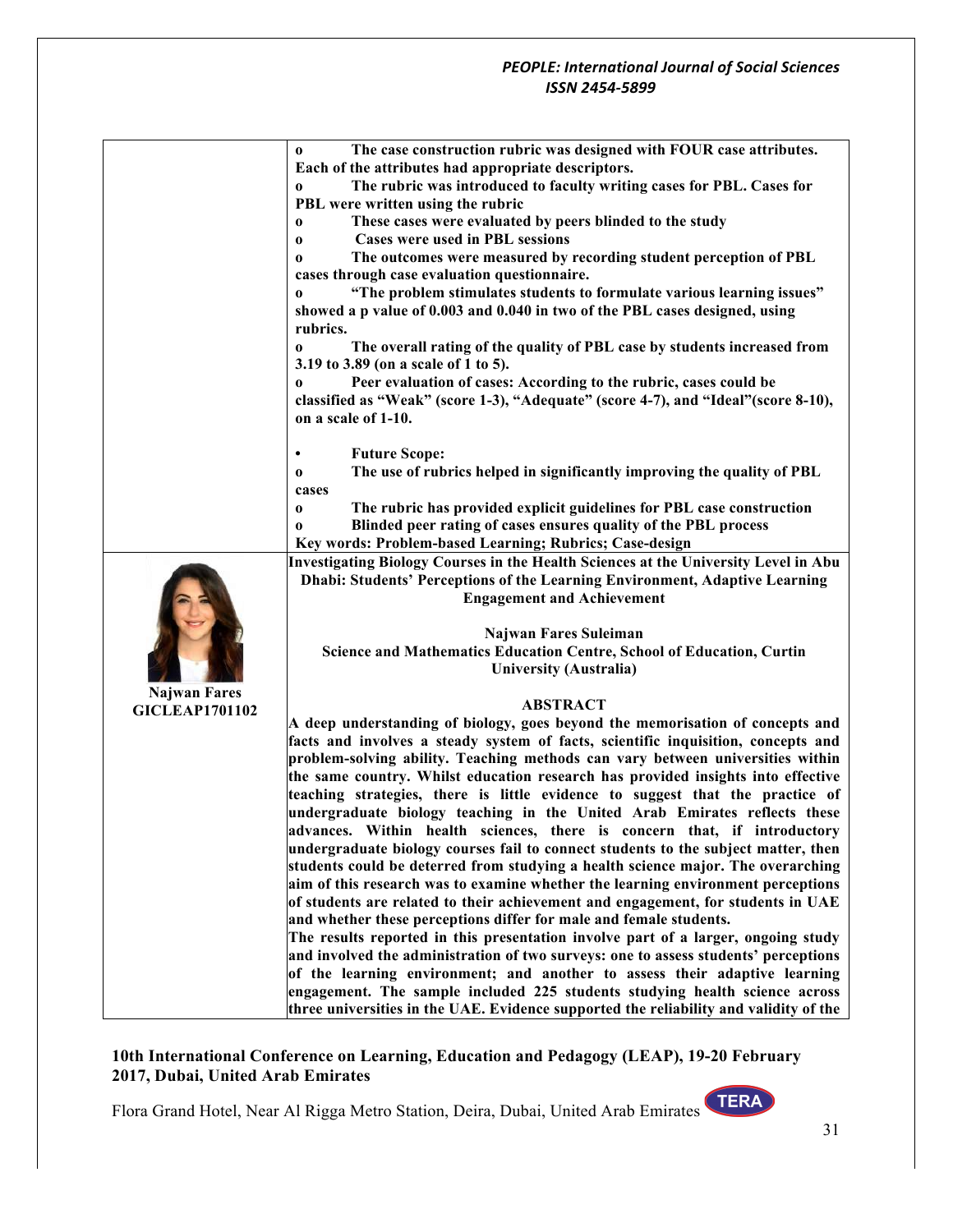|                       | surveys (modified from surveys developed in a Western context). While<br>statistically significant correlations were found between the students' perceptions<br>of the learning environment and their adaptive learning engagement, there were<br>no direct relationships between the learning environment and their achievement.<br>Statistically significant differences were found between male and female students'<br>perceptions of the learning environment, adaptive learning engagement and<br>achievement. The findings of the study are likely to be of significance to university<br>educators as they provide insights into the learning environments being created<br>and the adaptive learning engagement of students. Further study needs to be<br>carried out to establish whether there is a relationship between the students'<br>adaptive learning engagement and their achievement.<br><b>Keywords:</b><br>Learning environment perceptions; adaptive learning engagement; health sciences, |
|-----------------------|------------------------------------------------------------------------------------------------------------------------------------------------------------------------------------------------------------------------------------------------------------------------------------------------------------------------------------------------------------------------------------------------------------------------------------------------------------------------------------------------------------------------------------------------------------------------------------------------------------------------------------------------------------------------------------------------------------------------------------------------------------------------------------------------------------------------------------------------------------------------------------------------------------------------------------------------------------------------------------------------------------------|
|                       | university sector.                                                                                                                                                                                                                                                                                                                                                                                                                                                                                                                                                                                                                                                                                                                                                                                                                                                                                                                                                                                               |
|                       | The Effect of Vocabulary Learning Strategy Training on University Students'<br>Word Knowledge in an EFL Context                                                                                                                                                                                                                                                                                                                                                                                                                                                                                                                                                                                                                                                                                                                                                                                                                                                                                                  |
|                       | Salma Seffar,                                                                                                                                                                                                                                                                                                                                                                                                                                                                                                                                                                                                                                                                                                                                                                                                                                                                                                                                                                                                    |
|                       | <b>International University of Rabat, Morocco</b>                                                                                                                                                                                                                                                                                                                                                                                                                                                                                                                                                                                                                                                                                                                                                                                                                                                                                                                                                                |
|                       |                                                                                                                                                                                                                                                                                                                                                                                                                                                                                                                                                                                                                                                                                                                                                                                                                                                                                                                                                                                                                  |
|                       | <b>ABSTRACT</b>                                                                                                                                                                                                                                                                                                                                                                                                                                                                                                                                                                                                                                                                                                                                                                                                                                                                                                                                                                                                  |
| Salma Seffar          | Lexical competence is now considered to be at the core of communicative<br>competence. This is endorsed by psycholinguistic research and corpus linguistics                                                                                                                                                                                                                                                                                                                                                                                                                                                                                                                                                                                                                                                                                                                                                                                                                                                      |
| <b>GICLEAP1701074</b> | which show more use of chunks than rule-based constructions. The change has                                                                                                                                                                                                                                                                                                                                                                                                                                                                                                                                                                                                                                                                                                                                                                                                                                                                                                                                      |
|                       | been embraced in ELT. Research demonstrates that vocabulary learning strategies                                                                                                                                                                                                                                                                                                                                                                                                                                                                                                                                                                                                                                                                                                                                                                                                                                                                                                                                  |
|                       | make learning more successful but there is a need for training learners in the use                                                                                                                                                                                                                                                                                                                                                                                                                                                                                                                                                                                                                                                                                                                                                                                                                                                                                                                               |
|                       | of vocabulary learning strategies. This presentation considers what it means to be                                                                                                                                                                                                                                                                                                                                                                                                                                                                                                                                                                                                                                                                                                                                                                                                                                                                                                                               |
|                       | a strategic language learner in the context of second language vocabulary                                                                                                                                                                                                                                                                                                                                                                                                                                                                                                                                                                                                                                                                                                                                                                                                                                                                                                                                        |
|                       | acquisition. It looks at possible roles for language learner strategies at their crucial                                                                                                                                                                                                                                                                                                                                                                                                                                                                                                                                                                                                                                                                                                                                                                                                                                                                                                                         |
|                       | intersection with second language vocabulary acquisition. We will first consider                                                                                                                                                                                                                                                                                                                                                                                                                                                                                                                                                                                                                                                                                                                                                                                                                                                                                                                                 |
|                       | what vocabulary learning strategies are as in the literature and which strategies                                                                                                                                                                                                                                                                                                                                                                                                                                                                                                                                                                                                                                                                                                                                                                                                                                                                                                                                |
|                       | are likely to be a priority in maximizing their benefits in learning vocabulary.                                                                                                                                                                                                                                                                                                                                                                                                                                                                                                                                                                                                                                                                                                                                                                                                                                                                                                                                 |
|                       | Then we will consider how strategies can best be implemented in the classroom.                                                                                                                                                                                                                                                                                                                                                                                                                                                                                                                                                                                                                                                                                                                                                                                                                                                                                                                                   |
|                       | Finally, results from a research project that investigated the effect of training in                                                                                                                                                                                                                                                                                                                                                                                                                                                                                                                                                                                                                                                                                                                                                                                                                                                                                                                             |
|                       | five vocabulary learning strategies (VLS) on the vocabulary learning of EFL                                                                                                                                                                                                                                                                                                                                                                                                                                                                                                                                                                                                                                                                                                                                                                                                                                                                                                                                      |
|                       | Moroccan university students will be reported.                                                                                                                                                                                                                                                                                                                                                                                                                                                                                                                                                                                                                                                                                                                                                                                                                                                                                                                                                                   |
|                       | Key words: Second Language Vocabulary Acquisition, Vocabulary Learning<br>Strategies, Strategy Training, EFL University Students, Word Knowledge.                                                                                                                                                                                                                                                                                                                                                                                                                                                                                                                                                                                                                                                                                                                                                                                                                                                                |
|                       | Improvement of students scientific knowledge in chemistry through specific                                                                                                                                                                                                                                                                                                                                                                                                                                                                                                                                                                                                                                                                                                                                                                                                                                                                                                                                       |
|                       | modelling sequences                                                                                                                                                                                                                                                                                                                                                                                                                                                                                                                                                                                                                                                                                                                                                                                                                                                                                                                                                                                              |
|                       |                                                                                                                                                                                                                                                                                                                                                                                                                                                                                                                                                                                                                                                                                                                                                                                                                                                                                                                                                                                                                  |
|                       | <b>Virginie Bertrand</b>                                                                                                                                                                                                                                                                                                                                                                                                                                                                                                                                                                                                                                                                                                                                                                                                                                                                                                                                                                                         |
|                       | Chemistry Didactic Unit, University of Liège, Belgium                                                                                                                                                                                                                                                                                                                                                                                                                                                                                                                                                                                                                                                                                                                                                                                                                                                                                                                                                            |
|                       | <b>HamadKarous</b>                                                                                                                                                                                                                                                                                                                                                                                                                                                                                                                                                                                                                                                                                                                                                                                                                                                                                                                                                                                               |
|                       | University of Liège, Belgium                                                                                                                                                                                                                                                                                                                                                                                                                                                                                                                                                                                                                                                                                                                                                                                                                                                                                                                                                                                     |
| KarousHamad           |                                                                                                                                                                                                                                                                                                                                                                                                                                                                                                                                                                                                                                                                                                                                                                                                                                                                                                                                                                                                                  |
| <b>GICLEAP1701108</b> | <b>ABSTRACT</b>                                                                                                                                                                                                                                                                                                                                                                                                                                                                                                                                                                                                                                                                                                                                                                                                                                                                                                                                                                                                  |
|                       | Models and Modelling are two associated notions that are usually confused and                                                                                                                                                                                                                                                                                                                                                                                                                                                                                                                                                                                                                                                                                                                                                                                                                                                                                                                                    |
|                       | sometimes need to be clarified especially in the learning process. Indeed, while                                                                                                                                                                                                                                                                                                                                                                                                                                                                                                                                                                                                                                                                                                                                                                                                                                                                                                                                 |

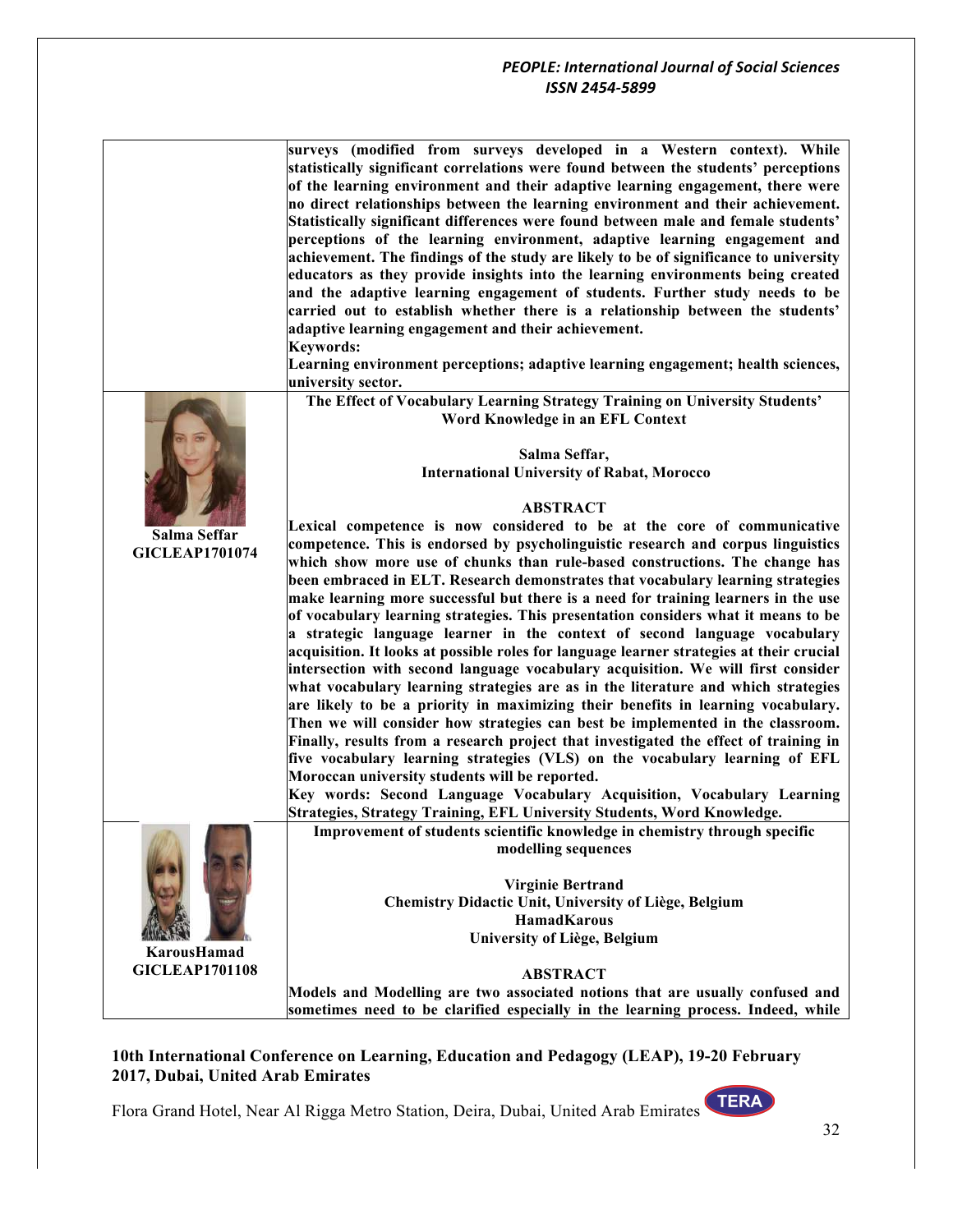|                                                     | models can be seen as tools at the origin of scientific knowledge, modelling is the                                                                           |
|-----------------------------------------------------|---------------------------------------------------------------------------------------------------------------------------------------------------------------|
|                                                     | process through which this knowledge is built. In the context of teaching sciences,                                                                           |
|                                                     | it is commonly observed that student misunderstand the exact role of models and                                                                               |
|                                                     | underestimate their limitations. For instance, they often assume that models                                                                                  |
|                                                     | represent the soul truth, while these last are inherently evolutive. Moreover the                                                                             |
|                                                     | important of the modelling process and the model as a concept is not sufficiently                                                                             |
|                                                     | addressed in the various curricula. To overcome these misconceptions, a modelling                                                                             |
|                                                     | approach is proposed to help 16-17-year-old students acquiring various scientific                                                                             |
|                                                     | concepts associated to chemistry such as atomic model, chemical bonding, chemical                                                                             |
|                                                     | equation. In this study, specialized modelling tools like experimental activities,                                                                            |
|                                                     | have been developed. The active participation of students $(n=18)$ has been achieved                                                                          |
|                                                     | through the following activities: observing the experiences associated to the various                                                                         |
|                                                     | concepts, modelling the associated results individually or in groups, involvement in                                                                          |
|                                                     | guided discussions supervised by the teacher. Moreover, various interactive                                                                                   |
|                                                     | activities (videos, simulations, voting boxes) have been integrated to help students                                                                          |
|                                                     | in their learning process. Students' conceptual understanding of the different                                                                                |
|                                                     | scientific concepts was measured using a pre-test and pos-test. The results from the                                                                          |
|                                                     | Student's t test indicated that the difference was significant ( $p < 0.05$ ) after the                                                                       |
|                                                     | activity. In the light of the results from the test and the written feedback, the                                                                             |
|                                                     | teaching sequence allowed students to avoid misconceptions and to overcome                                                                                    |
|                                                     | learning difficulties. In addition, post activity feedback demonstrated a global                                                                              |
|                                                     | positive perception regarding the students work experience.                                                                                                   |
|                                                     |                                                                                                                                                               |
|                                                     | Keywords: scientific model, process of modeling, teaching                                                                                                     |
| <b>Bathi Kasturiarachi</b><br><b>GICLEAP1701113</b> | <b>Education for Global Citizenship</b>                                                                                                                       |
|                                                     | BathiKasturiarachi                                                                                                                                            |
|                                                     | Academic Affairs, Kent State University at Stark, North Canton, Ohio, USA                                                                                     |
|                                                     | Sarah Schmidt                                                                                                                                                 |
|                                                     | Coordinator Global Initiatives, Kent State University at Stark, Ohio, USA                                                                                     |
|                                                     |                                                                                                                                                               |
|                                                     | <b>ABSTRACT</b>                                                                                                                                               |
|                                                     | There is a worldwide need to transform the way education is delivered. A                                                                                      |
|                                                     | reformation of knowledge dissemination, student learning, and classroom                                                                                       |
|                                                     | assessment is required to meet the needs of anevolvingglobal community. The                                                                                   |
|                                                     | renewal of contemporary education has already begun; with bold and innovative                                                                                 |
|                                                     | approaches that focus on experiential learning, dialogical learning techniques that                                                                           |
|                                                     | uncover the richness of discovery, and corporative learning that integrate diverse                                                                            |
|                                                     | students. The momentum forreform in education is driven at the bow by two                                                                                     |
|                                                     |                                                                                                                                                               |
|                                                     | fundamental questions: 1) what is effective teaching? and 2) how do we measure                                                                                |
|                                                     | student success? Any effort to answer both these questions has to rely on the                                                                                 |
|                                                     | support of technology at the stern. Outstanding pedagogical practices take into                                                                               |
|                                                     | account theenvironment in which learning occurs as well as the background of the                                                                              |
|                                                     | student body, making the finest practices, institution dependent. This paper covers                                                                           |
|                                                     | the theoretical underpinnings of dialogical learning, covering examples of how                                                                                |
|                                                     | evocative teaching occurs in language study, humanities, and science and<br>mathematics. Because students spend more time outside of class than in class, our |
|                                                     |                                                                                                                                                               |

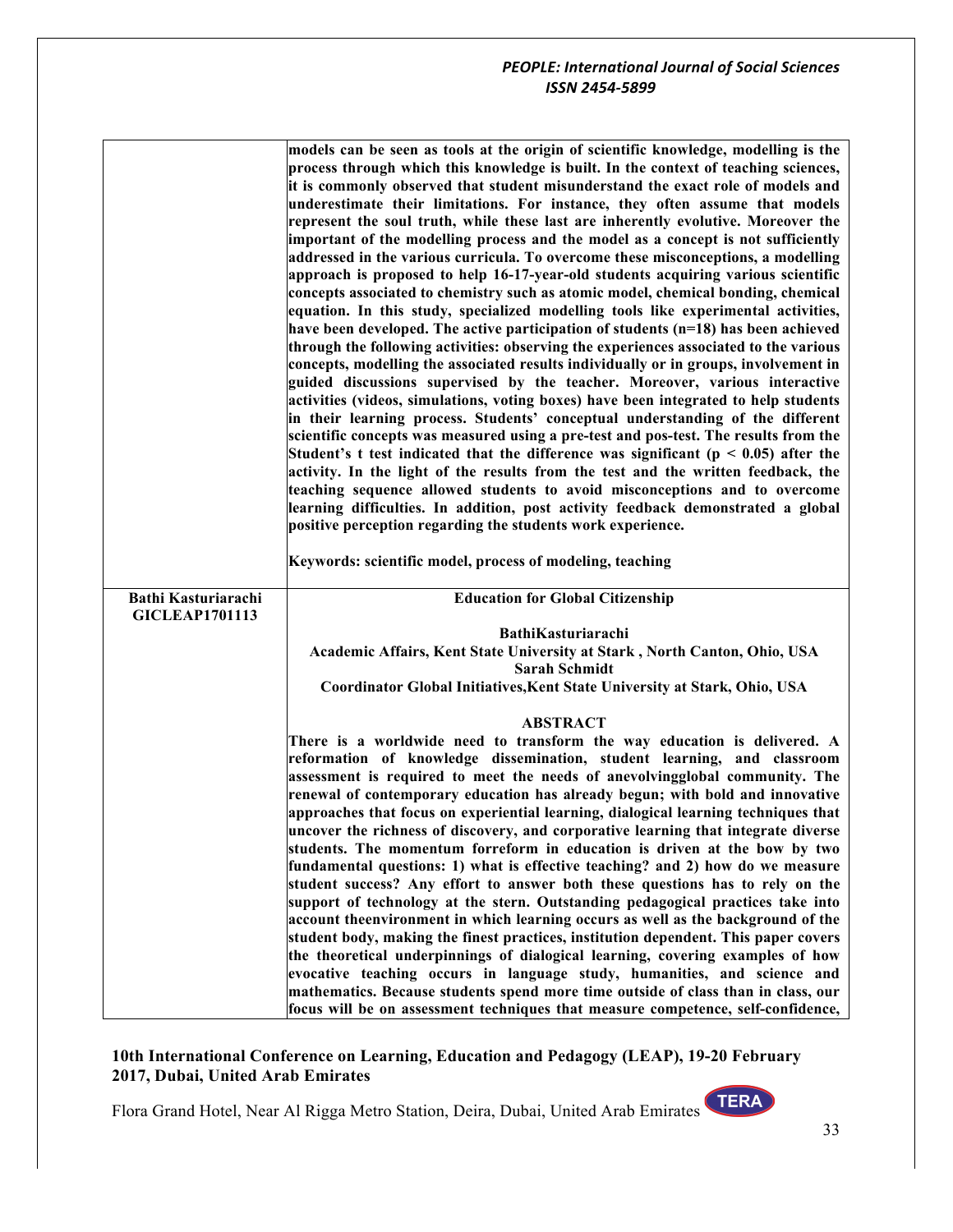|                       | and global preparedness of students.                                                                                                                            |
|-----------------------|-----------------------------------------------------------------------------------------------------------------------------------------------------------------|
|                       | Keywords: dialogical learning, cooperative learning, experiential learner,                                                                                      |
|                       | assessment                                                                                                                                                      |
|                       |                                                                                                                                                                 |
|                       | <b>Teaching Grammar through a Three-step Procedure Model</b>                                                                                                    |
|                       |                                                                                                                                                                 |
|                       | YoonesTavoosy                                                                                                                                                   |
|                       | English Language and literature, The University of Isfahan, Isfahan, Iran                                                                                       |
|                       |                                                                                                                                                                 |
|                       | <b>ABSTRACT</b>                                                                                                                                                 |
|                       | The academic study of grammar is an essentially principal part of education for                                                                                 |
| YoonesTavoosy         | children from a young age through advanced learning, though the rules taught in                                                                                 |
| <b>GICLEAP1701115</b> | schools cannot be regarded as a "grammar" in the sense most linguistics use the                                                                                 |
|                       | term , especially as they are often prescriptive rather than descreptive. Teaching                                                                              |
|                       | grammar has notably been viewed as a critical skill to help learners to practically<br>employ language. Accordingly, this paperattempts to present a three-step |
|                       | Procedure Model for teaching grammar. Hence, deriving from teaching grammar                                                                                     |
|                       | experience; integrating the notions of practice and consciousness-raising and                                                                                   |
|                       | deductive and inductive approaches, this ProcedureModel has been developed to                                                                                   |
|                       | fully teach grammar. Mainly teaching tenses and modals at secondary schools,                                                                                    |
|                       | therecommended steps are bound to be asubstitutecourse way for English teachers                                                                                 |
|                       | to teach grammar.                                                                                                                                               |
|                       | Keywords: Techniques and attitudes, Grammar, Practice and consciousness-                                                                                        |
|                       | raising, deductive and inductive approaches.                                                                                                                    |
| Surekha Ramachandra   | Student involvement in question setting: A strategy for improving learning                                                                                      |
| Kamath                |                                                                                                                                                                 |
| <b>GICLEAP1701116</b> | SurekhaRamachandraKamath                                                                                                                                        |
|                       | Department of Physiology, Melaka Manipal Medical College, Manipal University,                                                                                   |
|                       | Manipal, Karnatak, India                                                                                                                                        |
|                       | H Shyamala Hande1                                                                                                                                               |
|                       | Department of HistologyMelaka Manipal Medical College, Manipal University,                                                                                      |
|                       | Manipal India.                                                                                                                                                  |
|                       | <b>Jessica D'Souza</b>                                                                                                                                          |
|                       | Department of MicrobiologyMelaka Manipal Medical College, Manipal                                                                                               |
|                       | <b>University, Manipal India</b>                                                                                                                                |
|                       | <b>ABSTRACT</b>                                                                                                                                                 |
|                       | Many different strategies exist to try and encourage students to increase their                                                                                 |
|                       | knowledge and understanding of a subject. To improve thestudent understanding                                                                                   |
|                       | of the basic human functions, in physiology class, medical students were asked to                                                                               |
|                       | create MTF questions (Multiple true false) based on their learning objectives.                                                                                  |
|                       | The present study was undertaken to find out the effectiveness of question                                                                                      |
|                       | construction as a strategy for learning.                                                                                                                        |
|                       | The current study was conducted on undergraduate medical students $(n=220)$ of                                                                                  |
|                       | year I (batch 33) at Melaka Manipal Medical College, Manipal. During the                                                                                        |
|                       | physiology class, students were divided in to groups of five and asked to prepare                                                                               |
|                       | MTF questions, which were then presented by a group member after discussion                                                                                     |
|                       | with their peers in the group. In addition, a pre-validated questionnaire with 10                                                                               |
|                       | questions, on a 5-point Likert scale was administered to the student groups to                                                                                  |

## **10th International Conference on Learning, Education and Pedagogy (LEAP), 19-20 February 2017, Dubai, United Arab Emirates**

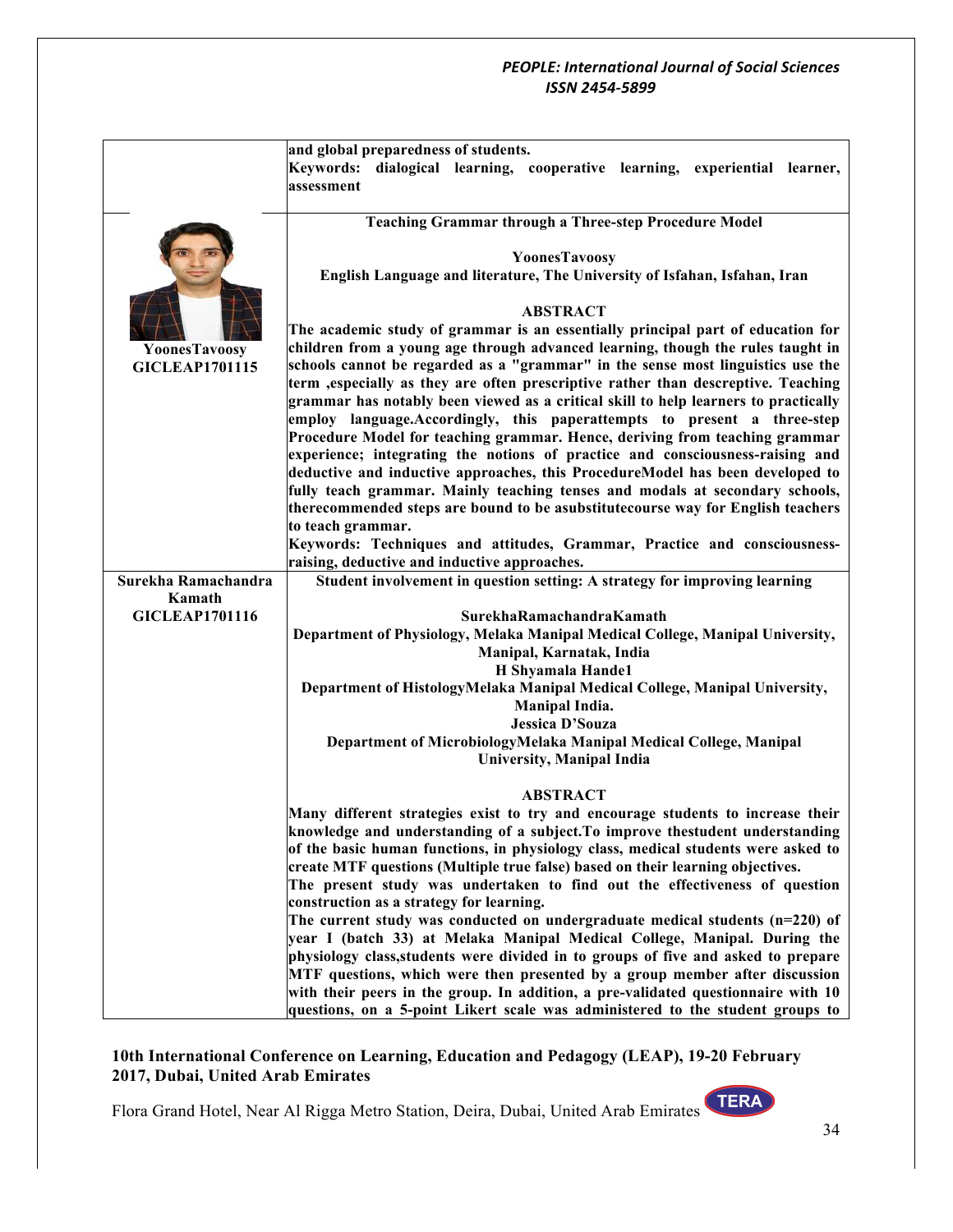|                       | understand perceptions.                                                                        |
|-----------------------|------------------------------------------------------------------------------------------------|
|                       | Findings of questionnaireresults revealed that 70% of students felt that there was             |
|                       | better understanding of muscle physiology through question-making activity                     |
|                       | whereas 72.5% opined that interaction among peers was promoted while                           |
|                       | makingquestions and 70% felt that the activity was fun and helpful method of                   |
|                       | learning. Only 52.5% of them agreed that activity should be held more                          |
|                       | frequently. There were suggestions from the students that more topics should be                |
|                       |                                                                                                |
|                       | given so that questionsprepared would not be repetitive.                                       |
|                       | In conclusion, the interest and active participation of first year medical students in         |
|                       | question setting was proved to be an activity which encouraged active                          |
|                       | learning. This strategy is adaptable to all physiology topics and to all other medical         |
|                       | specialities.                                                                                  |
|                       | Keywords: MTFs, student involvement, medical students and learning strategy                    |
|                       | Education on Endoscopic characteristics of infection-associated peptic ulcers.                 |
|                       |                                                                                                |
|                       | Dong-Min Kim                                                                                   |
|                       | Department of Internal Medicine, Chosun University College of Medicine588                      |
|                       | Seosuk-dong, Dong-gu, Gwangju, 501-717, Republic of Korea.                                     |
|                       | Seong-Hyun Lee,                                                                                |
|                       | <b>Choon-Mee Kim</b>                                                                           |
| Dong-Min Kim          | Department of Internal Medicine, School of Medicine, Chosun University,                        |
| <b>GICLEAP1701117</b> | Gwangju, Republic of Korea.                                                                    |
|                       | Na Ra Yun                                                                                      |
|                       | Premedical Science, College of Medicine, Chosun University, Gwangju, Republic                  |
|                       | of Korea                                                                                       |
|                       |                                                                                                |
|                       | <b>ABSTRACT</b>                                                                                |
|                       | Aside from Helicobacter pylori, another cause for the development or worsening of              |
|                       | gastrointestinal ulcers is scrub typhus, an acute febrile disease caused by                    |
|                       | Orientiatsutsugamushi. We aimed to compare the endoscopic characteristics of                   |
|                       | peptic ulcers caused by these infectious agents.                                               |
|                       | <b>Methods</b>                                                                                 |
|                       | This retrospective case-control study involved patients who underwent upper                    |
|                       |                                                                                                |
|                       | gastrointestinal endoscopy at Chosun University Hospital in Korea. We compared                 |
|                       | endoscopic features and demographic characteristics between patients with H.                   |
|                       | pylori infection and those with O. tsutsugamushi infection.                                    |
|                       | <b>Results</b>                                                                                 |
|                       | A total of 141 patients with peptic ulcer were included in the study. Compared to              |
|                       | patients with O. tsutsugamushiinfection $(n=62;$ age, $63.8\pm12.1$ years; male sex,           |
|                       | 42%), those with H. pylori infection $(n=79;$ age, 53.0 $\pm$ 14.8 years; male sex, 81%)       |
|                       | were younger and more likely to be male $(P<0.001$ for both). Patients with O.                 |
|                       | tsutsugamushiinfection were more likely to have multiple lesions $(40/62, 64.5\% \text{ vs.})$ |
|                       | $37/79$ , 46.8%; P=0.042) and irregular-shaped lesions (27/62, 43.6% vs 20/79,                 |
|                       | $25.3\%$ ; P=0.031). Patients with H. pylori infection had higher incidence of                 |
|                       | hemorrhagic ulcers $(26/79, 32.9\% \text{ vs } 8/62, 12.9\%; P=0.007)$ , and lesions occurred  |
|                       | most often in the duodenum (43.0%), followed by the antrum (36.7%), body                       |
|                       | and<br>angle (12.7%) of the stomach. In patients<br>$(34.2\%)$<br>with<br>O.                   |
|                       | tsutsugamushiinfection, lesions occurred most often in the antrum $(70.97\%)$ ,                |
|                       | followed by the duodenum $(35.5\%)$ , body $(22.6\%)$ , and angle $(14.5\%)$ of the            |

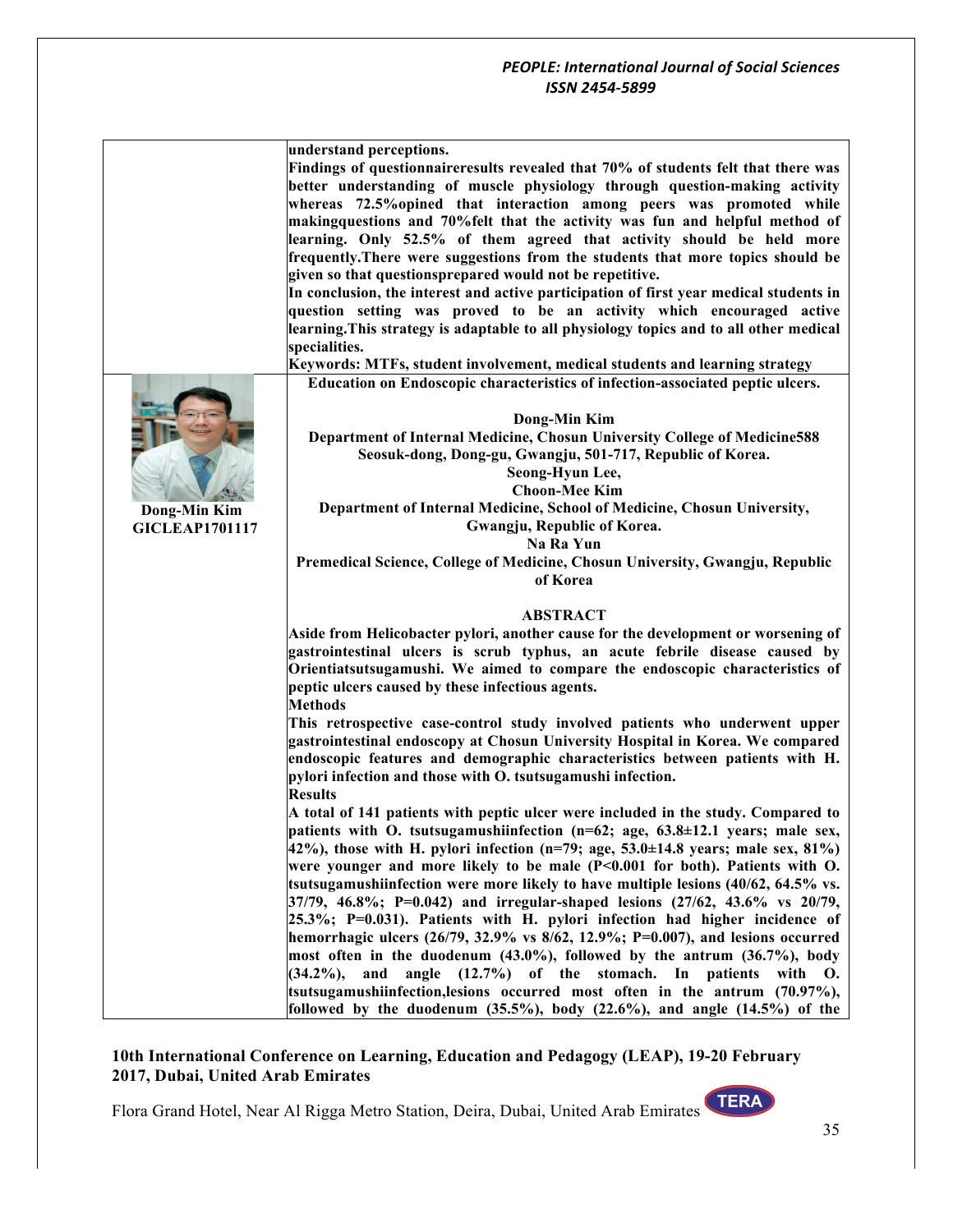|                       | stomach. In both groups, gastric ulcer lesions occurred most often in the antrum,<br>followed by the body and angle of the stomach (36.7% vs. 70.97%, 34.2% vs.<br>22.6%, and 12.7% vs. 14.5% for gastric ulcers associated with H. pylori and O.<br>tsutsugamushi infection, respectively). Patients with O. tsutsugamushiinfection had<br>significantly higher incidence of ulcers on the antrum $(70.97\% \text{ vs. } 36.7\%, \text{ P} < 0.001)$<br>and the greater curvature $(45.2\% \text{ vs. } 24.0\%, \text{ P=0.012}).$ Finally, 35.5% of patients<br>with gastric ulcer caused by scrub typhus also had duodenal ulcer.<br>Conclusion<br>This is the first study to compare endoscopic features of peptic ulcers caused by H.<br>pylori and O. tsutsugamushi. Peptic ulcers in patients with H. pylori infection<br>occurred predominantly in the antrum/body/lesser curvature and presented with<br>single, round/oval lesions, while ulcers in patients with scrub typhus occurred<br>predominantly in the antrum/greater curvature and presented with multiple,<br>irregular lesions. Scrub typhus should be considered as a cause of duodenal ulcer<br>in scrub typhus-endemic areas. |
|-----------------------|--------------------------------------------------------------------------------------------------------------------------------------------------------------------------------------------------------------------------------------------------------------------------------------------------------------------------------------------------------------------------------------------------------------------------------------------------------------------------------------------------------------------------------------------------------------------------------------------------------------------------------------------------------------------------------------------------------------------------------------------------------------------------------------------------------------------------------------------------------------------------------------------------------------------------------------------------------------------------------------------------------------------------------------------------------------------------------------------------------------------------------------------------------------------------------------------------------|
|                       | Keywords: scrub typhus, Helicobacter pylori, Orientiatsutsugamushi, peptic ulcer.                                                                                                                                                                                                                                                                                                                                                                                                                                                                                                                                                                                                                                                                                                                                                                                                                                                                                                                                                                                                                                                                                                                      |
|                       | Analytical analysis on learners' dropout rate with data mining techniques<br>ShivanshiGoel<br>Department Of Computer Science, Amity University, Noida, India                                                                                                                                                                                                                                                                                                                                                                                                                                                                                                                                                                                                                                                                                                                                                                                                                                                                                                                                                                                                                                           |
| Shivanshi Goel        | <b>ABSTRACT</b><br>Abstract. Massive open online courses are the handy ways for offering the access to<br>quality education especially to those who are pursuing distant education or who                                                                                                                                                                                                                                                                                                                                                                                                                                                                                                                                                                                                                                                                                                                                                                                                                                                                                                                                                                                                              |
| <b>GICLEAP1701118</b> | wants to enlighten the core of course from the brilliant tutors. The student<br>population has a tendency to be youthful, knowledgeable, and utilized, with a<br>larger part from developed nations. Students' fundamental purposes behind taking<br>MOOC are progressing in their present place of employment and fulfilling<br>interest. The people the MOOC revolution should help the most—those without<br>access to higher education in developing nations-are underrepresented among the<br>early adopters. This article analyses why learners dropout in the half of the courses                                                                                                                                                                                                                                                                                                                                                                                                                                                                                                                                                                                                               |
|                       | after enrolling in it. Finally, this article gives light how to decrease the dropout rate                                                                                                                                                                                                                                                                                                                                                                                                                                                                                                                                                                                                                                                                                                                                                                                                                                                                                                                                                                                                                                                                                                              |
|                       | in half of the courses.<br>Keywords: MOOC, Data mining, SPSS, Chi-square test, Logistic regression                                                                                                                                                                                                                                                                                                                                                                                                                                                                                                                                                                                                                                                                                                                                                                                                                                                                                                                                                                                                                                                                                                     |
| Müzeyyen Çiyiltepe    | Feeding Behaviours of Children with Autism in Turkey                                                                                                                                                                                                                                                                                                                                                                                                                                                                                                                                                                                                                                                                                                                                                                                                                                                                                                                                                                                                                                                                                                                                                   |
| <b>GICLEAP1701123</b> | MüzeyyenÇiyiltepe                                                                                                                                                                                                                                                                                                                                                                                                                                                                                                                                                                                                                                                                                                                                                                                                                                                                                                                                                                                                                                                                                                                                                                                      |
|                       | <b>Speech Language Therapy Department, Health Sciences Faculty, Anadolu</b>                                                                                                                                                                                                                                                                                                                                                                                                                                                                                                                                                                                                                                                                                                                                                                                                                                                                                                                                                                                                                                                                                                                            |
|                       | University, Eskisehir, Turkey                                                                                                                                                                                                                                                                                                                                                                                                                                                                                                                                                                                                                                                                                                                                                                                                                                                                                                                                                                                                                                                                                                                                                                          |
|                       | <b>ABSTRACT</b>                                                                                                                                                                                                                                                                                                                                                                                                                                                                                                                                                                                                                                                                                                                                                                                                                                                                                                                                                                                                                                                                                                                                                                                        |
|                       | As beinga lifelongneurodevelopmentaldisorderautism is                                                                                                                                                                                                                                                                                                                                                                                                                                                                                                                                                                                                                                                                                                                                                                                                                                                                                                                                                                                                                                                                                                                                                  |
|                       | characterizedbyqualitativebehaviouralabnormalities in                                                                                                                                                                                                                                                                                                                                                                                                                                                                                                                                                                                                                                                                                                                                                                                                                                                                                                                                                                                                                                                                                                                                                  |
|                       | communicationreciprocalsocialinteractiontogetherwithinterestsandactivitiesthatar                                                                                                                                                                                                                                                                                                                                                                                                                                                                                                                                                                                                                                                                                                                                                                                                                                                                                                                                                                                                                                                                                                                       |
|                       | erepetitive, restrictedandstereotyped (Yates&Couteur, 2013).<br>Over 1% of US childrenhave a diagnosedautismspectrumdisorder (Rice, 2013).                                                                                                                                                                                                                                                                                                                                                                                                                                                                                                                                                                                                                                                                                                                                                                                                                                                                                                                                                                                                                                                             |
|                       | Eatingpatterns of individualwithautism is alsoaffectedby theirrestrictedbehaviours                                                                                                                                                                                                                                                                                                                                                                                                                                                                                                                                                                                                                                                                                                                                                                                                                                                                                                                                                                                                                                                                                                                     |

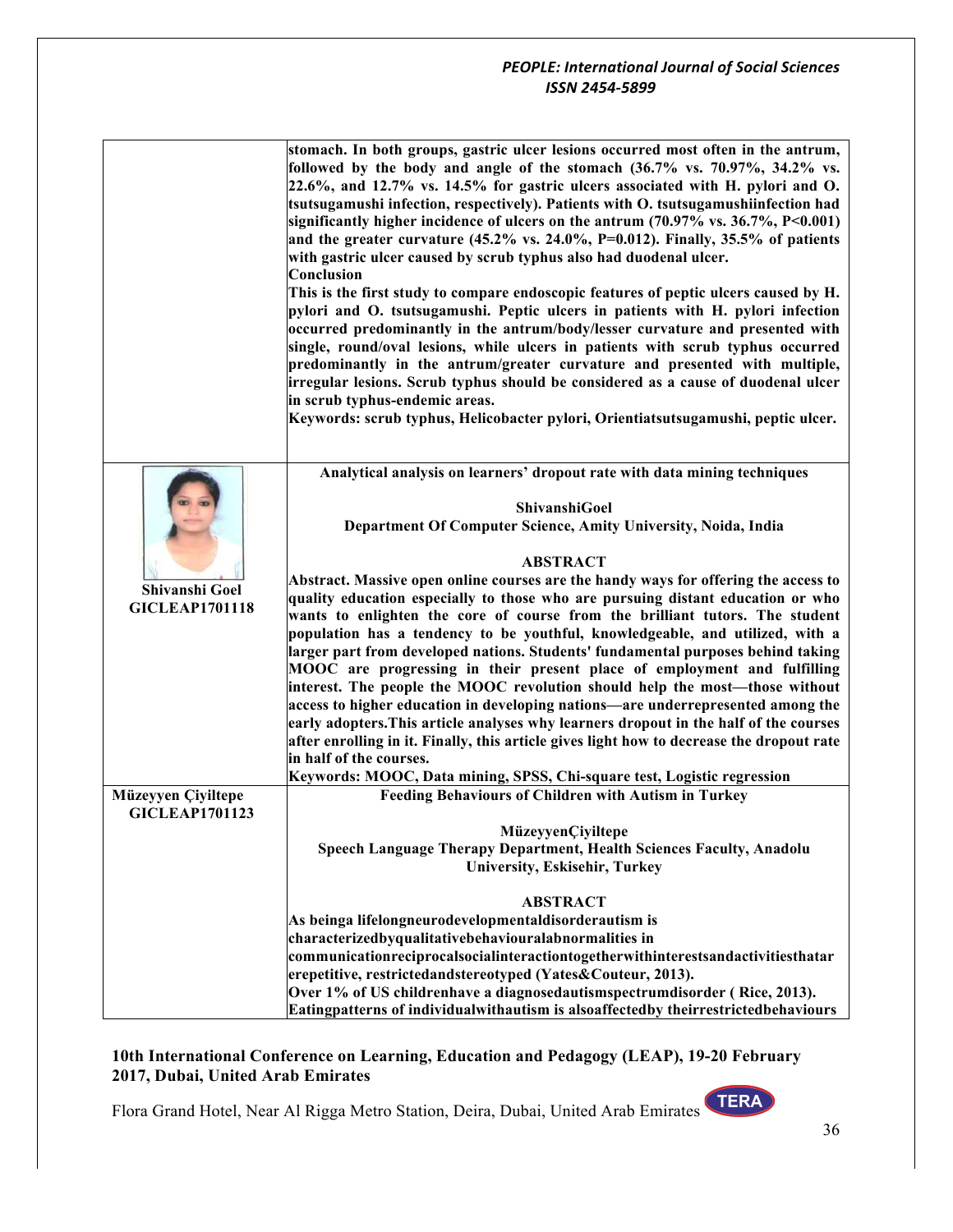| <b>Childrenwith autism</b>                                                                        |      |
|---------------------------------------------------------------------------------------------------|------|
| demonstratepediatricfeedingdisordershighlyselectiveeatingpatternsbytypeand/orte                   |      |
| xture (Ahearn, Castine, Nault, & Green, 2001).                                                    |      |
| Foodselectivityor "pickyeating" is oftenobserved in youngchildrenand a                            |      |
| frequentcauseforparentalconcern. Foodselectivity is morecommonlyreported in                       |      |
| childrenwithdevelopmentaldisabilitiesthan in typicallydevelopingchildren,                         |      |
| particularly in childrenwithautismspectrumdisorders (ASDs) (Yates&Couteur,                        |      |
| 2013).                                                                                            |      |
| Feeding<br>behaviours<br>of<br>childrenwithautismaredefined                                       | as,  |
| foodselectionandhighsensivityandfoodselectivity.                                                  |      |
| Matson, Fodstad, andDempsey (2009) foundthat 75.89% of childrenwith ASD in                        |      |
| theirsamplewouldonlyeatcertainfoods (i.e., foodselective).Feedingproblemsarequite                 |      |
| common in children,                                                                               |      |
| affectingthosewithdevelopmentaldisabilitiesandmedicalconditions as well as                        |      |
| childrenwhoaretypicallydeveloping. Thetermfeedingproblemsmeansthatsomepatter                      |      |
| n of oral orenteralconsumption of nutrientsdeviatingfromthe norm                                  |      |
| enoughtoresulting in negative socialorhealthconsequences (Laud, Girolami,                         |      |
| Boscoe, & Gulotta, 2009).                                                                         |      |
| Inthisstudyfeedingbehaviours of childrenwithautismin Turkeywill be issued. "Brief                 |      |
| Autism MealtimeBehaviorsInventory" (Demand, Johnson andFokles, 2015; Meral                        |      |
| beenusedtoevaluatefeeding<br>Fidan,<br>2014)<br>behaviours<br>and<br>has                          | оf   |
| childrenwithautism.<br><b>Theresultof</b>                                                         |      |
| studyshowedfirstlythatchildrenwithautismoftendisplayedturning<br>his                              | body |
| awayfromfood.                                                                                     |      |
| Secondlychildrenwithautismshowedoccasionallyreluctancetomealsbycryingorscrea                      |      |
| minganddislikingtocertainfoodsand<br>eatingthem.<br>not                                           |      |
| Thirdlychildrenwithautismdisplayedseldomlysplittingoutfoodthattheyhaveeaten;                      |      |
| disruptiveduringmealsandrefusingtoeat foodsthatrequire a lot of chewing.                          |      |
| Theresultalsowill be discussed in terms of culturaldifference of eating of                        |      |
| Turkishcultureandfeedingbehaviurs<br>of<br>childrenwithautism.Alsoto                              | be   |
| abletoreducetheproblematicfeedingbehaviourswhatkind of teaching<br>can                            | be   |
| plannedwill be discussed.                                                                         |      |
|                                                                                                   |      |
| FaezehMahichi<br><b>Community Engaged Teaching: Towards Building A Tighter Connection Between</b> |      |
| <b>GICLEAP1701122</b><br><b>Students, Community and Faculties</b>                                 |      |
|                                                                                                   |      |
| FaezehMahichi                                                                                     |      |
| College of Asia Pacific Studies, Environment and Development Division,                            |      |
| Ritsumeikan Asia Pacific University (APU), Beppu, Japan,                                          |      |
|                                                                                                   |      |
| TodorokiHiroshi                                                                                   |      |
|                                                                                                   |      |
| <b>ABSTRACT</b>                                                                                   |      |
| In the last half century, the higher education institutions (HEIs) have attracted                 |      |
| more diversified students from different parts of the world that inspire the HEIs to              |      |
| plan effective international education strategies to equip students with essential                |      |
| skills and competencies in harmony with the needs of society.                                     |      |
|                                                                                                   |      |
| Recent reports indicates an increase in the number of students enrolled outside                   |      |

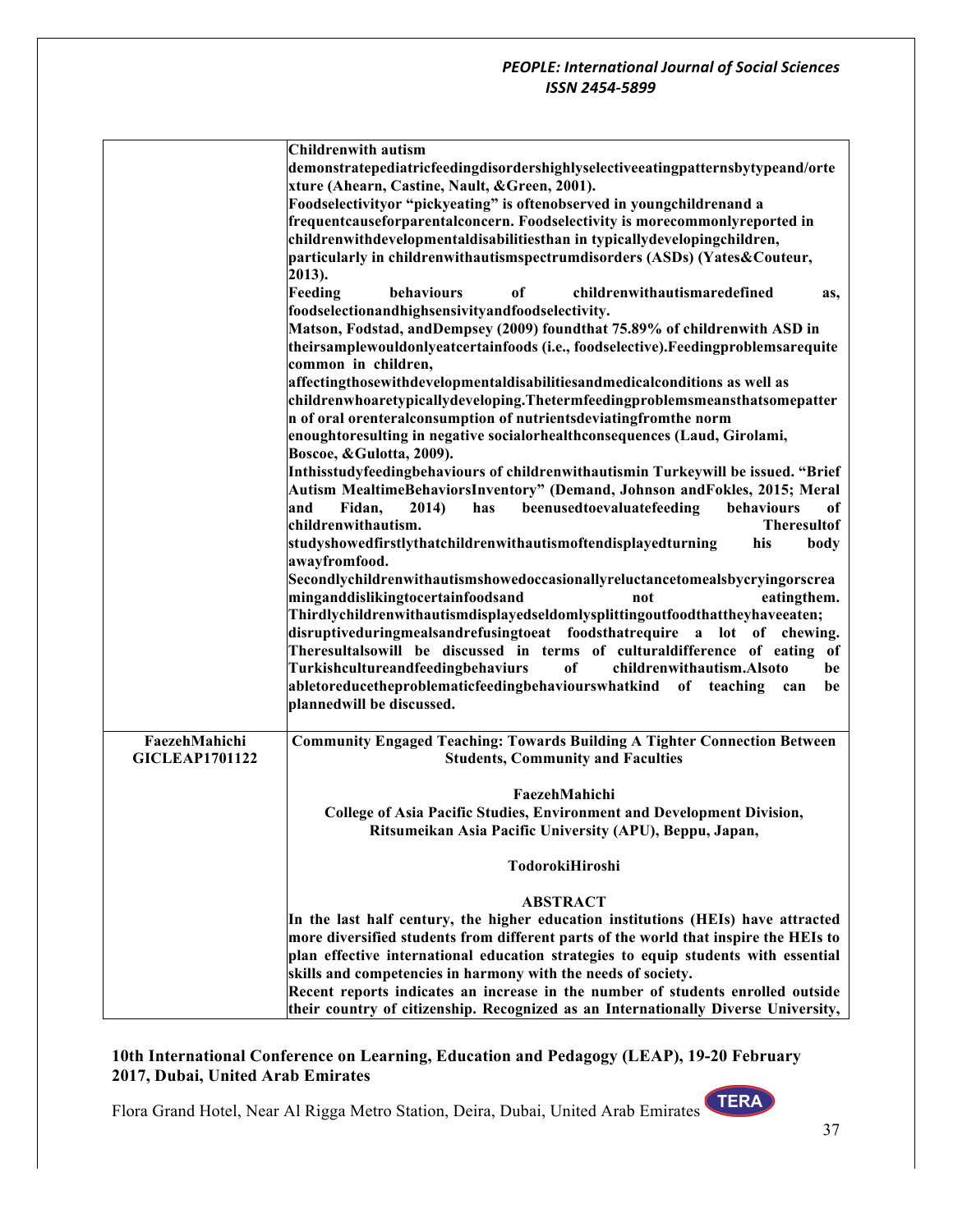**Ritsumeikan Asia Pacific University (APU) in Japan has been actively promoting internationalization in higher education. With a student body of almost half foreign national students of over 80 nationalities, APU has achieved a truly international educational environment.**

**This study has examined the impact of sharing knowledge and experiences of Japanese best practices through guest lecturers' talks. Guest speakers from local communities were invited to share their knowledge with students through lecturing and active discussions in lecture and seminar classes at bachelor and master levels. Online surveys were conducted among 153 students that attended the talks and 57 students responded to surveys.The surveys were designed to assess the changes in students' perception, knowledge, awareness, attitude and values, commitments and the effectiveness of engaging local communities in teaching. The result of the surveys indicated the students' satisfaction, the knowledge they have gained and their willingness to participate in some of the activities guest lecturers were engaged in as volunteers or interns.**

**Keywords:Internationalizationinhigher education, Community engaged teaching, Needs of society**

## **Listeners**

| <b>Ahmed SulemanIssah</b>                                                                                 |
|-----------------------------------------------------------------------------------------------------------|
| <b>English Department Zafer College, Turkey</b>                                                           |
| <b>GICLEAP1701060</b>                                                                                     |
| SalihAbdallah Ahmed Abdallah                                                                              |
| Assistant Professor, English Language, ElimamElmadi University, White Nile State, Sudan                   |
| <b>GICLEAP1701070</b>                                                                                     |
| Mustapha Ahmed Shuni                                                                                      |
| Department Of Translation and Arabic, Umaru Ali Shinkafi Polytechnic Sokoto, Sokoto, Nigeria              |
| <b>GICLEAP1701072</b>                                                                                     |
| Almustapha Bello                                                                                          |
| Department Of Translation and Arabic, Umaru Ali Shinkafi Polytechnic Sokoto, Sokoto, Nigeria              |
| <b>GICLEAP1701072</b>                                                                                     |
| Huda Al Ghannam                                                                                           |
| Virtual University, Kuwait city, Kuwait                                                                   |
| <b>GICLEAP1701088</b>                                                                                     |
| AdebunmiYetundeAina                                                                                       |
| Department of Education management and policy. Faculty of Education, University of Pretoria, South Africa |
| <b>GICLEAP1701092</b>                                                                                     |
| DanjumaGarbaGunda                                                                                         |
| Department of Biology c.o.ewaka-Biu, College of education Waka-BiuBorno state Nigeria, BIU Nigeria        |
| <b>GICLEAP1701093</b>                                                                                     |
| <b>ShettimaUsmanShettima</b>                                                                              |
| Department of Biology c.o.ewaka-Biu, College of education Waka-BiuBorno state Nigeria, BIU Nigeria        |
| <b>GICLEAP1701094</b>                                                                                     |
| Dr Georgina Enereba                                                                                       |
| Department of Medicine, Clara Oshiomhole Hospital, Ewohinmin, Edo State                                   |
|                                                                                                           |

**10th International Conference on Learning, Education and Pedagogy (LEAP), 19-20 February 2017, Dubai, United Arab Emirates**